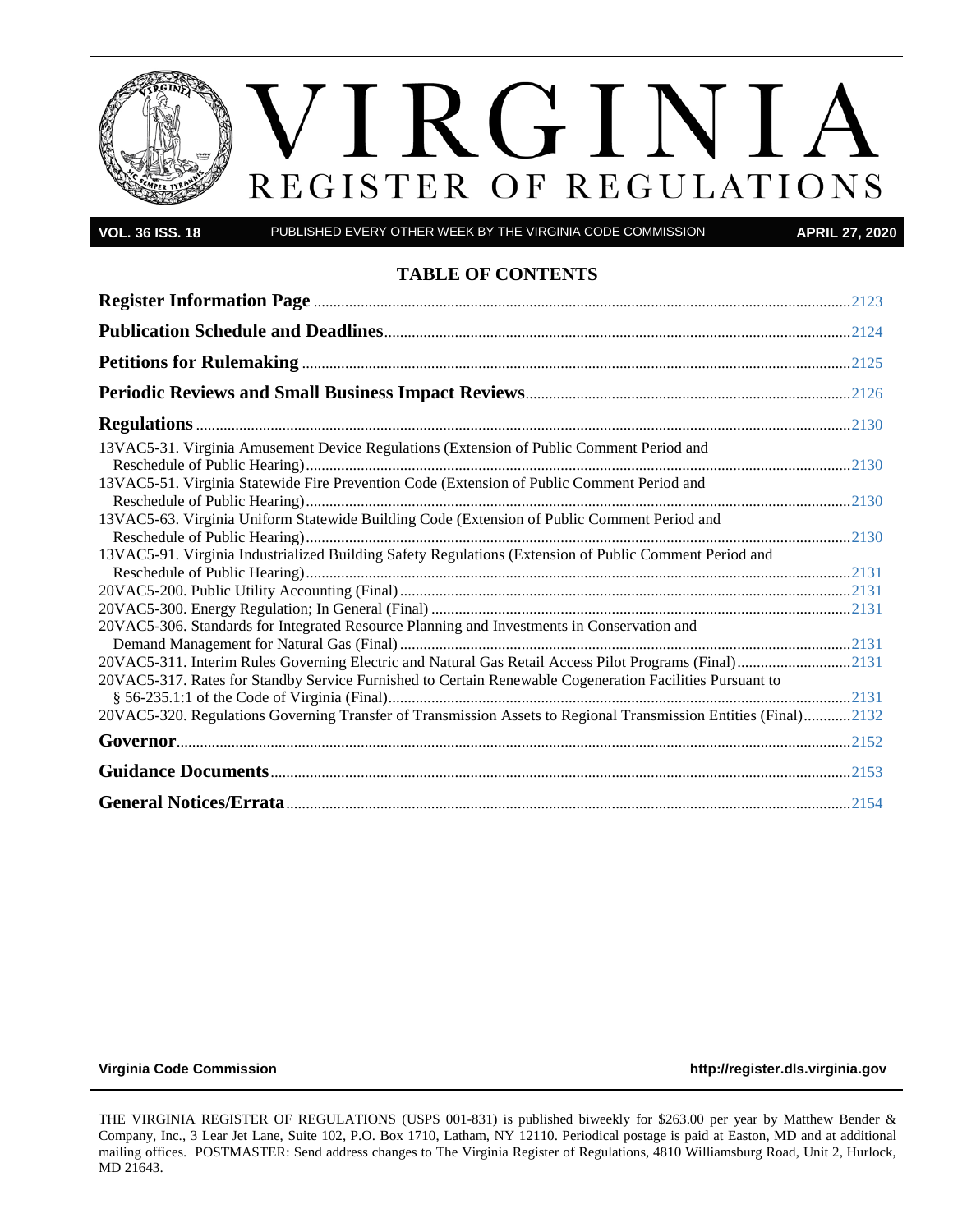### **VIRGINIA REGISTER INFORMATION PAGE**

<span id="page-1-0"></span>**THE VIRGINIA REGISTER OF REGULATIONS** is an official state publication issued every other week throughout the year. Indexes are published quarterly, and are cumulative for the year. The *Virginia Register of Regulations (Virginia Register)* has several functions. The new and amended sections of regulations, both as proposed and as finally adopted, are required by law to be published in the *Virginia Register*. In addition, the *Virginia Register* is a source of other information about state government, including petitions for rulemaking, emergency regulations, executive orders issued by the Governor, and notices of public hearings on regulations.

**ADOPTION, AMENDMENT, AND REPEAL OF REGULATIONS** Unless exempted by law, an agency wishing to adopt, amend, or repeal regulations must follow the procedures in the Administrative Process Act (§ 2.2-4000 et seq. of the Code of Virginia). Typically, this includes first publishing in the *Virginia Register* a notice of intended regulatory action; a basis, purpose, substance and issues statement; an economic impact analysis prepared by the Department of Planning and Budget; the agency's response to the economic impact analysis; a summary; a notice giving the public an opportunity to comment on the proposal; and the text of the proposed regulation.

Following publication of the proposed regulation in the *Virginia Register*, the promulgating agency receives public comments for a minimum of 60 days. The Governor reviews the proposed regulation to determine if it is necessary to protect the public health, safety, and welfare, and if it is clearly written and easily understandable. If the Governor chooses to comment on the proposed regulation, his comments must be transmitted to the agency and the Registrar of Regulations no later than 15 days following the completion of the 60-day public comment period. The Governor's comments, if any, will be published in the *Virginia Register*. Not less than 15 days following the completion of the 60-day public comment period, the agency may adopt the proposed regulation.

The Joint Commission on Administrative Rules or the appropriate standing committee of each house of the General Assembly may meet during the promulgation or final adoption process and file an objection with the Registrar and the promulgating agency. The objection will be published in the *Virginia Register*. Within 21 days after receipt by the agency of a legislative objection, the agency shall file a response with the Registrar, the objecting legislative body, and the Governor.

When final action is taken, the agency again publishes the text of the regulation as adopted, highlighting all changes made to the proposed regulation and explaining any substantial changes made since publication of the proposal. A 30-day final adoption period begins upon final publication in the *Virginia Register*.

The Governor may review the final regulation during this time and, if he objects, forward his objection to the Registrar and the agency. In addition to or in lieu of filing a formal objection, the Governor may suspend the effective date of a portion or all of a regulation until the end of the next regular General Assembly session by issuing a directive signed by a majority of the members of the appropriate legislative body and the Governor. The Governor's objection or suspension of the regulation, or both, will be published in the *Virginia Register*.

If the Governor finds that the final regulation contains changes made after publication of the proposed regulation that have substantial impact, he may require the agency to provide an additional 30-day public comment period on the changes. Notice of the additional public comment period required by the Governor will be published in the *Virginia Register*. Pursuant to § 2.2-4007.06 of the Code of Virginia, any person may request that the agency solicit additional public comment on certain changes made after publication of the proposed regulation. The agency shall suspend the regulatory process for 30 days upon such request from 25 or more individuals, unless the agency determines that the changes have minor or inconsequential impact.

A regulation becomes effective at the conclusion of the 30-day final adoption period, or at any other later date specified by the promulgating

agency, unless (i) a legislative objection has been filed, in which event the regulation, unless withdrawn, becomes effective on the date specified, which shall be after the expiration of the 21-day objection period; (ii) the Governor exercises his authority to require the agency to provide for additional public comment, in which event the regulation, unless withdrawn, becomes effective on the date specified, which shall be after the expiration of the period for which the Governor has provided for additional public comment; (iii) the Governor and the General Assembly exercise their authority to suspend the effective date of a regulation until the end of the next regular legislative session; or (iv) the agency suspends the regulatory process, in which event the regulation, unless withdrawn, becomes effective on the date specified, which shall be after the expiration of the 30-day public comment period and no earlier than 15 days from publication of the readopted action.

A regulatory action may be withdrawn by the promulgating agency at any time before the regulation becomes final.

#### **FAST-TRACK RULEMAKING PROCESS**

Section 2.2-4012.1 of the Code of Virginia provides an alternative to the standard process set forth in the Administrative Process Act for regulations deemed by the Governor to be noncontroversial. To use this process, the Governor's concurrence is required and advance notice must be provided to certain legislative committees. Fast-track regulations become effective on the date noted in the regulatory action if fewer than 10 persons object to using the process in accordance with § 2.2-4012.1.

#### **EMERGENCY REGULATIONS**

Pursuant to § [2.2-4011](http://leg1.state.va.us/cgi-bin/legp504.exe?000+cod+2.2-4011) of the Code of Virginia, an agency may adopt emergency regulations if necessitated by an emergency situation or when Virginia statutory law or the appropriation act or federal law or federal regulation requires that a regulation be effective in 280 days or fewer from its enactment. In either situation, approval of the Governor is required. The emergency regulation is effective upon its filing with the Registrar of Regulations, unless a later date is specified per § [2.2-4012](http://leg1.state.va.us/cgi-bin/legp504.exe?000+cod+2.2-4011) of the Code of Virginia. Emergency regulations are limited to no more than 18 months in duration; however, may be extended for six months under the circumstances noted in § 2.2-4011 D. Emergency regulations are published as soon as possible in the *Virginia Register* and are on the Register of Regulations website a[t register.dls.virgina.gov.](file://legmain/sysdata/dlsdata/CODEREGS/regispub/Vol36/Iss18/register.dls.virgina.gov)

During the time the emergency regulation is in effect, the agency may proceed with the adoption of permanent regulations in accordance with the Administrative Process Act. If the agency chooses not to adopt the regulations, the emergency status ends when the prescribed time limit expires.

#### **STATEMENT**

The foregoing constitutes a generalized statement of the procedures to be followed. For specific statutory language, it is suggested that Article 2 (§ 2.2-4006 et seq.) of Chapter 40 of Title 2.2 of the Code of Virginia be examined carefully.

#### **CITATION TO THE** *VIRGINIA REGISTER*

The *Virginia Register* is cited by volume, issue, page number, and date. **34:8 VA.R. 763-832 December 11, 2017,** refers to Volume 34, Issue 8, pages 763 through 832 of the *Virginia Register* issued on December 11, 2017.

*The Virginia Register of Regulations* is published pursuant to Article 6 (§ 2.2-4031 et seq.) of Chapter 40 of Title 2.2 of the Code of Virginia.

Members of the Virginia Code Commission: **John S. Edwards,** Chair; **James A. "Jay" Leftwich,** Vice Chair; **Ryan T. McDougle; Nicole Cheuk; Rita Davis; Leslie L. Lilley; Thomas M. Moncure, Jr.; Christopher R. Nolen; Charles S. Sharp; Samuel T. Towell; Malfourd W. Trumbo.**

Staff of the *Virginia Register:* **Karen W. Perrine,** Registrar of Regulations; **Anne Bloomsburg,** Assistant Registrar; **Nikki Clemons,** Regulations Analyst; **Rhonda Dyer,** Publications Assistant; **Terri Edwards,** Senior Operations Staff Assistant.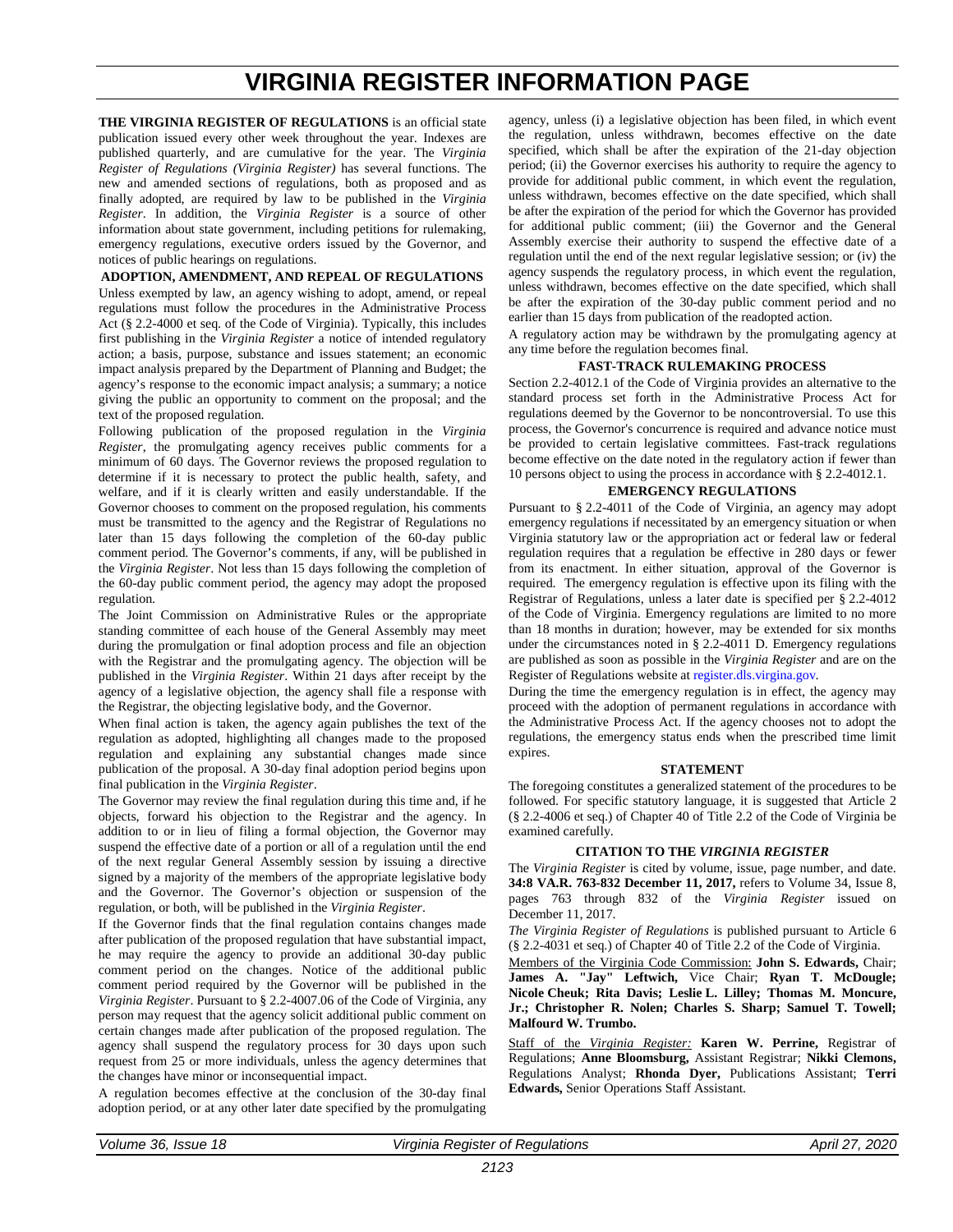## **PUBLICATION SCHEDULE AND DEADLINES**

<span id="page-2-0"></span>This schedule is available on the Virginia Register of Regulations website (http://register.dls.virginia.gov).

### **May 2020 through May 2021**

| <b>Volume: Issue</b> | <b>Material Submitted By Noon*</b> | <b>Will Be Published On</b> |
|----------------------|------------------------------------|-----------------------------|
| 36:19                | April 22. 2020                     | May 11, 2020                |
| 36:20                | May 4, 2020 (Monday)               | May 25, 2020                |
| 36:21                | May 20, 2020                       | June 8, 2020                |
| 36:22                | June 3, 2020                       | June 22, 2020               |
| 36:23                | June 17, 2020                      | July 6, 2020                |
| 36:24                | July 1, 2020                       | July 20, 2020               |
| 36:25                | July 15, 2020                      | August 3, 2020              |
| 36:26                | July 29, 2020                      | August 17, 2020             |
| 37:1                 | August 12, 2020                    | August 31, 2020             |
| 37:2                 | August 26, 2020                    | September 14, 2020          |
| 37:3                 | September 9, 2020                  | September 28, 2020          |
| 37:4                 | September 23, 2020                 | October 12, 2020            |
| 37:5                 | October 7, 2020                    | October 26, 2020            |
| 37:6                 | October 21, 2020                   | November 9, 2020            |
| 37:7                 | November 4, 2020                   | November 23, 2020           |
| 37:8                 | November 16, 2020 (Monday)         | December 7, 2020            |
| 37:9                 | December 2, 2020                   | December 21, 2020           |
| 37:10                | December 14, 2020 (Monday)         | January 4, 2021             |
| 37:11                | December 28, 2020 (Monday)         | January 18, 2021            |
| 37:12                | January 13, 2021                   | February 1, 2021            |
| 37:13                | January 27, 2021                   | February 15, 2021           |
| 37:14                | February 10, 2021                  | March 1, 2021               |
| 37:15                | February 24, 2021                  | March 15, 2021              |
| 37:16                | March 10, 2021                     | March 29, 2021              |
| 37:17                | March 24, 2021                     | April 12, 2021              |
| 37:18                | April 7, 2021                      | April 26, 2021              |
| 37:19                | April 21, 2021                     | May 10, 2021                |

\*Filing deadlines are Wednesdays unless otherwise specified.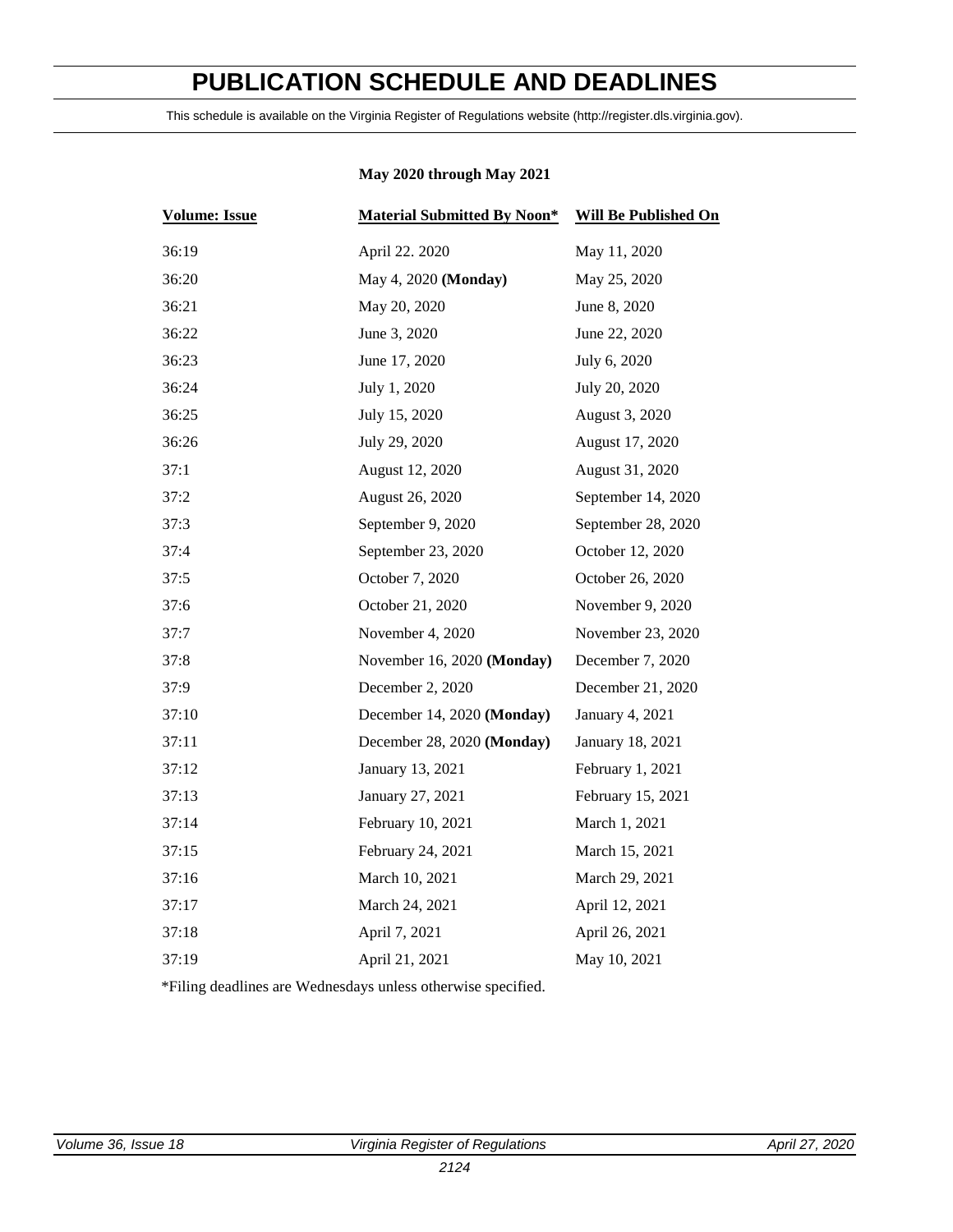### **PETITIONS FOR RULEMAKING**

#### <span id="page-3-0"></span>**TITLE 18. PROFESSIONAL AND OCCUPATIONAL LICENSING**

#### **BOARD OF PHARMACY**

#### **Initial Agency Notice**

#### Title of Regulation: **18VAC110-20. Regulations Governing the Practice of Pharmacy.**

Statutory Authority: § 54.1-2400 of the Code of Virginia.

Name of Petitioner: Bioscript Infusion Services.

Nature of Petitioner's Request: To amend 18VAC110-20-276 to allow remote order processing by technicians outside the physical location of a licensed pharmacy. Currently, pharmacists are allowed to perform prescription processing functions from remote location. Petitioner's request is to allow pharmacy technicians to also process orders under the supervision of a pharmacist under certain conditions as specified in regulation.

Agency Plan for Disposition of Request: Following a 30-day comment period, the board will consider the petition and any comment received at its next meeting, which is currently scheduled for June 16, 2020.

Public Comment Deadline: May 27, 2020.

Agency Contact: Caroline Juran, RPh, Executive Director, Board of Pharmacy, 9960 Mayland Drive, Suite 300, Richmond, VA 23233, telephone (804) 367-4456, or email [caroline.juran@dhp.virginia.gov.](mailto:caroline.juran@dhp.virginia.gov)

VA.R. Doc. No. R20-35; Filed April 2, 2020, 10:26 a.m.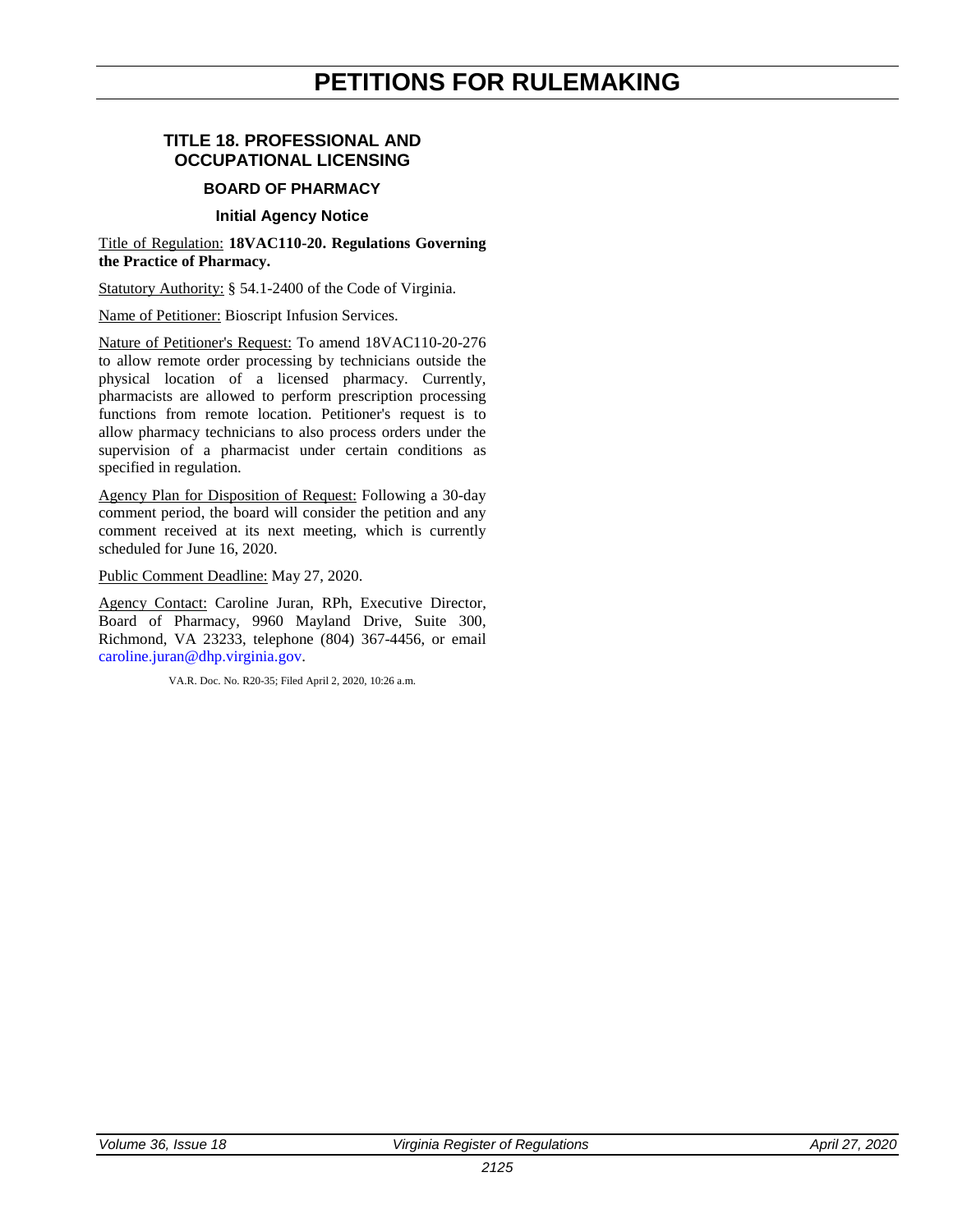### <span id="page-4-0"></span>**PERIODIC REVIEWS AND SMALL BUSINESS IMPACT REVIEWS**

#### **TITLE 2. AGRICULTURE**

#### **DEPARTMENT OF AGRICULTURE AND CONSUMER SERVICES**

#### **Agency Notice**

Pursuant to Executive Order 14 (as amended July 16, 2018) and §§ 2.2-4007.1 and 2.2-4017 of the Code of Virginia, the following regulations are undergoing a periodic review and a small business impact review:

**2VAC5-30, Rules and Regulations Pertaining to Reporting Requirements for Contagious and Infectious Diseases of Livestock and Poultry in Virginia**

**2VAC5-40, Rules and Regulations Governing the Prevention, Control and Eradication of Bovine Tuberculosis in Virginia**

**2VAC5-90, Control and Eradication of Pullorum Disease and Fowl Typhoid in Poultry Flocks and Hatcheries and Products Thereof in Virginia**

**2VAC5-141, Health Requirements Governing the Admission of Agricultural Animals, Pet Animals, and Other Animals or Birds into Virginia**

**2VAC5-150, Rules and Regulations Governing the Transportation of Companion Animals**

**2VAC5-170, Rules and Regulations for the Registration of Poultry Dealers**

**2VAC5-206, Regulation for Scrapie Eradication**

**2VAC5-620, Regulations Pertaining to the Establishment of the Dangerous Dog Registry**

Contact Information: Carolyn Bissett, Program Manager, Office of Veterinary Services, Department of Agriculture and Consumer Services, P.O. Box 1163, Richmond, VA 23218, telephone (804) 786-2483, FAX (804) 371-2380, TDD (800) 828-1120, or email [carolynn.bissett@vdacs.virginia.gov.](mailto:carolynn.bissett@vdacs.virginia.gov)

#### **2VAC5-310, Rules and Regulations-Official Standards for Enforcement of the Virginia Apples: Grading, Packing, and Marking Law**

Contact Information: Dennis P. Clary, Program Manager, Department of Agriculture and Consumer Services, P.O. Box 1163, Richmond, VA 23218, telephone (804) 786-1933, FAX (804) 371-7785, TDD (800) 828-1120, or email [dennis.clary@vdacs.virginia.gov.](mailto:Dennis.Clary@vdacs.virginia.gov)

**2VAC5-315, Virginia Imported Fire Ant Quarantine for Enforcement of the Virginia Pest Law**

**2VAC5-317, Regulations for Enforcement of the Noxious Weeds Law**

#### **2VAC5-440, Rules and Regulations for Enforcement of the Virginia Pest Law - Cotton Boll Weevil Quarantine**

Contact Information: David Gianino, Program Manager, Department of Agriculture and Consumer Services, P.O. Box 1163, Richmond, VA 23218, telephone (804) 786-3515, FAX (804) 371-7793, TDD (800) 828-1120, or email [david.gianino@vdacs.virginia.gov.](mailto:David.Gianino@vdacs.virginia.gov)

**2VAC5-490, Regulations Governing Grade "A" Milk**

**2VAC5-501, Regulations Governing the Cooling, Storing, Sampling and Transporting of Milk**

**2VAC5-510, Rules and Regulations Governing the Production, Processing, and Sale of Ice Cream, Frozen Desserts, and Similar Products**

**2VAC5-531, Regulations Governing Milk for Manufacturing Purposes**

**2VAC5-590, Rules and Regulations Pertaining to Tolerances and Prohibitions Applicable to Ground Beef**

Contact Information: Ryan Davis, Program Manager, Office of Dairy and Foods, Department of Agriculture and Consumer Services, P.O. Box 1163, Richmond, VA 23218, telephone (804) 786-8899, FAX (804) 371-7792, TDD (800) 828-1120, or email [ryan.davis@vdacs.virginia.gov.](mailto:Ryan.Davis@vdacs.virginia.gov)

#### **2VAC5-610, Rules Governing the Solicitation of Contributions**

Contact Information: Michael Menefee, Program Manager, Charitable and Regulatory Programs, Department of Agriculture and Consumer Services, P.O. Box 1163, Richmond, VA 23218, telephone (804) 786-3983, FAX (804) 371-7479, TDD (800) 828-1120, or email [michael.menefee@vdacs.virginia.gov.](mailto:Michael.Menefee@vdacs.virginia.gov)

**2VAC5-670, Regulations Governing Pesticide Product Registration, Handling, Storage, and Disposal under Authority of the Virginia Pesticide Control Act**

**2VAC5-675, Regulations Governing Pesticide Fees Charged by the Department of Agriculture and Consumer Services**

**2VAC5-680, Regulations Governing Licensing of Pesticide Businesses Operating under Authority of the Virginia Pesticide Control Act**

**2VAC5-685, Regulations Governing Pesticide Applicator Certification under Authority of Virginia Pesticide Control Act**

Contact Information: Liza Fleeson Trossbach, Program Manager, Office of Pesticide Services, Department of Agriculture and Consumer Services, P.O. Box 1163, Richmond, VA 23218, telephone (804) 371-6559, FAX (804) 371-2283, TDD (800) 828-1120, or email [liza.fleeson@vdacs.virginia.gov.](mailto:Liza.Fleeson@vdacs.virginia.gov)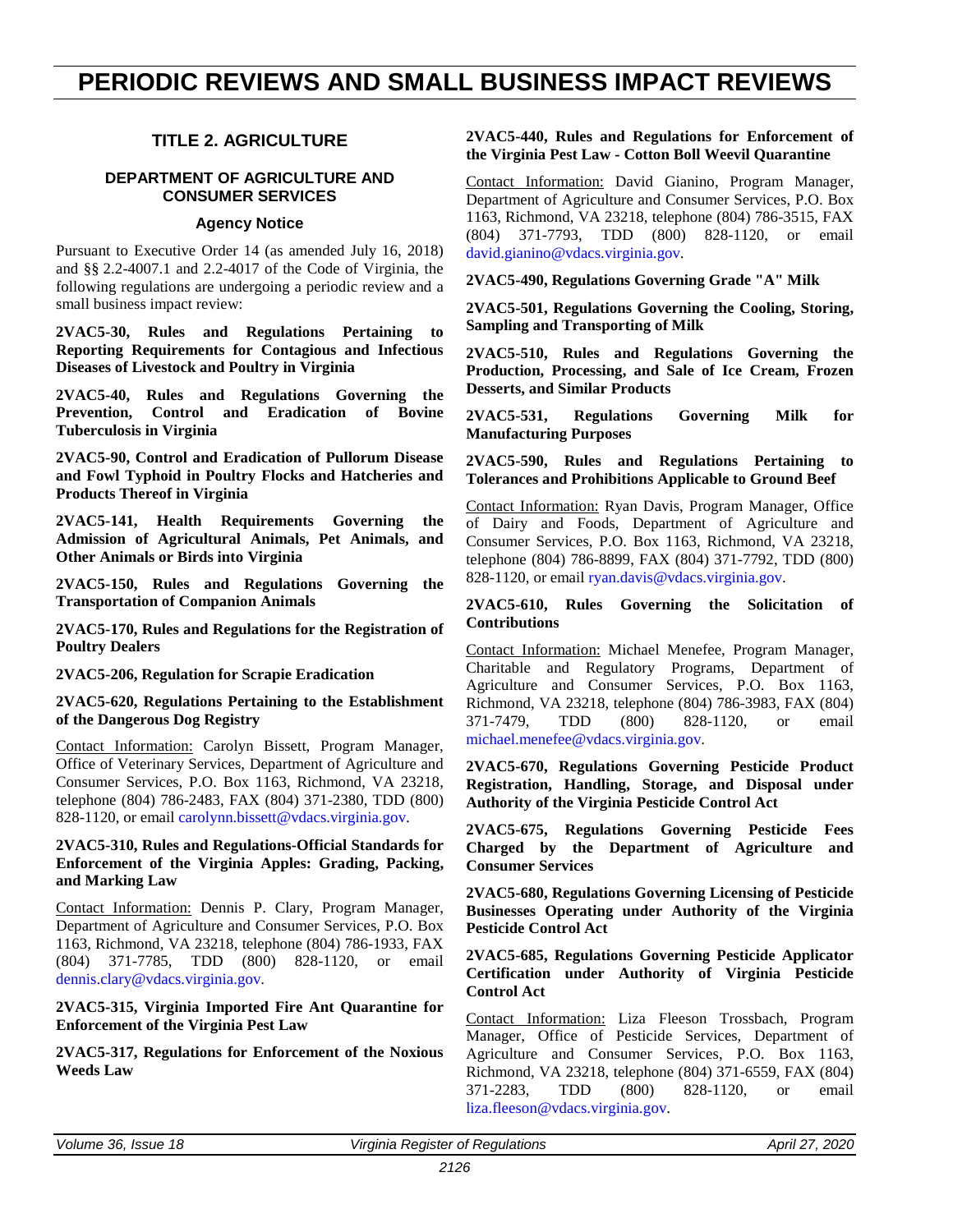### Periodic Reviews and Small Business Impact Reviews

The review of these regulations will be guided by the principles in Executive Order 14 (as amended July 16, 2018).

The purpose of this review is to determine whether these regulations should be repealed, amended, or retained in their current forms. Public comment is sought on the review of any issue relating to these regulations, including whether each regulation (i) is necessary for the protection of public health, safety, and welfare or for the economical performance of important governmental functions; (ii) minimizes the economic impact on small businesses in a manner consistent with the stated objectives of applicable law; and (iii) is clearly written and easily understandable.

Public comment period begins April 27, 2020, and ends May 18, 2020.

Comments must include the commenter's name and address (physical or email) information in order to receive a response to the comment from the agency.

Following the close of the public comment period, a report of both reviews will be posted on the Virginia Regulatory Town Hall and published in the Virginia Register of Regulations.

**––––––––––––––––––**

#### **TITLE 4. DEPARTMENT OF CONSERVATION AND NATURAL RESOURCES**

#### **BOARD OF CONSERVATION AND RECREATION**

#### **Report of Findings**

Pursuant to §§ 2.2-4007.1 and 2.2-4017 of the Code of Virginia, the Board of Conservation and Recreation conducted a periodic review and a small business impact review of **4VAC3-11, Public Participation Guidelines**, and determined that this regulation should be retained in its current form. The board is publishing its report of findings dated March 31, 2020, to support this decision.

The regulation meets the criteria set out in Executive Order 14 (as amended July 16, 2018) as it is necessary for the protection of public health, safety, and welfare of the citizens and visitors to the Commonwealth. The board is retaining the regulation without making changes.

The regulation does not have an adverse impact on small businesses and does not overlap, duplicate, or conflict with any known federal or state law or regulation.

Contact Information: Lisa McGee, Policy and Planning Director, Department of Conservation and Recreation, 600 East Main Street, 24th Floor, Richmond, VA 23219, telephone (804) 786-4378, FAX (804) 786-6141, or email [lisa.mcgee@dcr.virginia.gov.](mailto:lisa.mcgee@dcr.virginia.gov)

#### **DEPARTMENT OF CONSERVATION AND RECREATION**

#### **Report of Findings**

Pursuant to §§ 2.2-4007.1 and 2.2-4017 of the Code of Virginia, the Department of Conservation and Recreation conducted a periodic review and a small business impact review of **4VAC5-11, Public Participation Guidelines**, and determined that this regulation should be retained in its current form. The department is publishing its report of findings dated April 7, 2020, to support this decision.

The regulation meets the criteria set out in Executive Order 14 (as amended July 16, 2018) as it is necessary for the protection of public health, safety, and welfare of the citizens and visitors to the Commonwealth. The board is retaining the regulation as it is without making changes.

The regulation does not have an adverse impact on small businesses and does not overlap, duplicate, or conflict with any known federal or state law or regulation.

Contact Information: Lisa McGee, Policy and Planning Director, Department of Conservation and Recreation, 600 East Main Street, 24th Floor, Richmond, VA 23219, telephone (804) 786-4378, FAX (804) 786-6141, or email [lisa.mcgee@dcr.virginia.gov.](mailto:lisa.mcgee@dcr.virginia.gov)

#### **TITLE 9. ENVIRONMENT**

#### **STATE AIR POLLUTION CONTROL BOARD**

#### **Agency Notice**

Pursuant to Executive Order 14 (as amended July 16, 2018) and §§ 2.2-4007.1 and 2.2-4017 of the Code of Virginia, the following regulation is undergoing a periodic review and a small business impact review: **9VAC5-160, Regulation for General Conformity**. The review of this regulation will be guided by the principles in Executive Order 14 (as amended July 16, 2018).

The purpose of this review is to determine whether this regulation should be repealed, amended, or retained in its current form. Public comment is sought on the review of any issue relating to this regulation, including whether the regulation (i) is necessary for the protection of public health, safety, and welfare or for the economical performance of important governmental functions; (ii) minimizes the economic impact on small businesses in a manner consistent with the stated objectives of applicable law; and (iii) is clearly written and easily understandable.

Public comment period begins April 27, 2020, and ends May 18, 2020.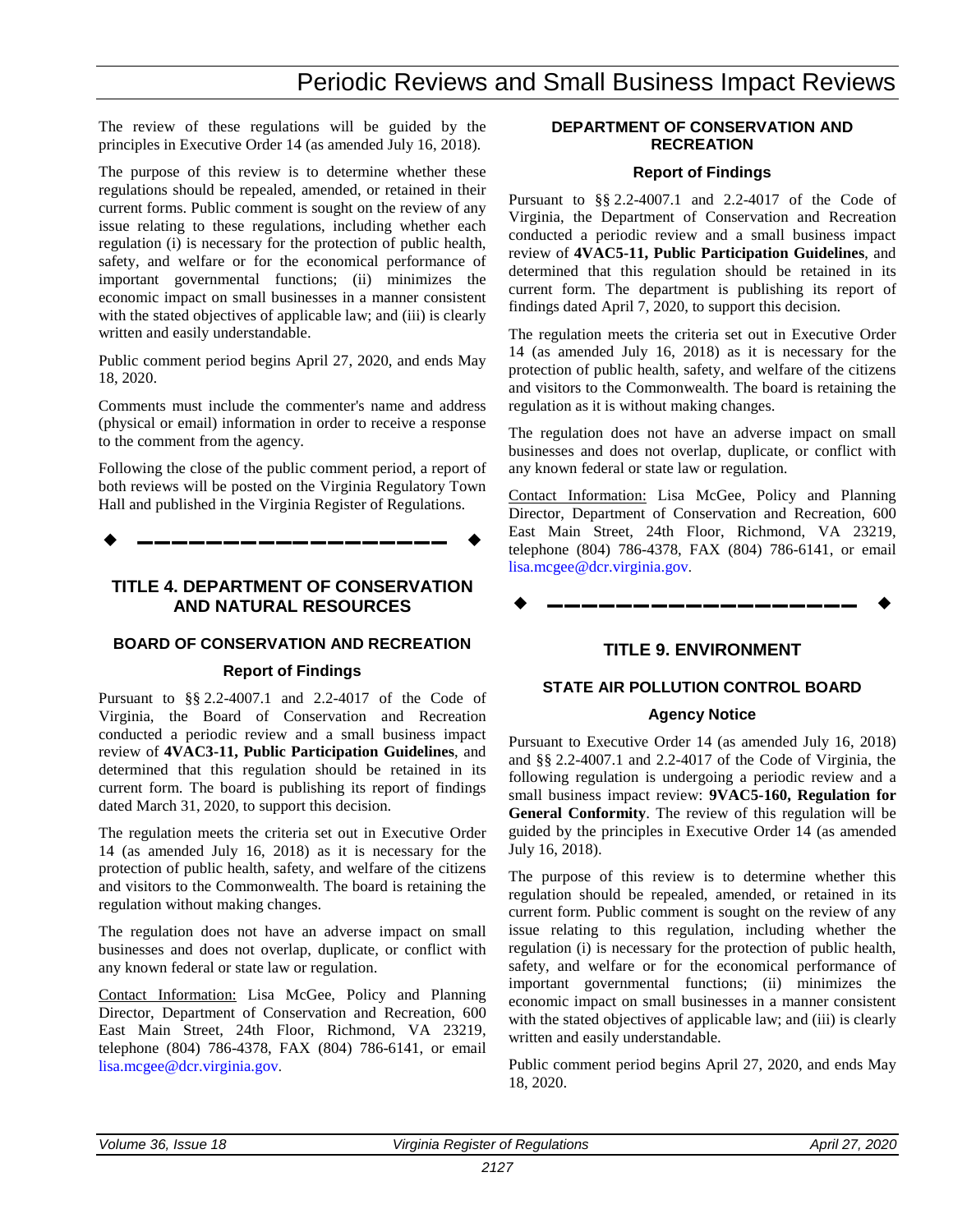### Periodic Reviews and Small Business Impact Reviews

Comments must include the commenter's name and address (physical or email) information in order to receive a response to the comment from the agency.

Following the close of the public comment period, a report of both reviews will be posted on the Virginia Regulatory Town Hall and published in the Virginia Register of Regulations.

Contact Information: Gary E. Graham, Department of Environmental Quality, 1111 East Main Street, Suite 1400, P.O. Box 1105, Richmond, VA 23218, telephone (804) 689- 4103, FAX (804) 698-4319, or email [gary.graham@deq.virginia.gov.](mailto:gary.graham@deq.virginia.gov)

**––––––––––––––––––**

#### **TITLE 11. GAMING**

#### **CHARITABLE GAMING BOARD**

#### **Agency Notice**

Pursuant to Executive Order 14 (as amended July 16, 2018) and §§ 2.2-4007.1 and 2.2-4017 of the Code of Virginia, the following regulation is undergoing a periodic review and a small business impact review: **11VAC15-13, Public Participation Guidelines**. The review of this regulation will be guided by the principles in Executive Order 14 (as amended July 16, 2018).

The purpose of this review is to determine whether this regulation should be repealed, amended, or retained in its current form. Public comment is sought on the review of any issue relating to this regulation, including whether the regulation (i) is necessary for the protection of public health, safety, and welfare or for the economical performance of important governmental functions; (ii) minimizes the economic impact on small businesses in a manner consistent with the stated objectives of applicable law; and (iii) is clearly written and easily understandable.

Public comment period begins April 27, 2020, and ends May 18, 2020.

Comments must include the commenter's name and address (physical or email) information in order to receive a response to the comment from the agency.

Following the close of the public comment period, a report of both reviews will be posted on the Virginia Regulatory Town Hall and published in the Virginia Register of Regulations.

Contact Information: Michael Menefee, Program Manager, Charitable and Regulatory Programs, Department of Agriculture and Consumer Services, 102 Governor Street, Richmond, VA 23219, telephone (804) 786-3983, FAX (804) 371-7479, or email [michael.menefee@vdacs.virginia.gov.](mailto:Michael.Menefee@vdacs.virginia.gov)

**––––––––––––––––––**

#### **TITLE 17. LIBRARIES AND CULTURAL RESOURCES**

#### **DEPARTMENT OF HISTORIC RESOURCES**

#### **Report of Findings**

Pursuant to §§ 2.2-4007.1 and 2.2-4017 of the Code of Virginia, the Department of Historic Resources conducted a periodic review and a small business impact review of **17VAC10-11, Public Participation Guidelines**, and determined that this regulation should be retained in its current form. The department is publishing its report of findings dated March 31, 2020, to support this decision.

This regulation meets the criteria set out in Executive Order 14 (as amended, July 16, 2018) as the regulation is necessary for the protection of public health, safety, and welfare and is clearly written and easily understandable.

This regulation satisfies the provisions of the law and legally binding state requirements and is effective in meeting its goals. The regulation is, therefore, being retained without amendment.

This regulation continues to be needed to meet the requirements of state law and regulations concerning public participation guidelines. No complaints or comments have been received concerning the content of the regulation or its complexity. The regulation sets out the state requirements for public participation and does not overlap, duplicate, or conflict with other state laws or regulations.

Contact Information: Stephanie Williams, Deputy Director, Department of Historic Resources, 2801 Kensington Avenue, Richmond, VA 23221, telephone (804) 482-6082, or email [stephanie.williams@dhr.virginia.gov.](mailto:stephanie.williams@dhr.virginia.gov)

**––––––––––––––––––**

#### **TITLE 22. SOCIAL SERVICES**

#### **DEPARTMENT FOR THE BLIND AND VISION IMPAIRED**

#### **Report of Findings**

Pursuant to §§ 2.2-4007.1 and 2.2-4017 of the Code of Virginia, the Department for the Blind and Vision Impaired (DBVI) conducted a periodic review and a small business impact review of **22VAC45-20, Regulations to Govern the Operation of Vending Facilities in Public Buildings and Other Property**, and determined that this regulation should be retained in its current form. The department is publishing its report of findings dated March 27, 2020, to support this decision.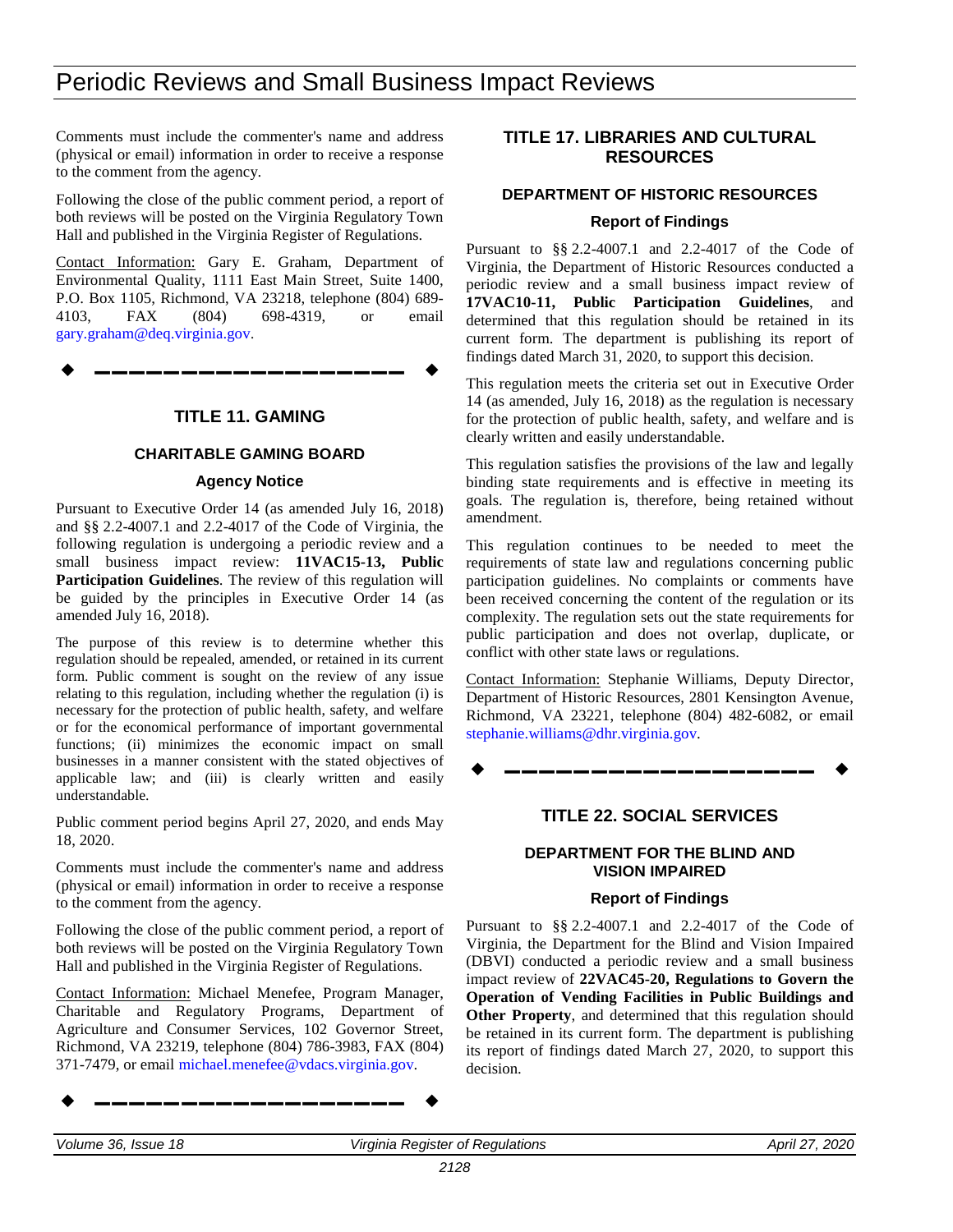This regulation meets the criteria set out in Executive Order 14 (as amended July 2018) because it authorizes DBVI to operate vending stands and other business enterprises in public and private buildings for the purpose of providing individuals who are blind with employment, enlarging the economic opportunities, and stimulating individuals who are blind to make themselves self-supporting. Additionally, it directs DBVI to set aside or cause to be set aside from the net proceeds of the operations authorized funds as may be necessary for the purposes of (i) maintenance and replacement of equipment, (ii) purchase of new equipment, (iii) management services, (iv) assurance of a fair minimum return to vendors, and (v) establishment and maintenance of retirement or pension funds, health insurance contributions, and the provision for paid sick leave and vacation time in accordance with the Randolph-Sheppard Act Amendment of 1974 (P.L. 93-516). Though detailed in nature, 22VAC45-20 is easy to read and understand.

DBVI will leave this regulation as it exists currently.

22VAC45-20 is required for DBVI to be in compliance with §§ 2.2-2007.1, 2.2-4017, and 51.5-78 and Executive Order 14 (as amended July 2018). The agency has not received any complaints or other comments concerning the regulation.

22VAC45-20 describes requirements for the operation of a Business Enterprise for the Blind. This regulation was last evaluated in 2018 and 2019 when DBVI initiated a fast-track regulatory action that, among other things, revised language regarding the frequency of setting aside funds and distribution of income to blind vendors from quarterly to at least quarterly to reflect federal language. The regulation does not conflict with state or federal regulation. The regulation does not overlap, duplicate, or conflict with federal or state law or regulation. There are no substantial changes in technology, economic conditions, or other factors that affect the importance of implementation of the regulation.

Economic impact on small business generally is negligible because the regulation pertains specifically to the operation of vending facilities in public buildings and other property by individuals who are blind.

Contact Information: Susan K. Davis, Regulatory Coordinator, Department for the Blind and Vision Impaired, 397 Azalea Avenue, Richmond, VA 23227, telephone (804) 371-3184, FAX (804) 371-3157, TDD (804) 371-3140, or email [susan.davis@dbvi.virginia.gov.](mailto:susan.davis@DBVI.virginia.gov)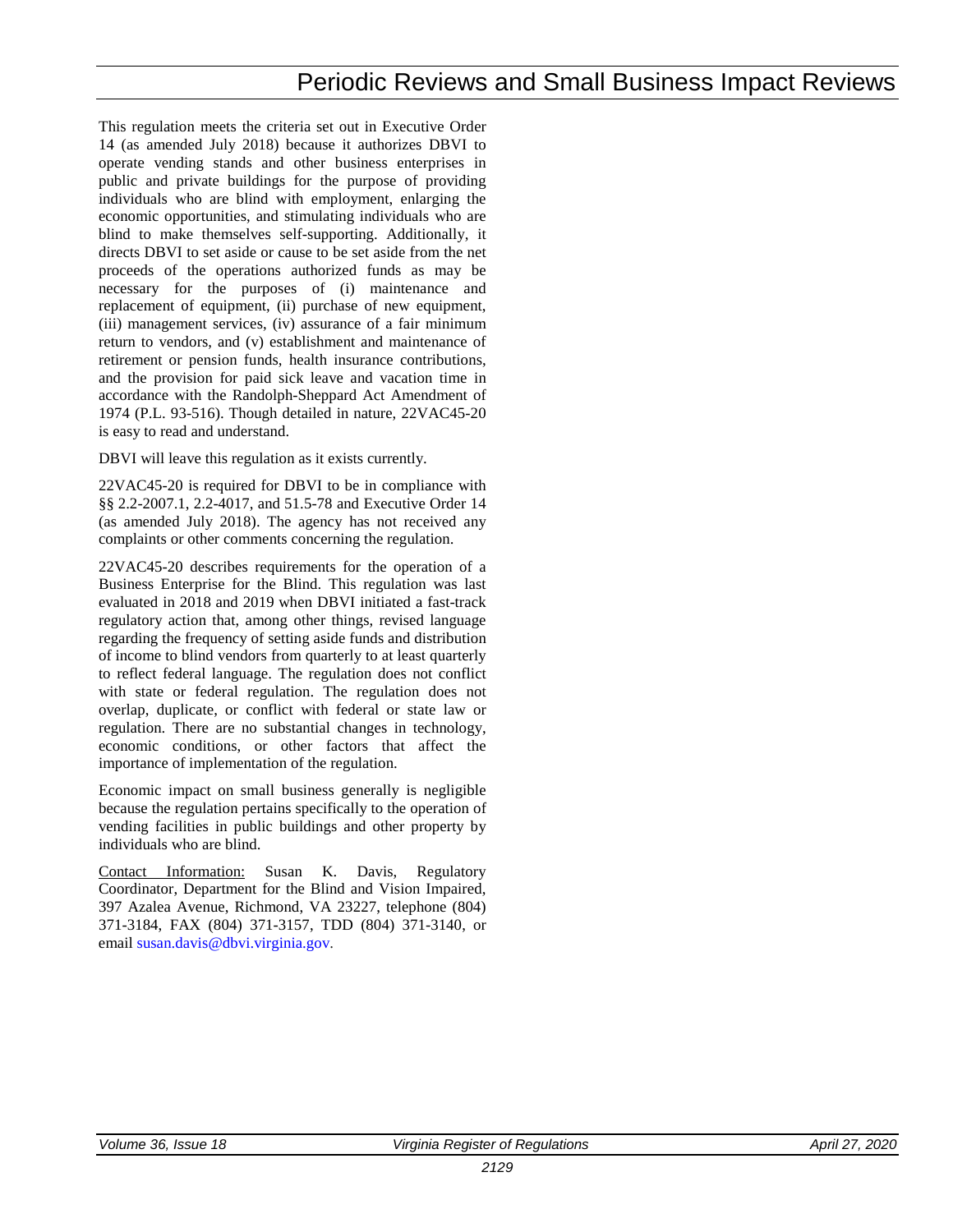### **REGULATIONS**

For information concerning the different types of regulations, see the Information Page.

#### **Symbol Key**

<span id="page-8-0"></span>Roman type indicates existing text of regulations. Underscored language indicates proposed new text. Language that has been stricken indicates proposed text for deletion. Brackets are used in final regulations to indicate changes from the proposed regulation.

#### **TITLE 13. HOUSING**

#### **BOARD OF HOUSING AND COMMUNITY DEVELOPMENT**

#### **Extension of Public Comment Period and Reschedule of Public Hearing**

Title of Regulation: **13VAC5-31. Virginia Amusement Device Regulations (amending 13VAC5-31-20, 13VAC5- 31-30, 13VAC5-31-40, 13VAC5-31-75; adding 13VAC5- 31-300).**

Statutory Authority: § 36-98.3 of the Code of Virginia.

The Board of Housing and Community Development noticed a public comment period on amendments to the Virginia Amusement Device Regulations (13VAC5-31) in the February 3, 2020, issue of the Virginia Register of Regulations [\(36:12 VA.R. 1452-1457 February 3, 2020\)](http://register.dls.virginia.gov/details.aspx?id=7954) and an extension of the public comment period and a rescheduled meeting in the March 30, 2020, issue of the Register [\(36:16](http://register.dls.virginia.gov/details.aspx?id=8003)  [VA.R. 2074-2075 March 30, 2020\)](http://register.dls.virginia.gov/details.aspx?id=8003).

The public comment period has been extended again to June 26, 2020, using the Virginia Regulatory Town Hall website at [http://www.townhall.virginia.gov/.](http://www.townhall.virginia.gov/) Please include the full name of the person commenting and any organization represented. To be considered, written comments must be submitted using the Town Hall online comment forum at <https://townhall.virginia.gov/L/ViewStage.cfm?stageid=8875> by 11:59 p.m. on June 26, 2020.

A rescheduled public hearing will be held on June 26, 2020, at 10 a.m. Oral and written comments will be accepted at the public hearing. Please visit <https://townhall.virginia.gov/L/ViewStage.cfm?stageid=8875> for additional details on the venue for the public hearing.

Agency Contact: Kyle Flanders, Senior Policy Analyst, Department of Housing and Community Development, Main Street Centre, 600 East Main Street, Suite 300, Richmond, VA 23219, telephone (804) 786-6761, FAX (804) 371-7090, TTY (804) 371-7089, or email [kyle.flanders@dhcd.virginia.gov.](mailto:kyle.flanders@dhcd.virginia.gov)

VA.R. Doc. No. R19-5883; Filed April 7, 2020,

#### **Extension of Public Comment Period and Reschedule of Public Hearing**

Title of Regulation: **13VAC5-51. Virginia Statewide Fire Prevention Code (amending 13VAC5-51-21, 13VAC5-51- 31, 13VAC5-51-61, 13VAC5-51-91, 13VAC5-51-130** **through 13VAC5-51-135.5, 13VAC5-51-138.4 through 13VAC5-51-141, 13VAC5-51-142 through 13VAC5-51- 144.6, 13VAC5-51-144.8 through 13VAC5-51-155; adding 13VAC5-51-138.1).**

Statutory Authority: § 27-97 of the Code of Virginia.

The Board of Housing and Community Development noticed a public comment period on amendments to the Virginia Statewide Fire Prevention Code (13VAC5-51) in the February 3, 2020, issue of the Virginia Register of Regulations (36:12 [VA.R. 1457-1581 February 3, 2020\)](http://register.dls.virginia.gov/details.aspx?id=7955) and an extension of the public comment period and a rescheduled public hearing in the March 30, 2020, issue of the Register [\(36:16 VA.R. 2075 March 30,](http://register.dls.virginia.gov/details.aspx?id=8001) 2020).

The public comment period has been extended again to June 26, 2020, using the Virginia Regulatory Town Hall at [http://www.townhall.virginia.gov/.](http://www.townhall.virginia.gov/) Please include the full name of the person commenting and any organization represented. To be considered, written comments must be submitted using the Town Hall online comment forum at <https://townhall.virginia.gov/L/ViewStage.cfm?stageid=8878> by 11:59 p.m. on June 26, 2020.

A rescheduled public hearing will be held on June 26, 2020, at 10 a.m. Oral and written comments will be accepted at the public hearing. Please visit <https://townhall.virginia.gov/L/ViewStage.cfm?stageid=8878> for additional details on the venue for the public hearing.

Agency Contact: Kyle Flanders, Senior Policy Analyst, Department of Housing and Community Development, Main Street Centre, 600 East Main Street, Suite 300, Richmond, VA 23219, telephone (804) 786-6761, FAX (804) 371-7090, TTY (804) 371-7089, or email [kyle.flanders@dhcd.virginia.gov.](mailto:kyle.flanders@dhcd.virginia.gov)

VA.R. Doc. No. R19-5886; Filed April 7, 2020, 2:23 p.m.

#### **Extension of Public Comment Period and Reschedule of Public Hearing**

Title of Regulation: **13VAC5-63. Virginia Uniform Statewide Building Code (amending 13VAC5-63-10, 13VAC5-63-20, 13VAC5-63-30, 13VAC5-63-50, 13VAC5- 63-60, 13VAC5-63-80, 13VAC5-63-100, 13VAC5-63-120, 13VAC5-63-130, 13VAC5-63-150, 13VAC5-63-160, 13VAC5-63-190 through 13VAC5-63-280, 13VAC5-63- 295 through 13VAC5-63-360, 13VAC5-63-400 through 13VAC5-63-440, 13VAC5-63-450, 13VAC5-63-470, 13VAC5-63-480, 13VAC5-63-490, 13VAC5-63-510,**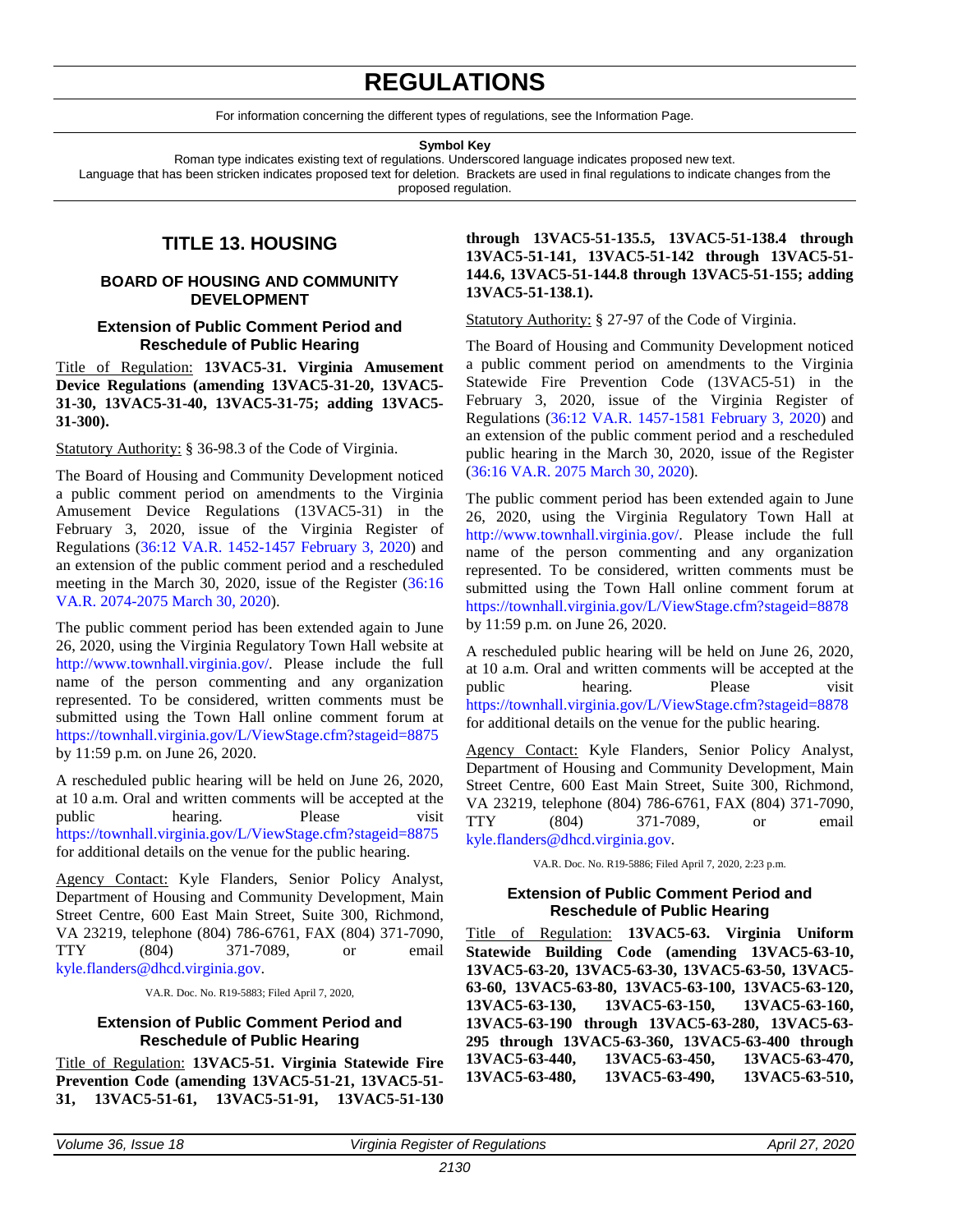#### <span id="page-9-0"></span>**13VAC5-63-520, 13VAC5-63-530, 13VAC5-63-540, 13VAC5-63-545; repealing 13VAC5-63-445).**

Statutory Authority: § 36-98 of the Code of Virginia.

The Board of Housing and Community Development noticed a public comment period on amendments to the Virginia Uniform Statewide Building Code (13VAC5-63) in the February 3, 2020, issue of the Virginia Register of Regulations [\(36:12 VA.R. 1581-1774 February 3, 2020\)](http://register.dls.virginia.gov/details.aspx?id=7956) and an extension of the public comment period and a rescheduled public hearing in the March 30, 2020, issue of the Register [\(36:16 VA.R. 2075 March 30, 2020\)](http://register.dls.virginia.gov/details.aspx?id=8002).

The public comment period has been extended again to June 26, 2020, using the Virginia Regulatory Town Hall at [http://www.townhall.virginia.gov/.](http://www.townhall.virginia.gov/) Please include the full name of the person commenting and any organization represented. To be considered, written comments must be submitted using the Town Hall online comment forum at <https://townhall.virginia.gov/L/ViewStage.cfm?stageid=8877> by 11:59 p.m. on June 26, 2020.

A rescheduled public hearing will be held on June 26, 2020, at 10 a.m. Oral and written comments will be accepted at the public hearing. Please visit <https://townhall.virginia.gov/L/ViewStage.cfm?stageid=8877> for additional details on the venue for the public hearing.

Agency Contact: Kyle Flanders, Senior Policy Analyst, Department of Housing and Community Development, Main Street Centre, 600 East Main Street, Suite 300, Richmond, VA 23219, telephone (804) 786-6761, FAX (804) 371-7090, TTY (804) 371-7089, or email [kyle.flanders@dhcd.virginia.gov.](mailto:kyle.flanders@dhcd.virginia.gov)

VA.R. Doc. No. R19-5887; Filed April 7, 2020, 2:26 p.m.

#### **Extension of Public Comment Period and Reschedule of Public Hearing**

Title of Regulation: **13VAC5-91. Virginia Industrialized Building Safety Regulations (amending 13VAC5-91-10, 13VAC5-91-20, 13VAC5-91-150, 13VAC5-91-160, 13VAC5-91-260).**

Statutory Authority: § 36-73 of the Code of Virginia.

The Board of Housing and Community Development noticed a public comment period on amendments to the Virginia Industrialized Building Safety Regulations (13VAC5-91) in the February 3, 2020, issue of the Virginia Register of Regulations [\(36:12 VA.R. 1747-1750 February 3, 2020\)](http://register.dls.virginia.gov/details.aspx?id=7957) and an extension of the public comment period and a rescheduled public hearing date in the March 30, 2020, issue of the Register [\(36:16 VA.R. 2075-2076 March 30, 2020\)](http://register.dls.virginia.gov/details.aspx?id=8003).

The public comment period has been extended again to June 26, 2020, using the Virginia Regulatory Town Hall at [http://www.townhall.virginia.gov/.](http://www.townhall.virginia.gov/) Please include the full name of the person commenting and any organization

represented. To be considered, written comments must be submitted using the Town Hall online comment forum at <https://townhall.virginia.gov/L/viewstage.cfm?StageID=8876> by 11:59 p.m. on June 26, 2020.

A rescheduled public hearing will be held on June 26, 2020, at 10 a.m. Oral and written comments will be accepted at the public hearing. Please visit <https://townhall.virginia.gov/L/ViewStage.cfm?stageid=8876> for additional details on the venue for the public hearing.

Agency Contact: Kyle Flanders, Senior Policy Analyst, Department of Housing and Community Development, Main Street Centre, 600 East Main Street, Suite 300, Richmond, VA 23219, telephone (804) 786-6761, FAX (804) 371-7090, TTY (804) 371-7089, or email [kyle.flanders@dhcd.virginia.gov.](mailto:kyle.flanders@dhcd.virginia.gov)

VA.R. Doc. No. R19-5885; Filed April 7, 2020, 2:28 p.m.

**––––––––––––––––––**

#### **TITLE 20. PUBLIC UTILITIES AND TELECOMMUNICATIONS**

#### **STATE CORPORATION COMMISSION**

#### **Final Regulation**

REGISTRAR'S NOTICE: The State Corporation Commission is claiming an exemption from the Administrative Process Act in accordance with § 2.2- 4002 A 2 of the Code of Virginia, which exempts courts, any agency of the Supreme Court, and any agency that by the Constitution is expressly granted any of the powers of a court of record.

Titles of Regulations: **20VAC5-200. Public Utility Accounting (repealing 20VAC5-200-10).**

**20VAC5-300. Energy Regulation; In General (repealing 20VAC5-300-10, 20VAC5-300-30, 20VAC5-300-50, 20VAC5-300-60, 20VAC5-300-80, 20VAC5-300-100).**

**20VAC5-306. Standards for Integrated Resource Planning and Investments in Conservation and Demand Management for Natural Gas (repealing 20VAC5-306-10 through 20VAC5-306-40).**

**20VAC5-311. Interim Rules Governing Electric and Natural Gas Retail Access Pilot Programs (repealing 20VAC5-311-10 through 20VAC5-311-60).**

**20VAC5-317. Rates for Standby Service Furnished to Certain Renewable Cogeneration Facilities Pursuant to § 56-235.1:1 of the Code of Virginia (repealing 20VAC5- 317-40).**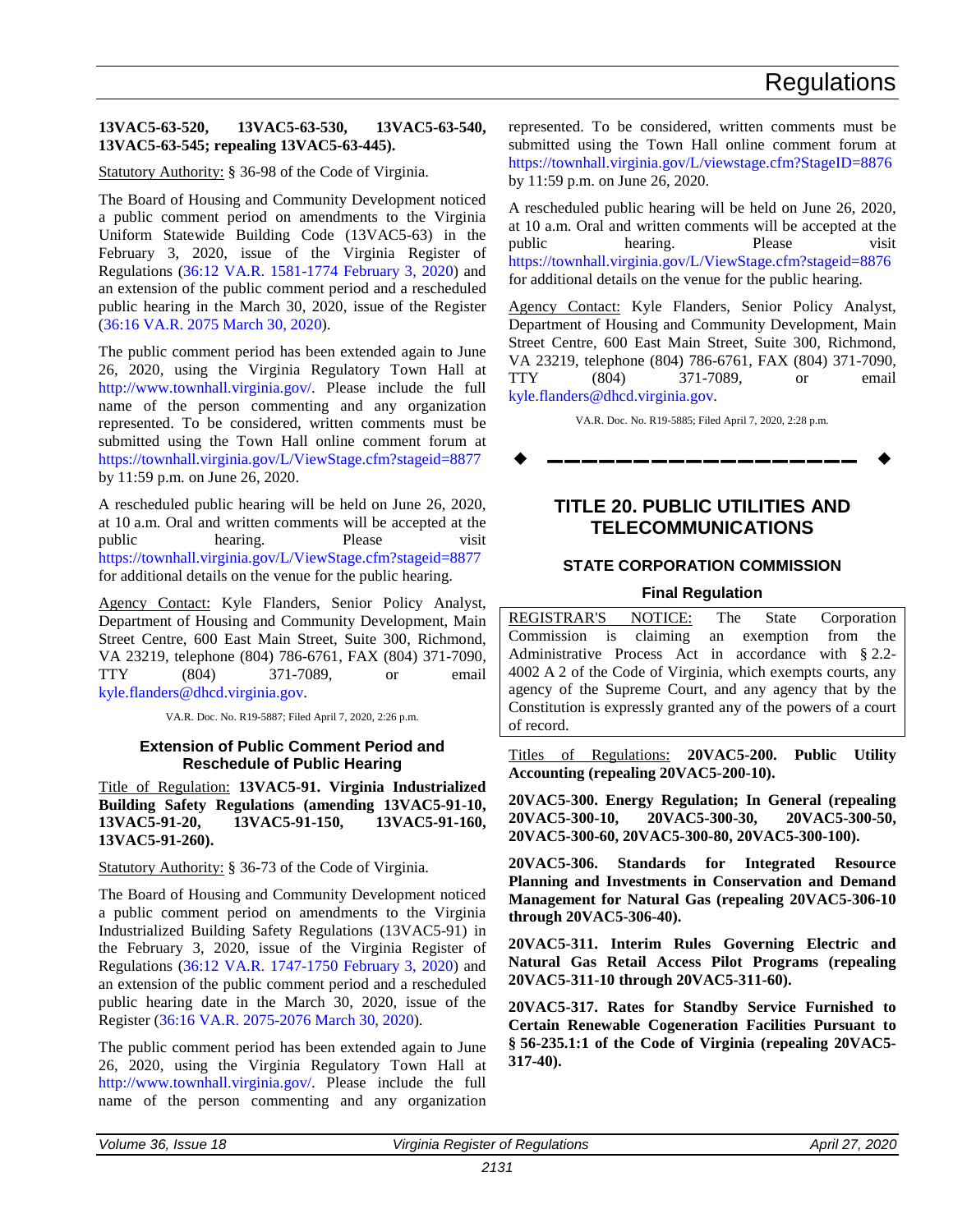#### <span id="page-10-0"></span>**20VAC5-320. Regulations Governing Transfer of Transmission Assets to Regional Transmission Entities (repealing 20VAC5-320-120).**

Statutory Authority: § 12.1-13 of the Code of Virginia.

Effective Date: April 14, 2020.

Agency Contact: Andrea Macgill, Associate General Counsel, State Corporation Commission, P.O. Box 1197, Richmond, VA 23218, telephone (804) 371-9064, FAX (804) 371-9240, or email [andrea.macgill@scc.virginia.gov.](mailto:andrea.macgill@scc.virginia.gov)

#### Summary:

*The amendments repeal certain obsolete regulations and schedules that (i) have been replaced by regulations in another chapter, (ii) are duplicative of State Corporation Commission orders or partial orders, or (iii) require certain utilities to submit filings with the commission on or before dates in the past.*

#### AT RICHMOND, MARCH 6, 2020

#### COMMONWEALTH OF VIRGINIA, ex rel.

#### STATE CORPORATION COMMISSION

CASE NO. PUR-2019-00219

Ex Parte: In the matter of repealing regulations

#### ORDER REPEALING REGULATIONS

On January 9, 2020, the State Corporation Commission ("Commission") issued an Order Initiating Rulemaking Proceeding in this docket for the purpose of repealing numerous regulations adopted by the Commission pursuant to § 12.1-13 of the Code of Virginia ("Code"), as well as various statutes in Title 56 of the Code. These regulations are codified in Title 20 of the Virginia Administrative Code ("VAC").

The Commission's Order Initiating Rulemaking Proceeding proposed to repeal certain regulations on the basis that they (1) contain certain obsolete rules and schedules that are no longer required, or (2) are duplicative of Commission orders or partial orders and it is not necessary for such orders to be included in the VAC. The regulations that the Commission proposed to repeal included the following: 20 VAC 5-200-10; 20 VAC 5-300-10; 20 VAC 5-300-30; 20 VAC 5-300-50; 20 VAC 5-300-60; 20 VAC 5-300-80; 20 VAC 5-300-100; 20 VAC 5-306-10 et seq. (entire chapter); 20 VAC 5-311-10 el seq. (entire chapter); 20 VAC 5-317-40; and 20 VAC 5- 320-120.

Interested persons were given the opportunity to comment or request a hearing on the proposed repeal of these regulations. No person filed comments, nor did anyone request a hearing in this matter.

NOW THE COMMISSION, upon consideration of this matter, is of the opinion and finds that the regulations set

forth in the Commission's Order Initiating Rulemaking Proceeding in this docket should be repealed.

#### Accordingly, IT IS ORDERED THAT:

(1) The regulations appended hereto as Appendix A are hereby repealed effective April 1,2020.

(2) A copy of this Order and the rules repealed herein shall be provided to the Register of Regulations for appropriate publication.

(3) There being nothing further to come before the Commission, this case is hereby dismissed.

AN ATTESTED COPY hereof shall be sent by the Clerk of the Commission to: C. Meade Browder, Jr., Senior Assistant Attorney General, Division of Consumer Counsel, Office of the Attorney General, 202 N. 9th Street, 8th Floor, Richmond, Virginia 23219-3424. A copy hereof shall be delivered to the Commission's Office of General Counsel and the Divisions of Public Utility Regulation and Utility Accounting and Finance.

#### **20VAC5-200-10. Adoption of revised uniform system of accounts for gas utilities. (Repealed.)**

At the National Association of Regulatory and Utilities Commissioners' (NARUC) convention held in Phoenix, Arizona, on November 17-20, 1958, resolutions were adopted recommending to the commissions represented by membership in the Association the adoption of revised Uniform Systems of Accounts for Gas Utilities. This system of accounts was published and adopted by a number of state commissions, including this Commission.

Although there have been numerous changes in accounting principles and practices and although the Federal Power Commission has adopted numerous amendments to the systems of accounts that it prescribes for gas utilities, there have been no amendments to the NARUC system since it was issued in 1958.

Realizing the need to bring the NARUC system up to date, the NARUC Accounting Committee undertook a complete review of the presently recommended system of accounts. The review of the system of accounts has been completed by the Association's Committee on Accounts and Statistics, and the Committee's recommended revisions have resulted in adoption and recommendation of a new, revised system of accounts by the NARUC.

Also, this Commission is aware that the Federal Power Commission, by order No. 490 issued on August 22, 1973, has eliminated Account No. 271 Contributions In Aid of Construction - and prescribed disposition of the balance in such account and the treatment of future contributions in aid of construction. This change was not included in the NARUC recommended revised system of accounts.

NOW, UPON CONSIDERATION, the Commission is of the opinion and finds: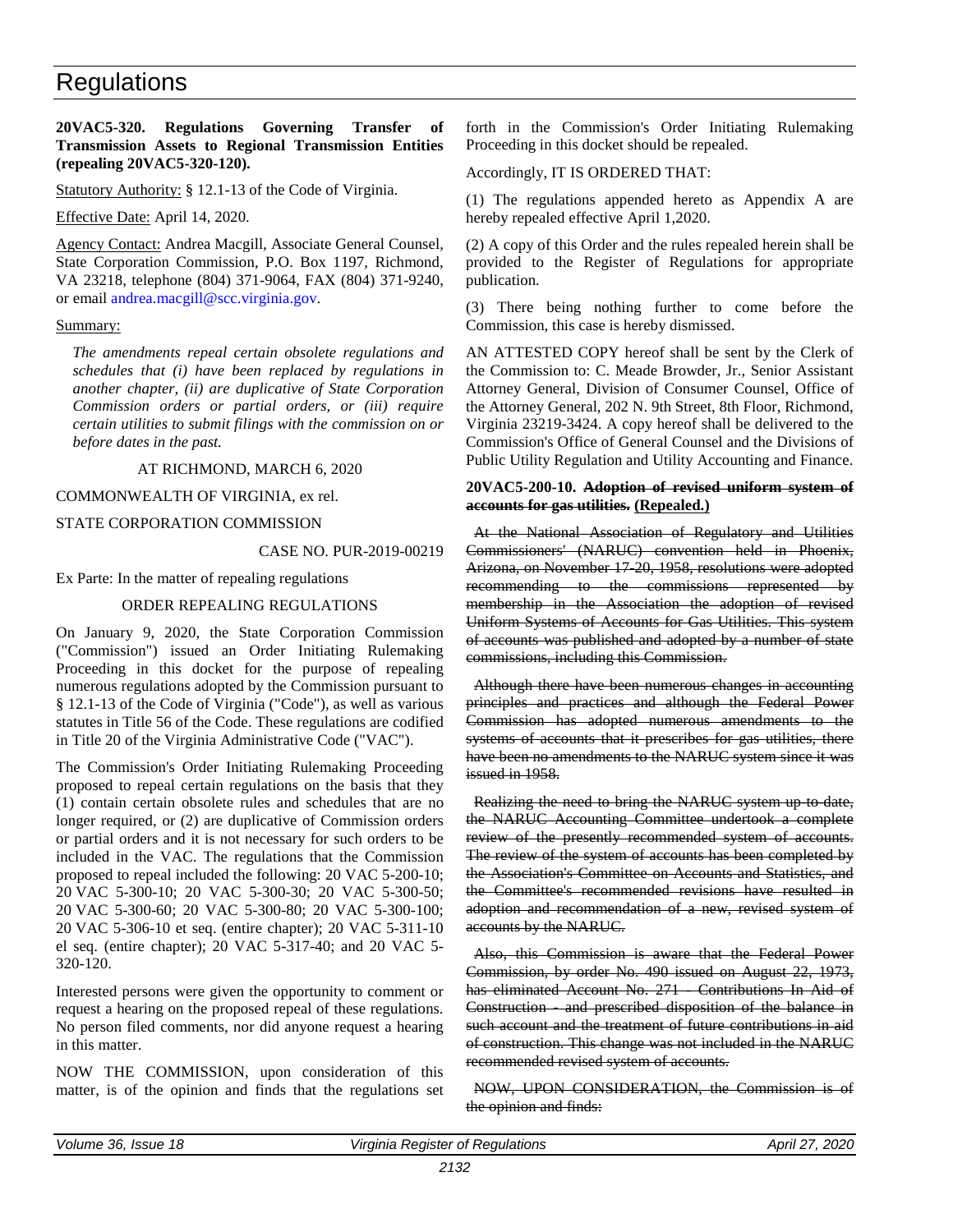1. That the system of accounts for gas utilities prescribed by this Commission should be revised to conform with the recommended revisions of the NARUC except in regard to Account No. 271. The Commission's prescribed treatment of contributions in aid of construction should be substantially the same as that of the Federal Power Commission;

2. That, however, the gas utilities under the jurisdiction of the Commission should continue to maintain the amounts of contributions in aid of construction on a memorandum basis for tax and other related purposes where such detail is needed;

3. That implementation of the revised system of accounts for gas utilities should become effective January 1, 1974, and the gas utilities should implement a memorandum record of contributions in aid of construction at that time; accordingly

#### IT IS ORDERED:

1. That the uniform system of accounts for gas utilities prescribed by the Commission, effective January 1, 1961, be discontinued and cancelled as of January 1, 1974;

2. That every gas utility company operating in this Commonwealth shall institute and place into effect a system of accounts in accordance with the rules and regulations set forth in the Uniform System of Accounts for Gas Utilities, Classes A and B, C or D as applicable to it, prepared by the Committee on Accounts and Statistics of the National Association of Regulatory and Utilities Commissioners and filed with this order marked respectively as "Uniform System of Accounts For Class A and B Gas Utilities," "Uniform System of Accounts For Class C Gas Utilities," and Uniform System of Accounts For Class D Gas Utilities," such system of accounts to become effective, except for Account No. 271 Contributions in Aid of Construction;

3. That the Acting Chief Accountant to the Commission shall cause to be prepared a written directive setting forth treatment for contributions in aid of construction in substantial compliance with the ordering provisions of Federal Power Commission Order No. 490 and upon approval of such directive by the Commission, the same shall be forwarded to each gas utility and shall replace and supersede all prescribed treatment in the NARUC recommended system of accounts in conflict therewith; and, that the Acting Chief Accountant shall cause to be prepared as an addendum to the written directive, an instruction for the approval of the Commission, prescribing the memorandum record which shall be maintained for contributions in aid of construction for tax and other administrative purposes;

4. That effective January 1, 1974, every gas utility operating in this Commonwealth shall commence to keep its books and records in accordance with the system of accounts and the written directive for contributions in aid of construction filed herein;

5. That an attested copy of this order, together with, or as soon hereafter as available, the revised system of accounts and written directive and addendum of the Acting Chief Accountant, shall be sent to each gas utility operating in this Commonwealth.

#### **20VAC5-300-10. Investigation of promotional allowances and practices of public utilities. (Repealed.)**

Opinion, BY THE COMMISSION:

This proceeding was instituted by order of the Commission on April 12, 1966. The order instituted an investigation to determine:

(a) What promotional allowances are offered, made or given to anyone or what promotional practices are used or followed with respect to anyone by the public utilities which are parties to this proceeding in connection with the furnishing or the offer to furnish in this State of either electric energy or gas for heat, light or power;

(b) Whether any such promotional allowances or practices are in violation of the laws of this State; and,

(c) What action should be taken by the Commission in the public interest with respect to any such promotional allowances or practices.

This Commission has had jurisdiction over such matters since its creation as the governmental agency regulating public utilities. Also, utility companies have engaged in promotional practices, including the giving of promotional allowances and similar inducements to the use of their service, for many years. The Commission has received no complaints from consumers in connection with such promotional practices, and in fact no formal complaint has ever been filed with respect to such practices except to the extent that the testimony, arguments and briefs of the parties in this proceeding constitute such complaints.

In the 1966 Session of the Virginia General Assembly representatives of the fuel oil dealers were responsible for the introduction of a bill which would have made unlawful promotional allowances and practices of the types engaged in by many utility companies. This legislation was not passed by the General Assembly, but in its place there was enacted a provision directing the Commission to investigate the promotional allowances and practices of public utilities and take such action as such investigation may indicate to be in the public interest.

On February 7, 1966, prior to the introduction of this bill, the Commission directed each electric and gas utility operating within the State of Virginia to furnish to the Commission a copy of the sales promotional programs which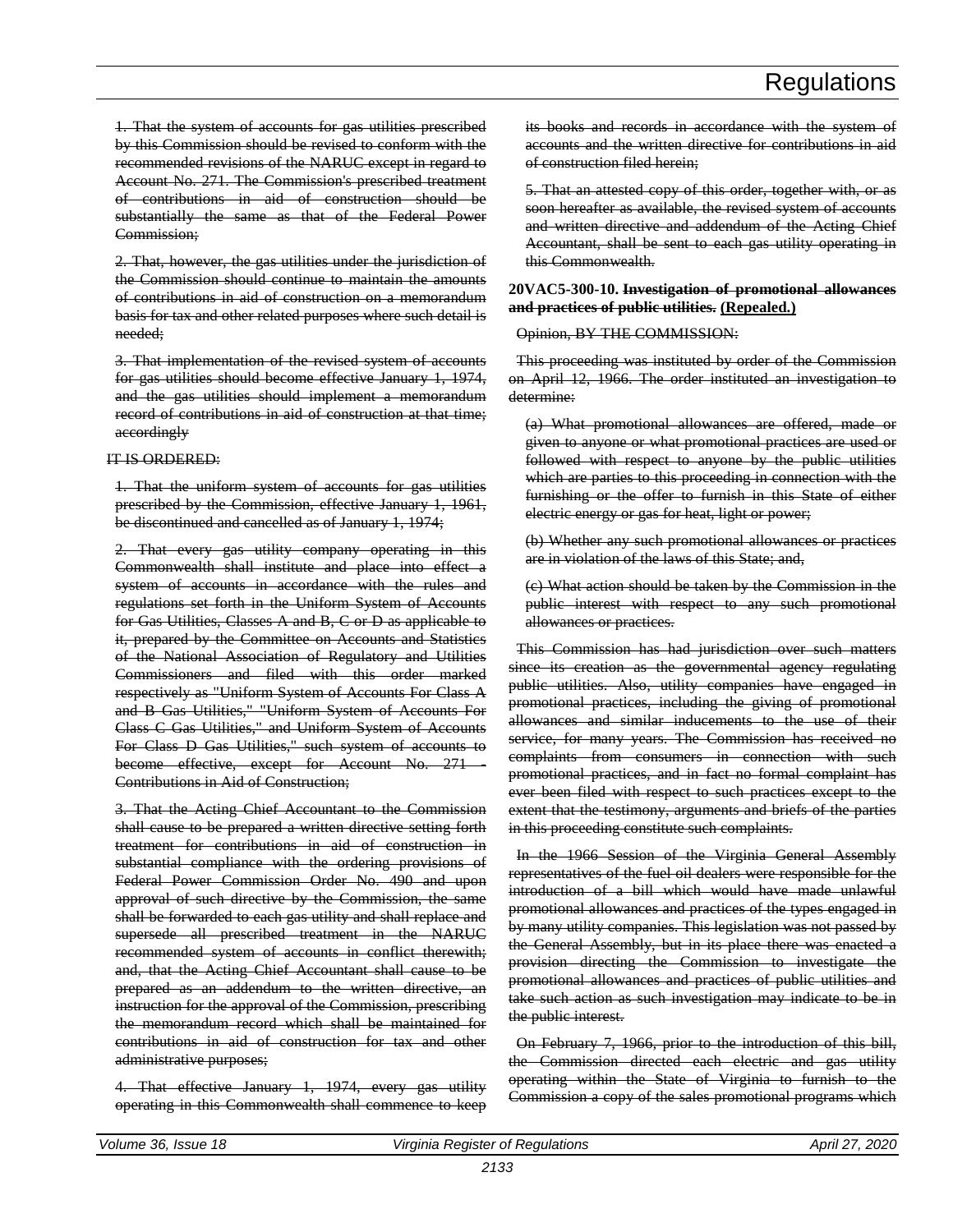they had in use. This was done by the utilities, and these promotional programs are the subject of this proceeding.

Pursuant to the order of April 12, 1966, a hearing on this matter was held on June 20, 21 and 22, 1966. The electric utilities, the gas utilities and the fuel oil dealers appeared and were represented by counsel. The electric and gas utilities presented a great deal of frequently repetitious evidence in support of their positions. The fuel oil dealers, however, did not offer any evidence, stating that it would only be repetitious of that presented by the gas utilities. Opening briefs were filed by the electric and gas utilities on September 1, 1966, and reply briefs were filed on September 21, 1966.

At the hearing and in their briefs the electric utilities concentrated on justifying their promotional allowances and practices and did not concern themselves with the allowances and practices of their competitors. Conversely, the gas utilities concentrated on challenging the allowances and practices of the electric utilities and made no attempt to justify their own, other than as being necessary to compete with the practices of the electric utilities.

The basic position of the electric utilities may be summarized generally as follows: promotional allowances and underground wiring programs are desirable and in the public interest because they stimulate the growth of use of electricity and this growth is necessary to keep electric rates low; the uses of electricity which are promoted in this fashion are uses which have high revenues in relation to costs and therefore are desirable uses from the utility's point of view; the allowances and underground wiring practices are not discriminatory because the benefits of them are available to all customers who meet the objective requirements which have been established; the size of the allowances and costs of other promotional practices are not large enough to impose a burden on customers in other classes and are recovered in a reasonably short period of time; and it is in the public interest for utility management to be flexible and imaginative in promoting increased sales of electricity. In opposition to this, the contentions of the gas utilities may be likewise generally summarized; promotional allowances and underground wiring programs are unjustly discriminatory in that they confer benefits upon some customers and deny those benefits to others within the same general classification of service; the practices of the electric companies are in violation of their filed tariffs; the revenues generated as a result of the challenged promotions, when all the costs of generating those revenues are taken into account, are insufficient to permit the electric companies to recover those costs in a reasonable time and therefore there is discrimination against other customers; and the public interest requires that all cash allowances and similar inducements be prohibited and that underground electric service be furnished only upon payment of the additional cost of such service by the person who benefits from it.

At the outset the electric utilities also defended certain promotional programs which guaranteed to electric heating customers that their heating bills would not exceed certain amounts or that they would be satisfied in every respect with such electric heat, and the gas utilities likewise opposed these programs. During the hearing the Commission, in an interim ruling which is hereby reaffirmed1, declared that such programs were unlawful and had to be discontinued, and the electric utilities have not pursued this matter any further.

The principal questions to be determined in this proceeding are whether utility promotional allowances and practices constitute "unjust discrimination" in violation of § 56-247 of the Code of Virginia, and what action is necessary to eliminate or prevent such unjust discrimination.

The evidence in this proceeding, particularly the report of Ernest M. Jordan, Jr., Assistant Engineer of the Commission (Exhibit No. 1), shows a variety of promotional allowances and practices by the utilities. The principal challenge (other than with respect to those guarantees of cost and satisfaction which have already been held to be invalid) has been to the payment of cash incentives for the installation of certain electric appliances and to the furnishing of underground distribution at partial or no cost to customers who make certain uses of electricity.

In general the payment of cash allowances or incentives was not shown to be illegal or contrary to the public interest in this case. The programs under which such payments are made do provide for varying treatment of customers within residential, commercial and industrial classifications. However, these classifications are not exclusive, and reasonable subclassifications may be made. In general, the classifications made by the electric utilities in their promotional programs are those based on the amount and character of the consumption of electricity: Gold Medallion homes, homes with electric heat, homes with electric water heaters, homes with certain other electric appliances. The evidence showed that the uses of electricity promoted tended to improve the utilization of the installed plant of the utilities and thereby improve the annual load factor of those utilities. Moreover, it was shown that the additional revenues generated by the uses of electricity promoted was sufficient to enable the utilities to recover those costs within a reasonable period of time - generally speaking, less than a year on the basis of gross revenues and less than two years if gross revenues are reduced by application of the system operating ratio. We believe this effectively prevents any discrimination against other customers and actually operates to the benefit of all the customers. The weight of decided authority from other States is to the same effect. See, for example, Gifford v. Central Maine Power Co., 217 A. 2d 200 (1966); Rossi v. Garton, 60 PUR 3d 210 (1965); Re Delaware Power & Light Co., 56 PUR 3d 1(1964); Re Savannah Electric and Power Company, 45 PUR 3d 88 (1962).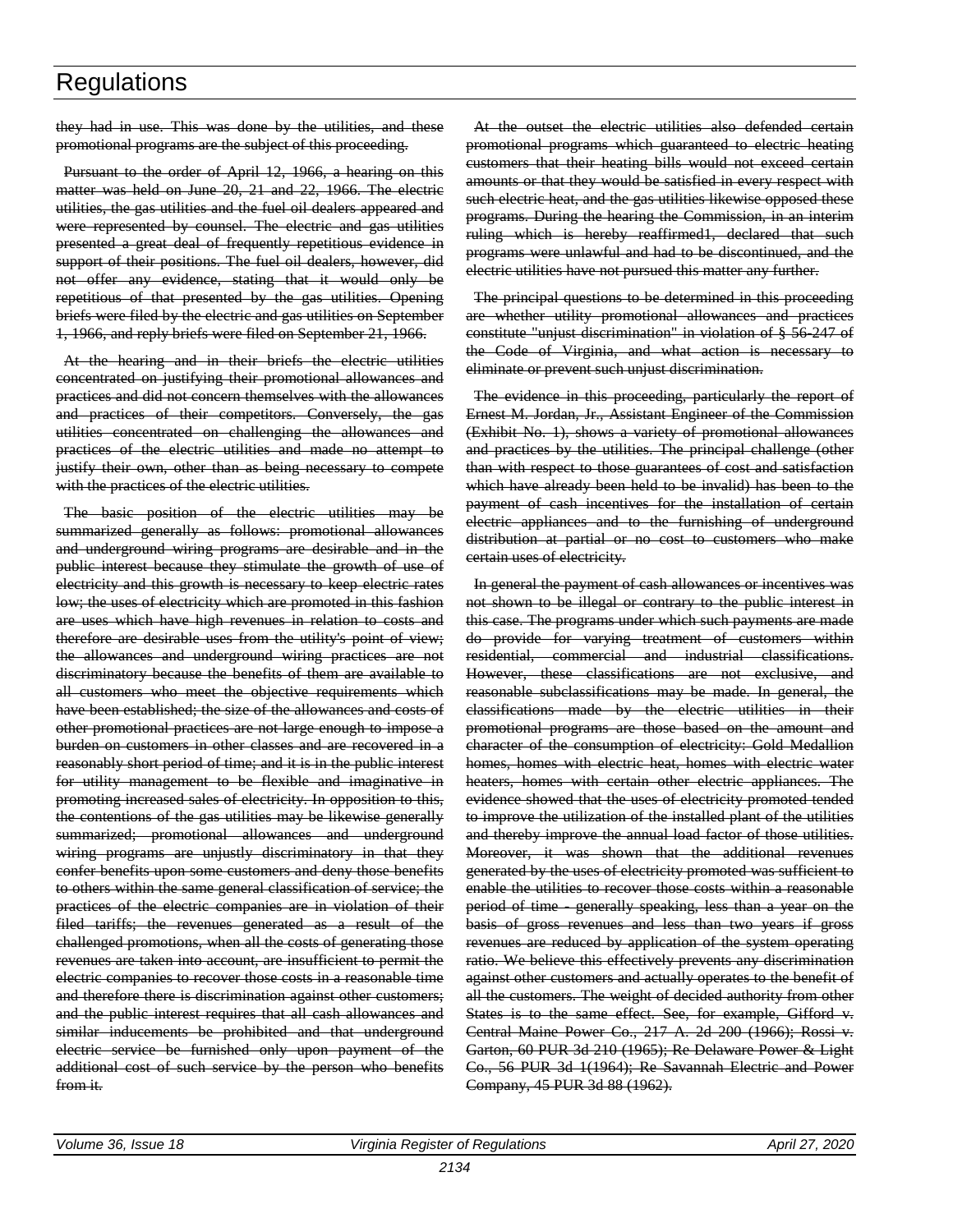It would be against the public interest to hamper the growth of a utility's business for the purpose of enabling an unregulated industry to make more money. The fuel oil dealers object to letting the utilities offer inducements to increase the consumption of their products. But if the utilities could not attract new business their customers would have to pay higher rates, so that the economic consequences of the fuel oil dealers' proposal would be the same as if they were demanding that utility rates be increased to the point where nobody could afford to heat his house with gas or electricity. That would not be in the public interest.

In recent years the gas companies have been taking business from the oil companies, and, still more recently, the electric companies have been getting a small percentage of the heating business. The gas companies find themselves in much the same predicament that the railroads found themselves in when their former customers began to prefer to travel by bus or plane. The principle involved is that the public interest requires that the public be allowed to choose between competing public service companies the service that it prefers.

Motor buses have put the trolley lines out of business. In Petersburg, Hopewell and City Point Railway Company v. Commonwealth, 152 Va. 193, a trolley-car line was rendering perfectly adequate service between Petersburg and Hopewell, but the Commission nevertheless issued a certificate to a motor bus carrier to parallel the car line. The court said (p.  $202$ ):

"The State is under no obligation to protect the car line, or to see that its operations are financially successful."

#### And at page 205:

"When people generally wish to travel in this way, they should be permitted to do so, and it is no sufficient answer to say that other carriers, in other ways, stand ready to give the necessary service."

It is the duty of the managers of a utility to do all they can to reduce costs. Every year the electric companies, for example, are buying bigger and more economical generators, they are building plants in the coal fields (which hurts the railroads), they are developing nuclear power plants (which hurts the coal industry), they are installing transmission lines of higher voltages, and they seek to persuade governments to lower their taxes. When their costs are reduced the savings inure to the benefit of the consumers in lower rates. The promotional allowances of gas and electric companies are likewise designed to reduce unit costs by increasing consumption.

Although the general concept of promotional allowances for certain uses of gas or electricity is not unlawful, several applications of it revealed by the record are. Virginia Electric and Power Company (Vepco) gives an allowance of \$20 for an electric range when it is installed at the same time as an electric water heater (the water heater installation brings \$40) but an electric range otherwise installed entitles the owner to no allowance. There is no rational basis for this distinction, and therefore it is discriminatory. Vepco's gas department gives allowances for conversion to gas from all fuels other than electricity. It is understandable that Vepco does not wish to pay to induce an electric customer to become a gas customer, but if it is to offer allowances for conversions to gas it must do so uniformly and not discriminate against customers who convert from electricity.

In contrast, Washington Gas Light Company pays up to four times as much for conversions from electricity as it does for conversions from coal or oil. This discriminates against the consumers who receive the smaller allowances.

Of course, any promotional allowance that is not uniformly applied among the customers meeting its requirements is unjustly discriminatory. Both Appalachian Power Company and Natural Gas Service Company have adjusted bills or furnished free service in certain instances where heat was required to dry out a newly constructed house. The record showed other instances where incentives had been negotiated on a case by case basis. This is clearly unlawful. All of these specific discriminatory allowances are hereby disapproved.

The second major area of contention in this proceeding has been the development by the electric companies of underground distribution plans. These plans vary in detail considerably, but the basic concept is that a customer or builder desiring underground service must pay the average difference between underground and overhead construction cost to obtain it unless the residence or development is Gold Medallion or All-Electric, in which event all or part of the difference in actual cost will be absorbed by the electric company.

The public is becoming more and more interested in underground distribution of electricity, and it is in the public interest to encourage such underground distribution. However, so long as the cost of underground is substantially more than the cost of overhead, the customer who receives the underground service must, in one way or another pay for it, regardless of whether underground distribution is voluntarily chosen or required by local ordinance. Otherwise, there would be an unjust burden on customers who are served by the less expensive but less desirable overhead method. There are a number of methods by which the customer can be required to pay for underground service. It can be done through cash payment of the actual difference in cost between underground and overhead, payment of the average difference in cost between underground and overhead, the establishment of a separate rate for underground electric service, the addition of an underground surcharge to existing rates or a credit based on anticipated revenues. So long as the method of repayment selected by the utility company is reasonable and not unjustly discriminatory, the method should be determined by the company and not by the Commission.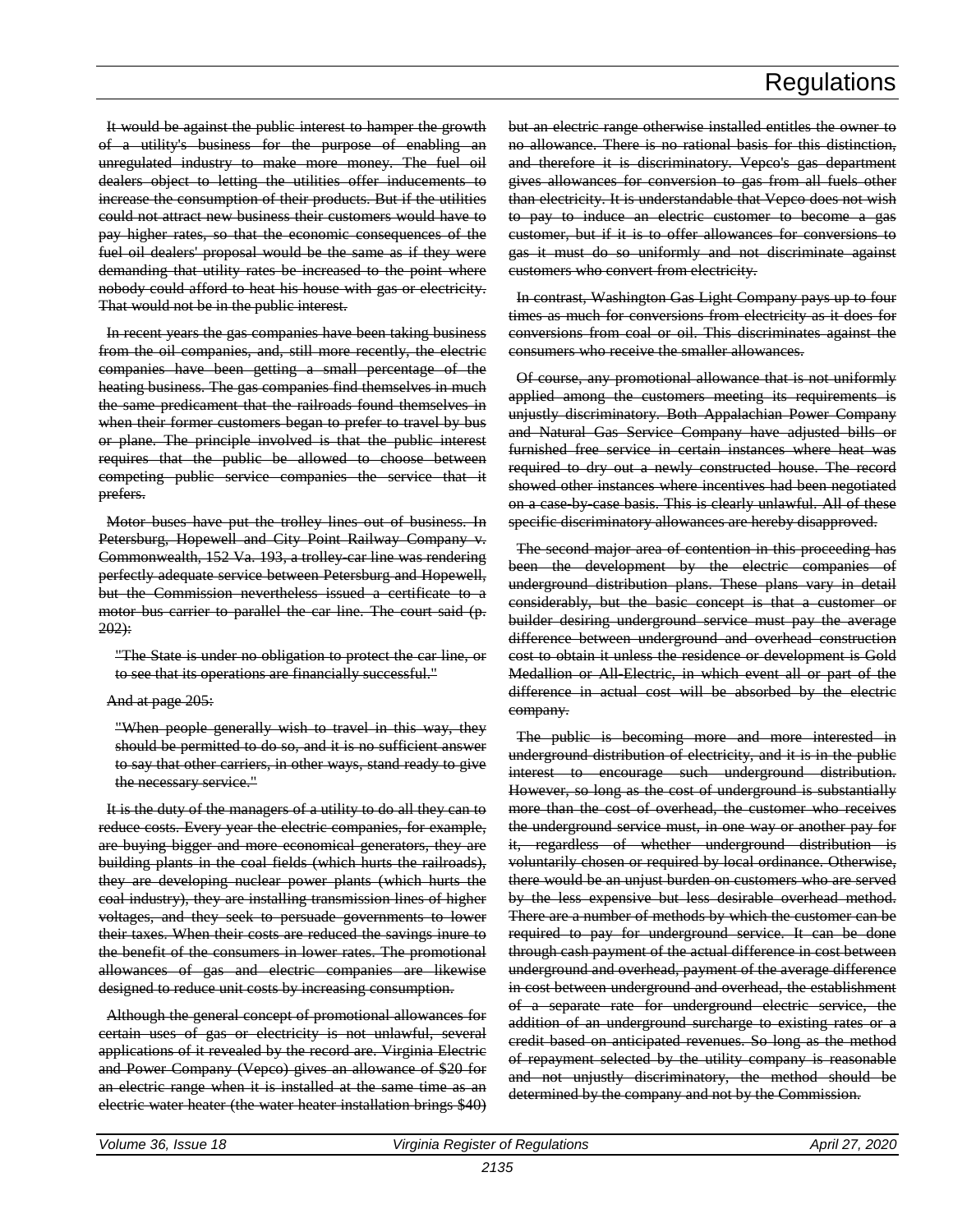The underground distribution plans considered in this proceeding are, in general, combinations of the "average difference in cost plan" and the "credit for anticipated revenue plan." However, the credit is not given on a pure revenue basis, but rather is tied generally to the total electric concept, and this is what the gas companies find objectionable. In the future, beginning with the year 1967, we will require such plans to be based primarily on a pure revenue basis.

This proceeding has revealed that whereas most of the promotional allowances and practices of the electric and gas utilities are lawful and nondiscriminatory, not all of them are, and it appears that without adequate supervision in the heat of competition there is substantial opportunity for discriminatory concessions to be made. For these reasons we consider it to be in the public interest for the Commission to be fully and constantly aware of the promotional allowances and practices which the utilities have in effect in order that it may insure that none of them are unlawfully discriminatory and that none of them are administered in an unlawfully discriminatory way. To this end, henceforth each utility shall file a description of its promotional allowances and practices with the Commission.

1. Each utility shall, before January 1, 1967, file with the Commission new schedules giving in detail the terms and conditions governing charges for underground wiring or governing construction on the customer's side of the meter, and giving in detail all allowances of any kind. The schedules shall define each class of customer and each charge and each allowance so specifically as to leave no room for bargaining between the utility and the customer. The new schedules shall be effective on and after February 1, 1967, and shall supersede the schedules heretofore filed. Thereafter, no change in any such schedule shall become effective until thirty days after it has been accepted for filing by the Commission.

2. A utility may not, directly, or indirectly through a third person, promise that a customer will be satisfied with the cost of service. If it gives estimates of costs it must make it perfectly clear that an estimate is an estimate and not a guaranty or warranty.

3. A utility that sells appliances can guarantee that they will work properly and that it will take them back if they do not. It cannot guarantee that the customer will be "satisfied" in the sense that the customer can get his money back merely by saying that he is dissatisfied. Such a promise would enable the customer to get his money back if the costs exceeded the estimate and would give the estimate the force of a promise. For the same reason a utility may not agree to reimburse in whole or in part an independent contractor who gives a guaranty that the utility could not give.

4. Allowances against charges for underground wiring must be based on estimated consumption and not on specified kinds of appliances used by the consumer.

5. An allowance given to any person for installing or procuring the installation of an appliance must be the same whether or not the appliance is substituted for an appliance already in use. If the appliance is substituted for an appliance already in use, the allowance must be the same regardless of the fuel used in the appliance already in use.

6. An allowance given for the installation of two or more appliances must be the sum of the allowances given for the installation of each of the appliances separately.

1There is no objection to a reasonable guarantee of satisfaction so long as it excludes satisfaction with respect to cost of the electric or gas service.

#### **20VAC5-300-30. Final order; implementing federal rules concerning cogeneration and small power production facilities. (Repealed.)**

Pursuant to § 210 of the Public Utility Regulatory Policies Act of 1978 ("PURPA") (Public Law 95-617, Title II, § 210, 92 Stat. 3144, 16 USCS § 824a 3) the Commission entered an order on November 26, 1980, establishing the present case for the purpose of determining appropriate rates and provisions under said section for the above listed Virginia electric cooperatives ("Cooperatives"). By that same order, Cooperatives were directed to file proposed rates and information relating to the development of rates pursuant to PURPA § 210. The Commission also scheduled a public hearing for January 20, 1981.

By order dated January 13, 1981, the Commission allowed the Division of Consumer Counsel (Office of the Attorney General) additional time to file its information and made similar changes for filing protests and protestant testimony.

A public hearing was held before Charles W. Hundley, Hearing Examiner, on January 20, 1981, in the Jefferson Building, Richmond, Virginia. Counsel appearing were James V. Lane, for Cooperatives; Walter A. Marston, Jr., for the Virginia Hydro Power Association ("Hydro"); Eric M. Page, for the Division of Consumer Counsel, Office of Attorney General; and Glenn P. Richardson and A. Lynn Ivey, III, for the Commission. Protestant Jerry S. Rosenthal appeared pro se.

One intervenor appeared at the hearing.

On March 6, 1981, the Hearing Examiner filed his report. Subsequent to that date, the Attorney General, Jerry Rosenthal, and Hydro filed exceptions to the report.

NOW, THE COMMISSION, having considered the record and the applicable law FINDS:

1. That Cooperatives avoided costs based upon Cooperatives cost of wholesale power is reasonable;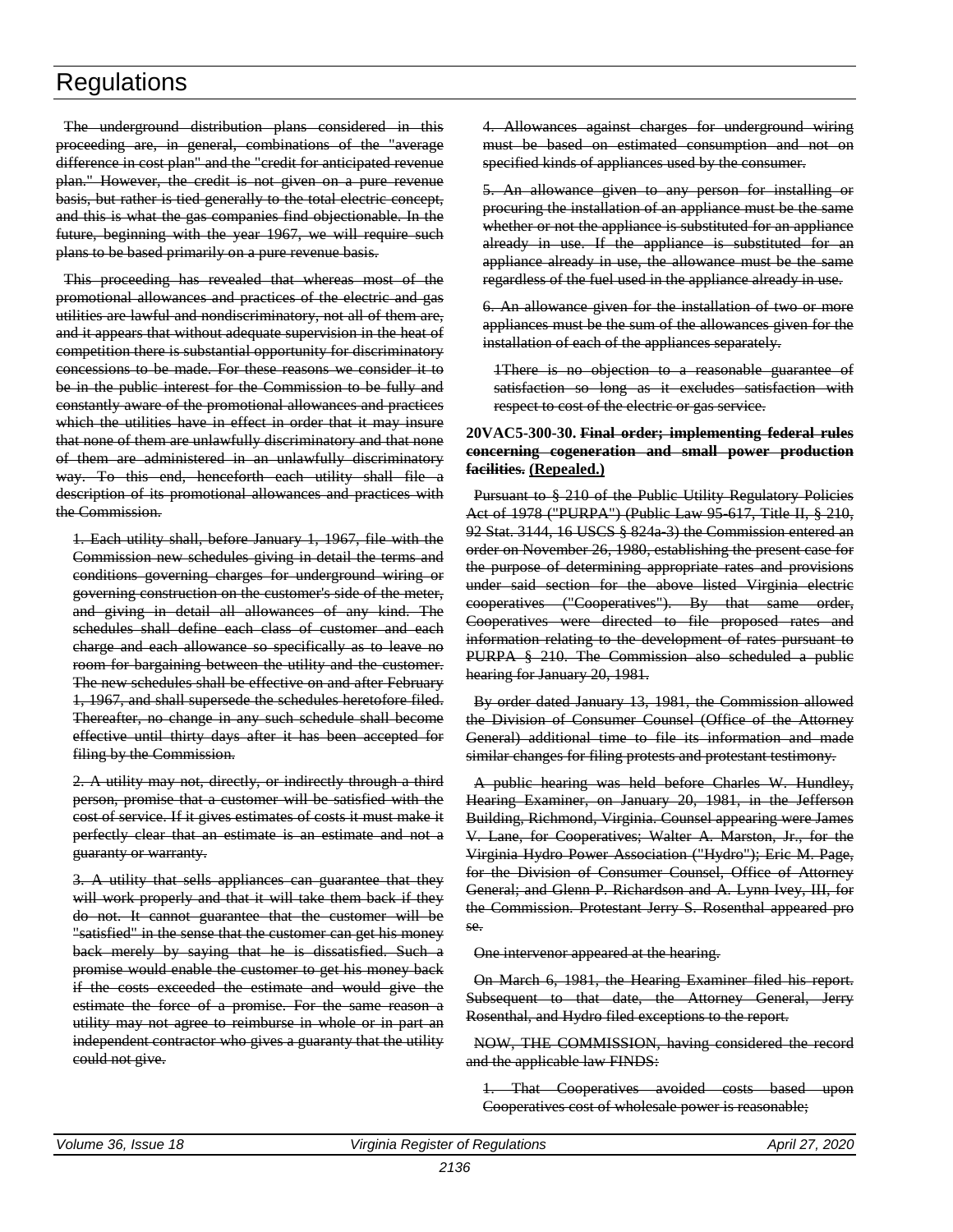2. That each Qualifying Facility ("QF") with a capacity exceeding 100 KW shall negotiate the terms of its sale of electricity with Cooperative and that the Commission will stand ready to arbitrate in the event that an agreement cannot be reached;

3. That interconnection costs, as defined by FERC Rule, 18 CFR § 292.101(7), should be prepaid at the time of installation or over a period of up to three years, at the option of the QF, or over such longer period of time as may be mutually agreeable to the parties;

4. That, in cases in which QF's pay interconnection costs over a period of time, Cooperatives should be allowed to collect interest, the rate of such interest not to exceed the cost of Cooperatives most recent issue of long term debt;

5. That the record is inadequate to establish a metering charge, however, the costs associated with the installation of additional metering may be included as an interconnection cost;

6. That the QF should have the option of either a simultaneous purchase sale transaction or the sale only of its excess power; selection of such option shall be expressed in its contract and shall be for a period of not less than one year;

7. That Cooperatives shall revise their rates for the purpose of power from QF's in accordance with any permanent change in wholesale power costs;

8. That Cooperatives shall comply with the Staff proposal for the annual filing of cogeneration information with this Commission; accordingly,

#### IT IS ORDERED:

1. That on or before September 1, 1981, each Cooperative shall file revised schedules in accordance with the findings herein;

2. That each Cooperative shall file the following data with the Commission on or before March 1 of each year, beginning March 1, 1982 (such data shall cover the twelve months ending the previous December 31):

- The name and location of each QF interconnected with **Cooperative** 

- The design capacity of each QF

- The amount of energy purchased from each QF

- The amount of energy sold to each QF

- Copies of any contracts entered into between Cooperative and QF's

- Avoided cost data of the type required by 18 CFR § 292.302

3. That, there appearing nothing further to be done in this matter, the case be dismissed from the docket and the papers placed in the file for ended causes.

#### **20VAC5-300-50. Natural gas industrial rates and transportation policies. (Repealed.)**

On April 4, 1986, the Commission issued an order establishing a rulemaking proceeding to reassess natural gas industrial rates and transportation policies in Virginia. This hearing resulted from the changes in the natural gas industry most immediately caused by the issuance of Order 436 by the Federal Energy Regulatory Commission (FERC). This Order is altering the traditional roles of the various components of the industry - producer, pipeline, local distribution company and end user. While the impetus and control of much of the change remains at the federal level, the successful operation of the FERC induced programs will be determined by the approach taken by state commissions in the implementation on the state level.

The changes have been fueled by a number of factors: decontrol of wellhead gas prices, the decline in oil prices, the competition given our domestic gas industry by Mexican and Canadian gas, the advent of the spot market and contract carriage provisions. Since 1980 the industry has seen an excess supply of gas. This has resulted in increased risk to producers and pipelines under the traditional marketing functions and increased pressure by industrial users to have available a mechanism to obtain natural gas at lower prices. Devices such as Special Marketing Programs, shifts in the allocation of fixed costs in demand and commodity charge components of the minimum bill, and elimination of variable costs from the minimum bill were precursors of the present FERC attempts to enable the natural gas industry to respond to the very real competitive forces in the marketplace.

The federal government through FERC has determined that users of natural gas in this country will benefit if they are given the option to purchase gas directly from the producers and have it transported by the pipelines to their point of use. This policy dramatically alters the traditional role of the interstate pipeline, the intrastate pipeline and the local distribution company. This policy decision, embodied in FERC Order 436 and now expanded in Order 451, poses substantial practical and philosophical problems. The restructuring of this industry cannot happen quickly and the fruits or disadvantages of this move will take even more time to realize and evaluate.

While this shift began on the federal level and initially involved those entities subject to the jurisdiction of FERC, local distribution companies and intrastate pipelines as an integral part on the industry, must also adjust to the new way of doing business. Failure to do so clearly would frustrate national policy. As in the telecommunications industry, it is now incumbent on the local utilities and state regulators to make federal policies work for the public good.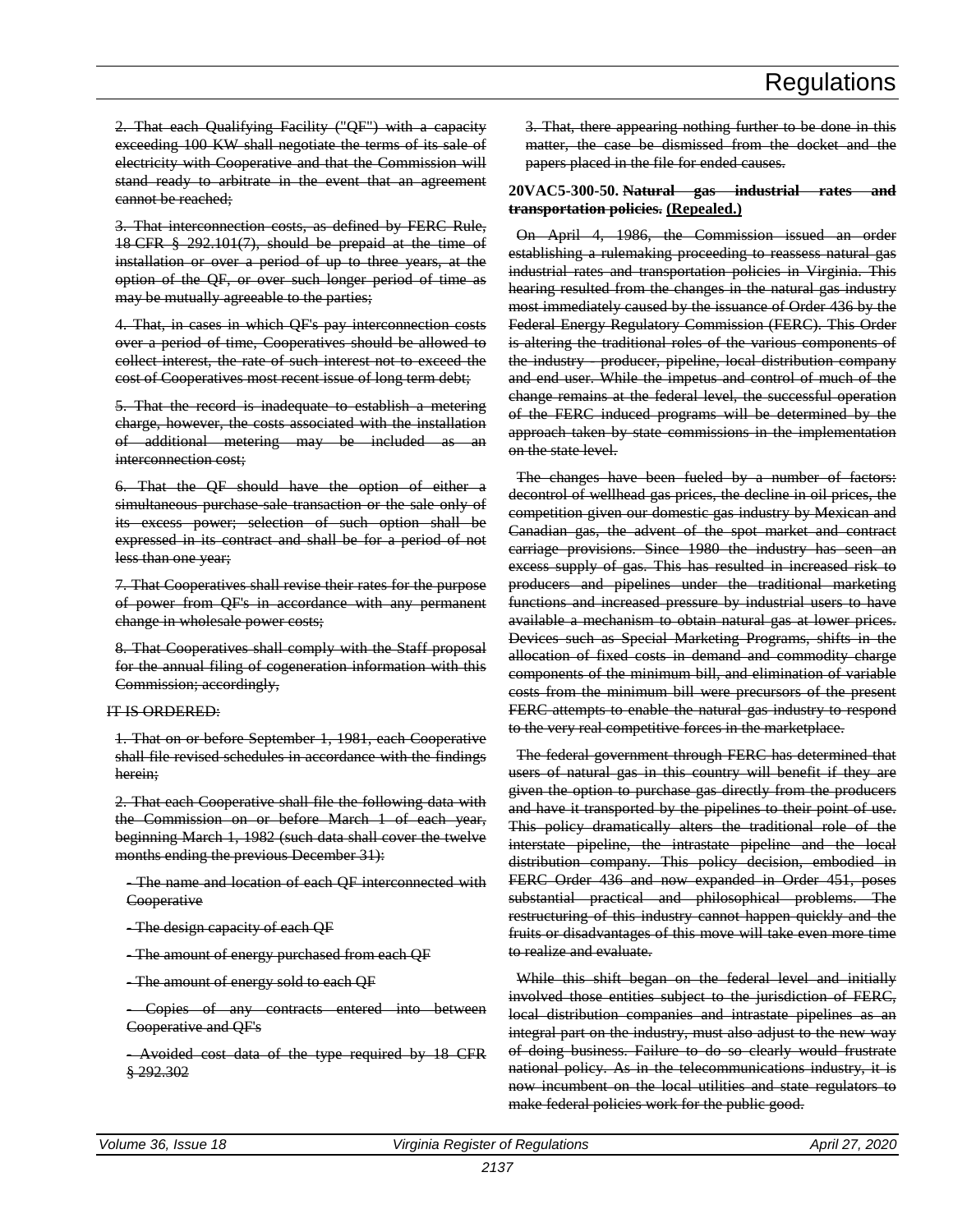In our April order, we invited interested parties to participate in this rulemaking proceeding, directed Staff to complete its investigation and file its analysis and report, and further, identified several critical issues which the Commission hoped parties to the proceeding would address and which the Commission believed needed to be addressed to facilitate the transition of the natural gas industry in Virginia to a more competitive environment.

As noted in the order establishing the rulemaking proceeding, the Commission has received numerous formal as well as informal requests for guidance and analysis of specific problems related to industrial rate design and transportation policies. Some of the problems which have been raised in those inquiries and proceedings can and should be most effectively decided on a general basis to facilitate a more orderly development of the regulatory scheme. However, although we intend to address many of the problems, this proceeding and this order are intended to provide only a framework for the development of the natural gas industry in Virginia. Actual rates and company specific considerations should and will be taken into account on a company by company basis within the framework established herein.

Beginning on June 17, 1986, the Commission conducted public hearings to receive testimony and comments from interested parties on the development of an appropriate rate design for industrial rates and transportation policies in general. A number of diverse parties provided input on the issues raised by the Commission and by the Staff report. The Commission would like to thank all parties for their contributions in this proceeding and their efforts to suggest a reasoned and equitable approach to this new and still changing environment.

Appearances were entered by Edward L. Flippen for Anheuser-Busch Companies, Inc. (Anheuser-Busch), BASF Corporation (BASF), James River Corporation (James River), Owens-Illinois, Inc. (Owens-Illinois), Reynolds Metals Company (Reynolds), and Westvaco Corporation (Westvaco); Fielding L. Williams, Jr. for Celanese Smoking Products, a Division of Celanese Corporation (Celanese); Charles F. Midkiff and Louis N. Monacell for Allied Corporation (Allied); Anthony Gambardella for the Division of Consumer Counsel, Office of the Attorney General (Consumer Counsel); Eric M. Page and David B. Kearney for the City of Richmond (Richmond); Guy T. Tripp, III and James F. Bowe, Jr. for Virginia Natural Gas (VNG); Donald R. Hayes for Northern Virginia Natural Gas, a Division of Washington Gas Light Company (NVNG); Wilbur L. Hazlegrove for Roanoke Gas Company (Roanoke); Stephen H. Watts, II for Commonwealth Gas Services, Inc. (Services), Lynchburg Gas Company (Lynchburg), Columbia Gas of Virginia, Inc. (Columbia) and Commonwealth Gas Pipeline Corporation (Pipeline); Allan E. Roth for Columbia; John S. Graham, III for Equitable Resources Energy Company; and Deborah V. Ellenberg for Staff.

#### **TESTIMONY**

Representatives from Anheuser-Busch, BASF, James River, Owens-Illinois, Reynolds and Westvaco came forward to testify on their own behalf. In addition, those industrial companies jointly supported the testimony of Dr. Roy Shanker, an economic consultant. That group of industrial end-users urged the Commission to recognize that competition and increased transportation are in the public interest. They further urged the Commission to unbundle transportation related services, develop cost of service rates for those services and allow such rates to be downwardly flexible to the variable cost of service. They also stated that the Commission should require Pipeline to make its upstream Columbia Gulf transportation capacity entitlement available to its contract demand customers upon their request. The industrial companies further recommended that, to implement the policies developed in this proceeding, utilities be directed to develop and file cost of service studies and to file embedded cost of service transportation rates pursuant to those studies within twelve months of the date of this order. Dr. Shanker testified that embedded cost rates will eliminate most of the economic incentives for bypass. Mr. Flippen, counsel for the six industrials, stated further that the Commission need not address the question of bypass unless and until an actual case arises. Finally, those parties supported the concept of flexible interruptible retail rates and recommended the ceiling be based on the embedded cost of service and the floor on the utility's marginal cost of service.

Celanese presented one witness who urged the Commission to adopt flexible transportation rates within cost of service parameters. Celanese's witness also stated that standby service for transportation customers should be provided at carefully considered and unbundled rates.

Allied presented one witness, John Brickhill, who urged the Commission to encourage voluntary transportation by taking a company's participation into account in establishing an appropriate return on equity or by not allowing utilities to pass on to remaining customers the fixed costs associated with lost load which could have been averted through transportation. He also testified that the Commission should address the problems associated with the allocation of upstream transportation capacity and urged the Commission to look at the long term impact on end-users, not simply at Pipeline's current cost of gas. He asserted that customers must rely on the long term ability to transport gas, not simply transportation of spot market purchases. Allied argued that transportation rates should be based on an embedded cost of service design and should be downwardly flexible if retail sales rates are downwardly flexible. It said that flexible pricing must be closely scrutinized to prevent anticompetitive abuses. Mr. Brickhill stated that rate design should,promote competition and fairness by application of cost causation principles in a manner which would avoid undue rate shock. He observed that now would be a good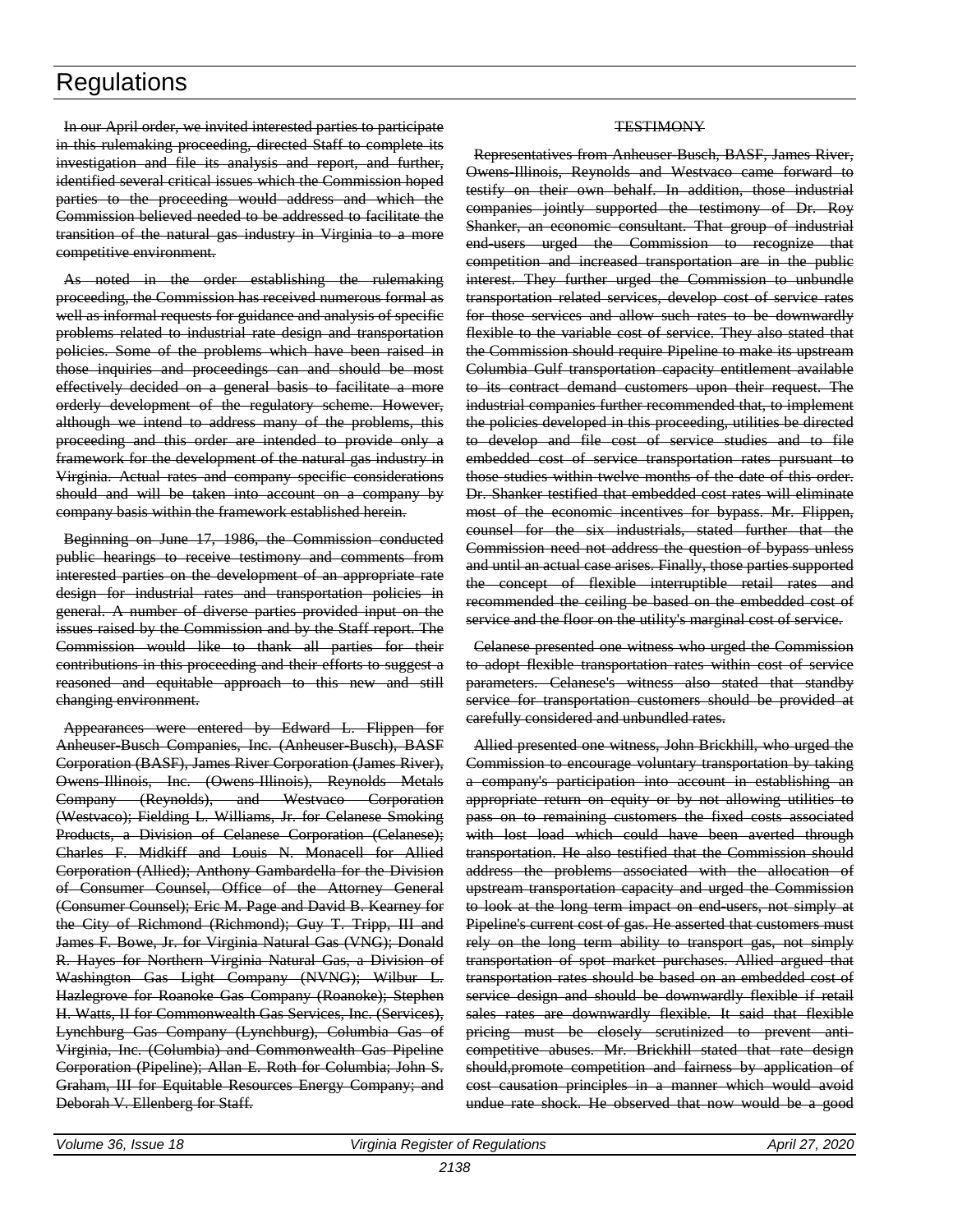time to move to parity as gas costs overall are declining. The impact therefore would be minimized.

The Consumer Counsel presented the testimony of Mr. Steven Ruback. He stated that local distribution companies (LDCs) should lower their system average cost of gas and that the Commission should concentrate on reviewing the utility companies' purchasing practices. With regard to rate design, the Consumer Counsel recommended rates be based on the same non-gas margin contribution as if the customer had purchased gas from the LDC under a non-flexible rate schedule. This, he argued, would make both customers and utility companies indifferent as to whether a customer transports or purchases gas from the utility. Mr. Ruback stated that such a margin approach would avoid price signals which encouraged a customer to switch to transportation and thereby make a lower contribution to a utility's fixed costs. He further urged that interruptible flexible retail rates be addressed on a company specific basis and that the floor should be based on the highest commodity cost of gas. Further, the Consumer Counsel cautioned the Commission against making spot market purchase dedications to particular customers and stated that such inappropriate dedications would result in unjust and preferential rates.

Richmond presented the testimony of one witness, Michael Moore. Mr. Moore agreed with most other parties that increased competition and transportation are in the public interest. Mr. Moore also urged the Commission to address the allocation of upstream capacity and stated that customers must have the assurance that upstream capacity will be available or there will be a resulting disincentive to transportation. Moreover, he stated that such allocation should be available to Pipeline's customers since they pay the contract demand costs to reserve the capacity.

Virginia Natural Gas, through its witness, Ann Rasnic, also urged the Commission to find as a matter of policy that transportation is in the public interest. It also urged the Commission to consider allocation of upstream capacity and argued that the customers of Pipeline need the assurance that transportation will be available through that upstream capacity to facilitate economic and reliable service to the enduser. VNG supported staff's recommendation that transportation rates be designed on an embedded cost of service basis, with some contribution to contract demand costs included in interruptible rates. Ms. Rasnic urged the Commission to retain interruptible flexible retail rates within specific parameters. She recommended the floor be based on a utility's weighted average commodity cost of gas (WACCOG) unless the utility can show that something less than that WACCOG is necessary to compete with alternate fuels and still provides a net benefit to the firm customer. VNG also recommended that the ceiling of the authorized range should be the firm industrial sales rate. Finally, VNG suggested the Commission support the general concept of an incentive proposal which would encourage a utility company

to maximize throughput from interruptible sales and transportation volumes. Under the mechanism, any shortcomings or additional revenue generated over a target level would be shared between stockholders and ratepayers according to the risk borne by each. VNG stated that the proposal is in the public interest because it reduces the need for base rate changes by eliminating severe shifts in utility earnings and further, it provides an incentive to increase throughput resulting from interruptible sales and transportation volumes which, of course, is in the public interest of all parties.

Northern Virginia Natural Gas (NVNG) also participated in the rulemaking proceeding and presented two witnesses, Jack Keane and Frank Hollewa. NVNG stated that, as a general matter, the transition from a regulated environment to a market driven environment will impact each local LDC differently according to each company's size and load profile; accordingly, it recommended that this rule-making should only present broad guidelines to provide flexibility for company operations. Moreover, NVNG supported a gradual phasing out of the industrial subsidy of firm rates. In addition, transportation, the company asserted, should be voluntary or with some provision for waiver or exemption and should only be offered on a interruptible basis until more experience is gained with the service. It also recommended the establishment of minimum criteria, by each LDC, relating to size, delivery point, and contract term. Transportation rates, NVNG stated, should be flexible and market driven. NVNG said interruptible flexible retail rates should be established within a floor based on an LDC's WACCOG and each LDC should be allowed to dedicate a specific package of spot market gas to an industrial customer.

Roanoke did not introduce the testimony of any witnesses; however, its attorney, Wilbur Hazlegrove stated the company's position. As a general policy matter, he stated that the LDC was charged with protecting the firm residential customers and that there was no obligation to serve industrial customers. He was doubtful that the Commission would be able to handle a transition to a market driven environment smoothly and cautioned the Commission to proceed slowly, concentrating on more pressing problems, such as the take orpay costs issue before FERC. He stated that there was no need to mandate transportation, as the industry was already responding to the competitive market. He called transportation effectively a bypass of the utility system supply and stated that the traditional distributor monopoly of gas supply would soon be replaced by "a proliferation of purchasers chasing an inadequate gas supply with big bucks." Industrial rates and transportation policies, he urged, should be developed on a company specific basis.

Pipeline, Columbia, Services and Lynchburg presented their comments through their counsel, Stephen H. Watts, II. By its statement of position on future allocation of upstream pipeline capacity dated June 24, 1986, Pipeline stated that it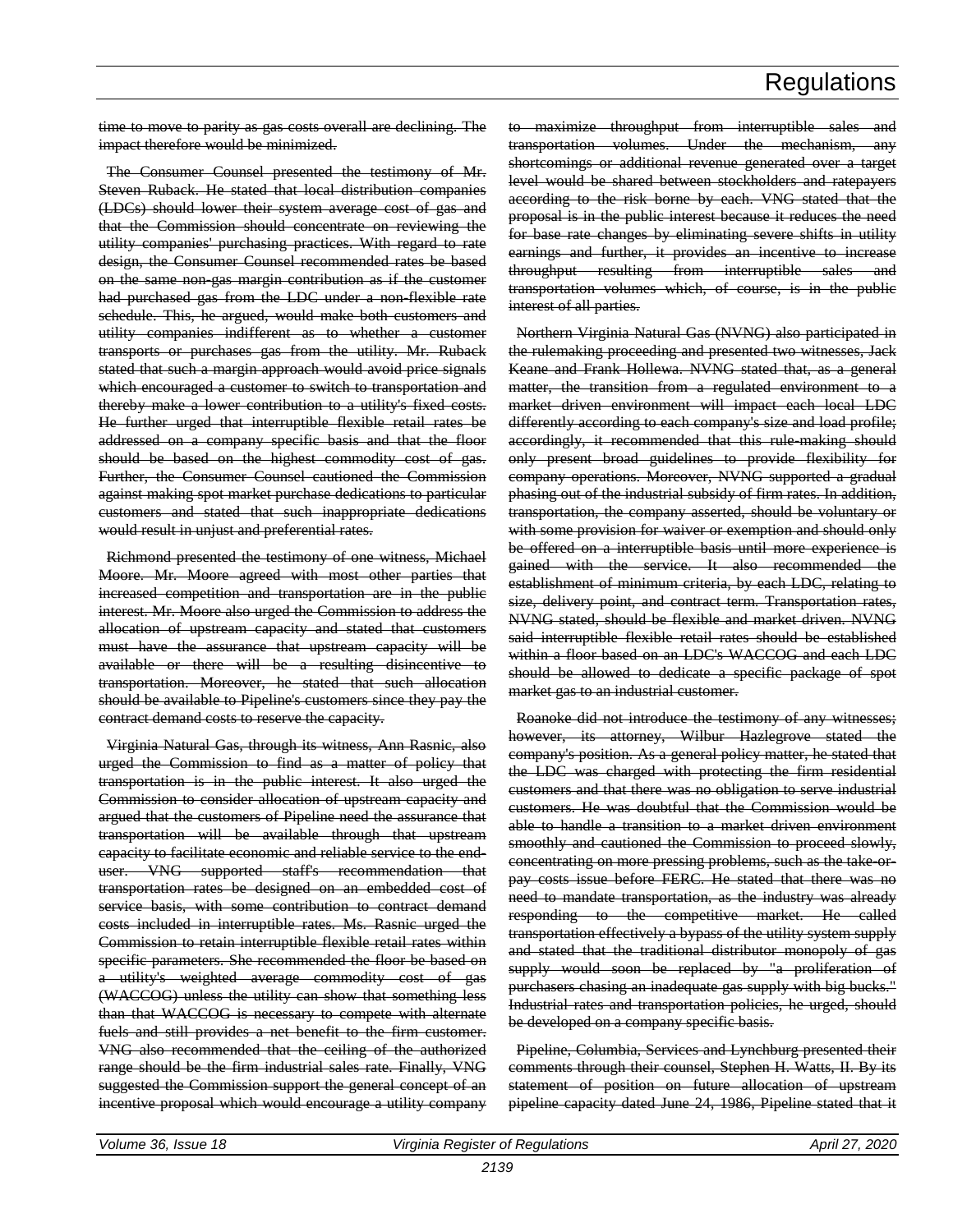has voluntarily allocated its upstream transportation capacity among its five contract demand customers pursuant to mutual agreement. It recognized the customer's need to be able to rely on such an allocation to make longer term gas purchase commitments and stated that it would not revoke the upstream allocation provided to its customers without thirty days notice. Pipeline stated that the issue relative to the allocation of upstream capacity must be decided in terms of a utility company's public service obligation to use its available resources to offer reliable supply at lower cost for all of the customers. However, it requested Commission guidance on the allocation question.

Pipeline was also concerned that any policy decisions rendered in this proceeding should not displace the stipulation filed by several parties in Pipeline's recently concluded rate case.1 In that case Pipeline had proposed cost based transportation rates within and outside of contract demand (CD), provided a methodology for sharing capacity between CD customers and provided equal priority for transportation and sales gas volumes within firm and interruptible classifications. Pipeline expressed concern with the impact of transportation in the long run since the current market instability is due to temporary and extraordinary conditions. Pipeline also urged the Commission to address the bypass question.

On behalf of Columbia, Mr. Watts stated transportation rates ideally should be based on the non-gas sales rate schedule margin, since there is not a significant difference between the non-gas cost of providing transportation service and the cost of delivering gas for sale to its customers. However, under conditions where the price is being set by the market, he stated fixed transportation rates will result in a loss of throughput and accordingly, Columbia recommended flexible transportation rates.

Services agreed that industrial transportation rates should be fully allocated and distributed according to class cost of service studies with class rates of return moving towards parity. Services also urged that industrial rates be downwardly flexible with a floor based on a utility's variable cost of gas sold to the industrial customer. Transportation rates, it urged, should be the non-gas component of the applicable sales rates and should be downwardly flexible to allow competition and prevent bypass.

Lynchburg urged the Commission to consider and maintain flexibility in any policy or framework adopted in this proceeding to allow LDC's to compete with nonregulated markets. Lynchburg also stated that there was not a need for the Commission to mandate transportation. Lynchburg itself offers firm and interruptible transportation but has not had a request for either type of service.

Mr. Cody Walker appeared on behalf of the staff. He indicated that a mandatory carriage policy was not necessary

but incentives should be developed to encourage voluntary participation.

Staff recommended value of service rates be retained for retail interruptible sales. Mr. Walker stated that the parameters between which flexible rates could vary on a month to month basis should be based on cost of service considerations. The fluctuation of the rate within the established range could vary as necessary to compete with competitive alternative fuel prices. staff recommended that the floor of the flexible rate range be equal to a utility company's highest commodity cost of gas plus adjustments for taxes and unaccounted for gas, unless the utility shows that a lower floor is necessary to compete with alternate fuels and further, that a lower floor still provides a net benefit to the firm customers. Mr. Walker supported a ceiling based on the same rate of return as provided by the firm industrial rates.

Staff recommended that transportation rates be designed on an embedded cost of service basis. Incorporated into that recommendation, staff included a contribution to compensate firm customers for the interruptible customer's use of excess capacity because it is reasonable to allocate some of the demand costs to interruptible customers as rent or compensation for use of the facilities. Staff did not support flexible transportation rates.

#### TRANSPORTATION POLICY

The increase in competition in the natural gas industry has clearly been in the public interest. Competition at the wellhead has already served to lower gas costs overall and nondiscriminatory transportation has stimulated that competition. Even nonparticipating customers benefit from transportation due to the increased pressures on utility companies to lower gas costs overall to more effectively compete. Moreover, a company which effectively competes can increase the throughput on its system and again lower costs for all its customers. In addition, transportation provides one more market option which a utility can offer its customers and consequently maximizes the requisite flexibility necessary to compete with a variety of alternatives. We agree with the majority of the parties to this proceeding that transportation of natural gas is in the public interest. However, it is not necessary to mandate that all utility companies file transportation tariffs and provide that carriage. As many parties observed, as a practical matter, most Virginia utility companies who have a demand for transportation on their systems have effective transportation tariffs on file with this Commission. Although we will not mandate transportation, we intend to encourage voluntary participation in transportation programs. This Commission will review individual company practices in future rate cases to assure that each company maximizes utilization of its system. Several means to encourage transportation were suggested by several parties in this proceeding. We will be critical in the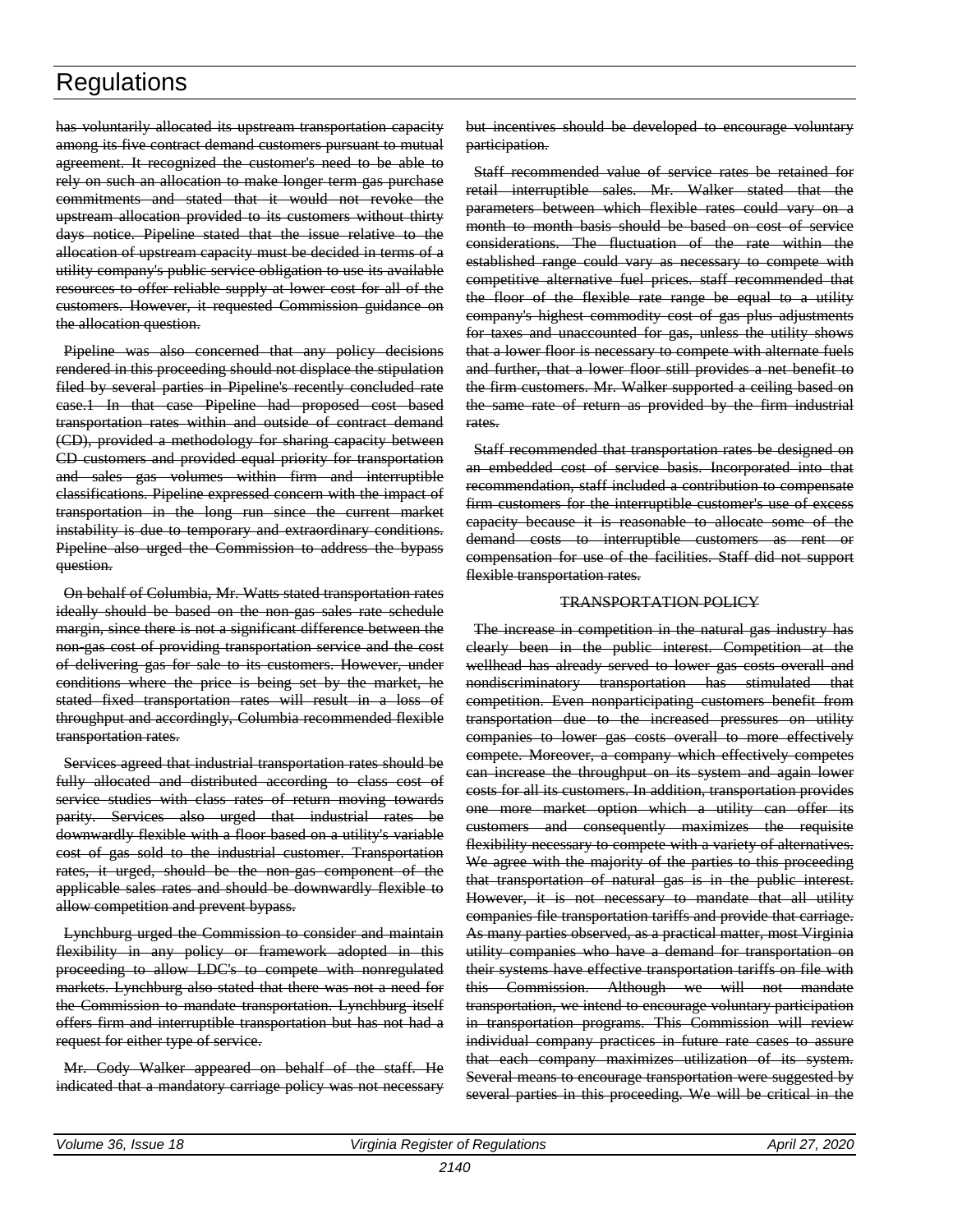event load is lost as a result of a company's failure to transport. Such loss will be taken into account in setting rates. Appropriate measures will necessarily be taken into account in each company's rate case to preclude penalizing a company who has no demand for transportation for its failure to provide transportation.

#### INTERRUPTIBLE RETAIL RATES

This Commission has historically embraced the flexible rate as a viable mechanism to provide utility companies with the flexibility necessary to compete with unregulated alternate fuels. In January of 1984, the Commission first approved a flexible rate for Washington Gas Light Company.2 In the final order issued in that case we stated that:

We are confident that a flexible rate is required in order for the Company to remain in the competitive market of interruptible customers. If the Company were to lose its entire interruptible load, there would be an automatic shifting of significant non-gas costs to all firm customers. Hence, the economic viability of the Company hinges upon its ability to generate revenues from interruptible customers, and to do so it must have a flexible pricing structure to compete in that market.

That principle has been restated in numerous proceedings addressing flexible rates. As the gas industry moves toward a more competitive market it is even more essential that utility companies retain the flexibility available through measures such as flexible rates to be able to respond to the marketplace.

Although most parties to this proceeding generally supported the basic concept of a flexible rate, the suggested parameters of that mechanism varied. VNG suggested that it was more appropriate to establish the floor based on a company's weighted average commodity cost of gas (WACCOG) plus appropriate adjustments. Further,

VNG suggested that the ceiling be equal to the large volume firm sales rate, rather than simply incorporating the return included in the firm rate as suggested by staff. In addition, several parties recommended establishing a floor based on the utility company's spot market purchases or, in other words, to allow utilities to dedicate their cheapest purchases to the most elastic customers.

Several parties also cautioned that each utility company's situation will be different and will depend in part upon load profiles and purchasing practices. Accordingly, those parties recommended that flexible rates should be reviewed on a company specific basis.

Although we agree that specific provisions may vary based on an individual company's market and operating characteristics, basic guidelines can be established to provide a uniform approach to companies' flexible rates. We conclude that the floor of a flexible rate should be based on the highest commodity cost of gas or if more than one supplier furnishes

gas, the floor should be the weighted average commodity cost of gas. If, and we emphasize "if," the utility can demonstrate that a lower cost is necessary to compete with alternate fuels and further, that the firm or core customer still receives a net benefit from retaining the interruptible sale, the lower price will be accepted.

As pointed out by several parties, the point at which the price necessary to retain an interruptible sale no longer provides a benefit to the system will vary significantly from company to company. Accordingly, it is reasonable to establish the starting point for the floor at the highest commodity cost and allow companies to offer proof that something less is necessary and still beneficial on a case by case basis. That test will of course reflect an analysis of several factors, foremost of which will be the incremental cost of gas acquired to serve the interruptible load. To facilitate a direct comparison it may be appropriate to assume the benefits of retaining the interruptible load will coincide with the immediate impact on gas costs.

We will necessarily be cautious about allowing companies to dedicate spot market purchases to the most elastic customers. The Commission must be particularly sensitive to the protection of the inelastic core customers. A rate design which results in inelastic customers subsidizing the elastic customer is clearly improper. Economic purchases should not be made solely for elastic customers to the exclusion of purchases for system supply. The authority to make such a dedication to the most elastic customers would also eliminate one incentive for a company to minimize its general system costs. With a low price necessary to compete with alternate fuels in the current market, a captive customer, or one with no ready alternative, might be assessed the higher cost of gas without close regulatory scrutiny. We caution all utility companies to review their general system purchasing practices and to fulfill the statutory obligation to provide reliable utility service at a just and reasonable cost.

The customer charge component of the rate should reflect the fully distributed costs of providing the interruptible service. We will closely review this in rate filings.

Finally, at this point in the evolving competition in the gas industry, we concur with the recommendations of most parties that it is prudent to move gradually toward parity of return in firm industrial rates. Such movement must be gradual to minimize rate shock to residential customers and carefully evaluated at each step.

#### TRANSPORTATION RATE DESIGN

A number of parties recommended the embedded cost of service rate proposed by staff to be established as a maximum transportation rate and that the utility companies be afforded the flexibility to adjust the transportation rate downward from that embedded cost of service level to the marginal cost of providing transportation service. There are problems,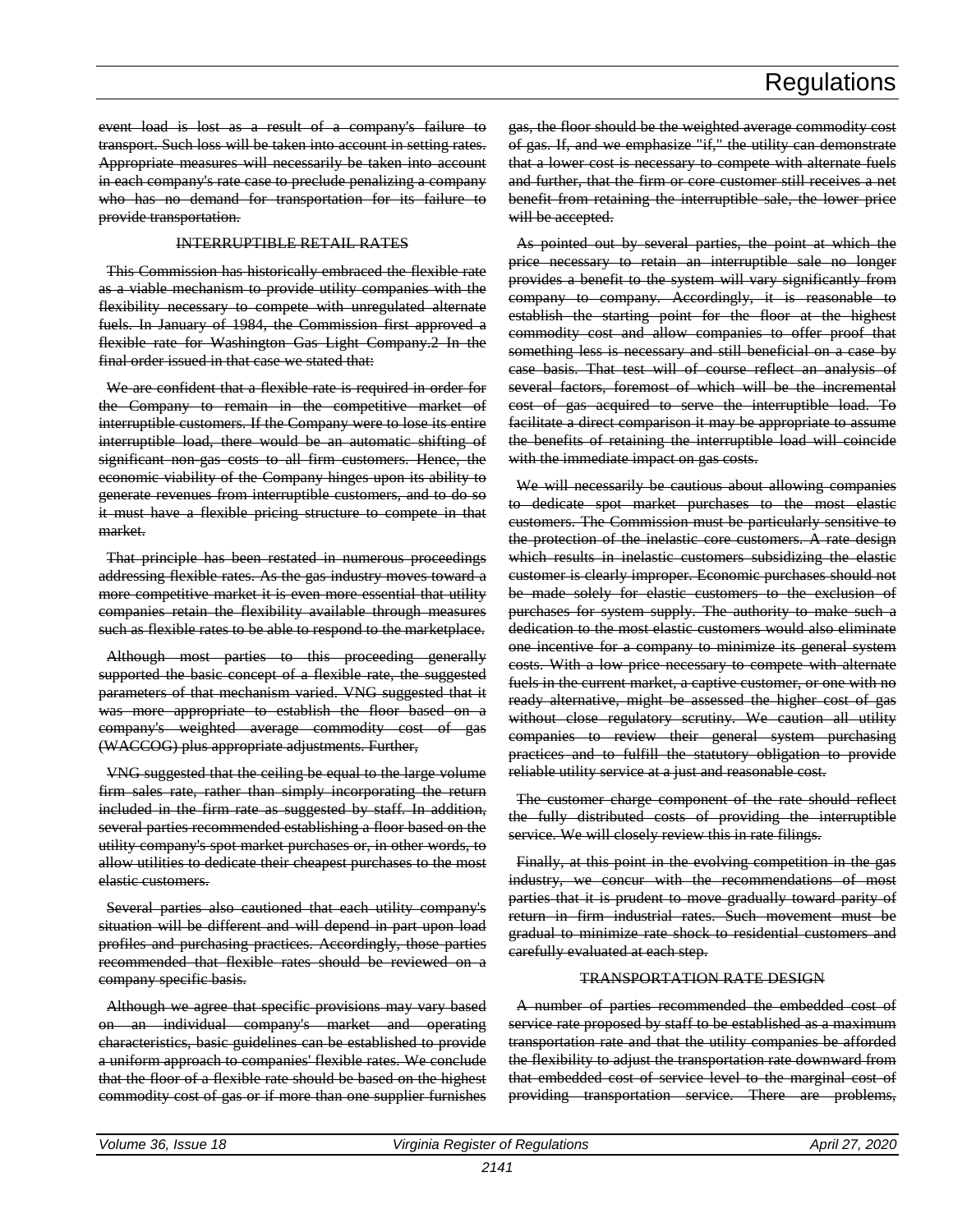however, associated with flexible transportation rates. The value of transportation to individual customers will vary on the basis of a number of different factors. Unlike the flexible retail rates, there is not a readily identifiable alternate source of competition to transportation. Transportation may occur due to any one of a number of factors ranging from wellhead cost of gas to alternate fuel prices. To respond to these variables, the utility would need to apply a different rate for each customer and would consequently engage in discriminatory ratemaking between similarly situated transportation customers. Such a framework would also result in problems with effective regulatory review problems.

The Consumer Counsel recommended a different approach to the design of transportation rates. Its witness, Mr. Ruback, recommended basing transportation rates on the non-gas margin of the applicable retail sales rate which would otherwise be available to that customer. He stated the benefit of this rate design approach would be the utility's revenue neutrality relative to a customer's election to transport its own gas or purchase from the utility. At the public hearing, the Consumer Counsel further clarified that its margin approach should be limited to nonflexible rate schedule margins.

Other parties observed that such a margin approach could be a goal if industrial retail rates were already based on costcausation principles, however, based on current rate designs, the nonflexible margin approach results in unworkable and uncompetitive rates. Such an approach would effectively eliminate transportation as a service option in Virginia, thereby compounding the current problems with competitive fuel prices. In addition, the Consumer Counsel's limitation on the margin approach to nonflexible rates would not result in the company's operations being revenue neutral. An alternate fuel user who could purchase gas under an interruptible flexible rate schedule would not be purchasing gas under the firm large volume rate schedule as its alternative to transportation service and accordingly, its choice between a flexible sales or transportation service would not result in a revenue neutral situation. If the limitation to nonflexible rate schedules were removed and transportation rates were based on the appropriate margin, a wide range of rate levels would be charged to transportation customers despite the fact that the customers were all receiving the same type of service.

We will direct that an embedded cost of service approach to transportation rate design be applied on a company by company basis for both firm and interruptible transportation service. Over time, the non-gas margin of the industrial sales rates will be more closely aligned with the transportation rates, however at the present time we must provide viable competitive options for utilities to offer their customers. Moreover, since the growth in transportation service is a recent phenomenon, development of embedded cost of service transportation rates at the present time will not result in rate shock to the captive customers. An immediate elimination of the subsidy currently being provided by

industrial customers in the retail rates would, however, result in rate shock. We would note, however, that, with the recent drop in oil prices, the impetus to shift much of the fixed costs of the utility to firm customers is already in place.

An interruptible customer does not contribute to the fixed cost of capacity associated with peak demand and such service is inferior to firm service, since it is interrupted during periods of peak load; however, the interruptible service is provided through the same facilities as firm service. Therefore there should be some compensation by the interruptible customer to the firm customer for the use of that excess capacity. The contribution will vary from company to company, again depending on the customer mix and load profile, and therefore should be specifically addressed on a company by company basis. The demand allocation applied in each case should reflect the operating characteristics of the company.

To facilitate and expedite implementation of the framework established herein, all gas utility companies should conduct class cost of service studies and file them with the Commission within the next 12 months. Exemptions from this filing requirement, upon proper petition, may be considered for small gas utilities with limited industrial loads and who have not received requests for transportation service. Any tariffs filed should be based on cost of service studies. Those companies who do not intend to file rate cases in the next 12 months, should file limited applications to revise their transportation rates where transportation is being offered in accordance with the findings herein within that same 12 month time period.

#### UNBUNDLED SERVICES

There was overwhelming support for an approach to rate design which identifies the several services which a utility provides and separately determines the fully allocated costs of providing each service. Unbundling services in this way provides a menu from which a customer can tailor the type of service and degree of reliability appropriate for that customer. The extent to which unbundling occurs will again vary from company to company and accordingly should be evaluated on that basis, however, it provides a reasonable approach to rate design at a time when the industry is becoming more competitive in the services offered. Transportation and standby retail service are two examples of services which can be easily unbundled from the traditional retail sale and provided on an individual basis.

#### ALLOCATION OF UPSTREAM TRANSPORTATION **CAPACITY**

One of the foremost concerns raised in this proceeding relates to the proper allocation of upstream transportation capacity. At the present time few interstate pipeline companies have agreed to become open access transporters. Columbia Gas Transmission Corporation, a primary interstate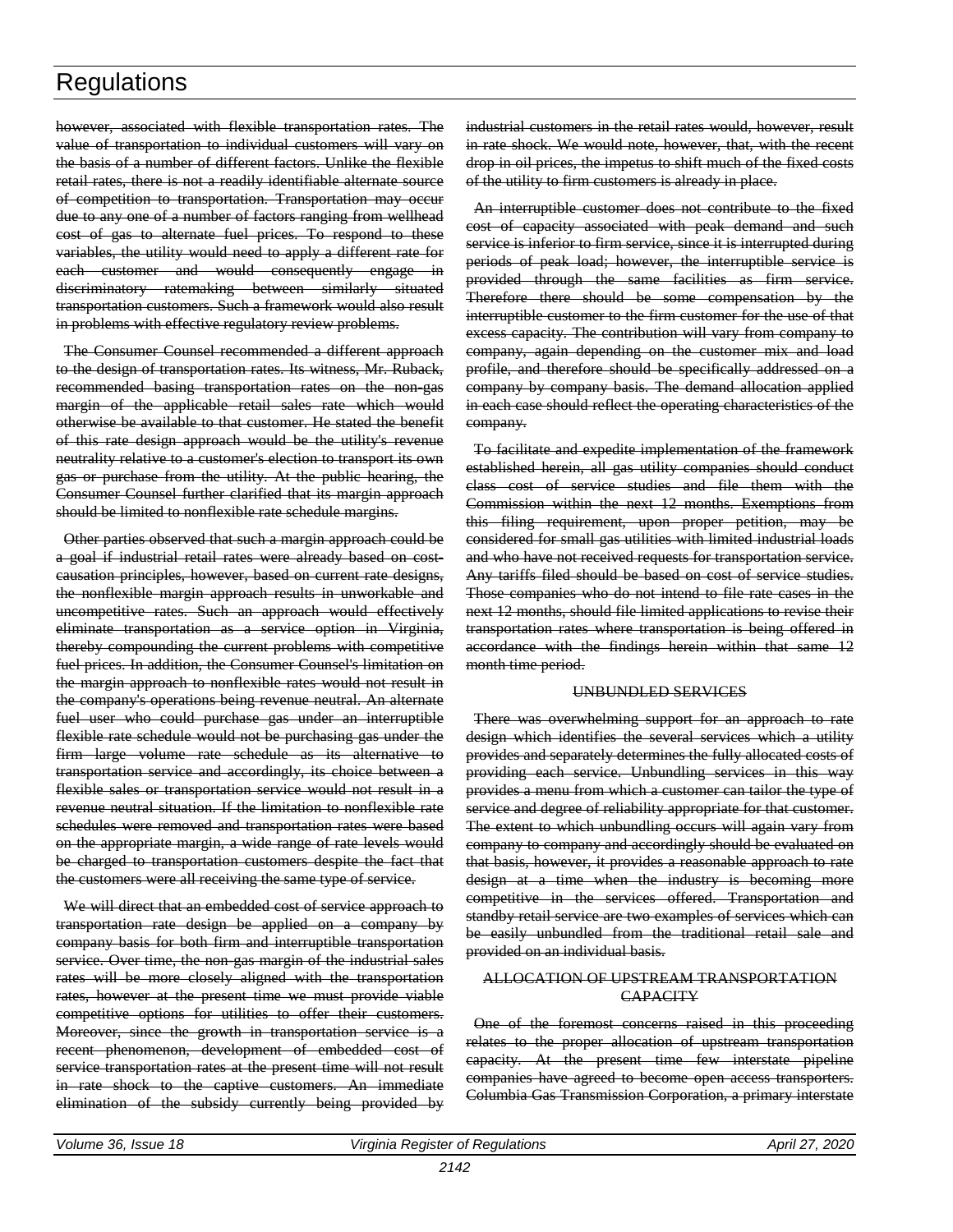supplier for Virginia, and Columbia Gulf are, however, open access transporters. Because they represent a major supplier for the east coast, tremendous demand has been placed on them for transportation. This has resulted in demand exceeding capacity available and raised serious questions concerning the allocation of transportation capacity on their pipeline facilities.

The FERC recently addressed the problems with allocation of Columbia Gulf's main line capacity. The FERC defined the "first-come/first-served" methodology which was first described in FERC Order No. 436. The FERC has generally outlined the allocation of transportation capacity to Columbia Gulf's wholesale customers, both for its customers' system supply and for the wholesale customers' end users through March 31, 1987. The FERC directed that in making monthly nominations, the wholesale customers should include any requests for service by their customers. While addressing the Gulf capacity allocation generally, the FERC by Order Approving a Settlement Offer with modifications in FERC Docket No. RP86-14-004 dated March 28, 1986, stated at page 19 that "the relationships between Columbia Gas' wholesale customers and the end-users they serve is properly a matter of local concern, to be determined by each customer with its end users and is subject to state regulatory agency oversight and/or regulation."3 Commonwealth Gas Pipeline as a direct customer of Columbia has received an allocation of Gulf capacity pursuant to this settlement. Initially, Pipeline used its allocated capacity to purchase spot gas for its system supply, thereby lowering the per unit cost of gas to all customers equally. Pipeline was informed that this arrangement did not comply with the terms of the PGA settlement with FERC. As result Pipeline released its capacity to its direct customers who in turn agreed to an allocation formula. Pipeline has five direct customers Virginia Natural Gas, Suffolk Gas, the City of Richmond, Allied and Commonwealth Gas Services. Presently, Pipeline is operating on a shared allocation basis; however, the stated policy of the company continues the ability to revoke the shared allocation on thirty days notice.

Pipeline and its customers have asked for Commission guidance on the proper allocation of Pipeline's entitlement to upstream transportation capacity. Although the problem will be somewhat relieved in the event that other interstate pipelines serving Virginia become open access transporters, the problem clearly must be addressed now at least for the short term period.

Many parties urged the Commission to provide some assurance on the availability of upstream capacity. They are interested in acquiring supply for the longer term, not solely from short term spot market purchases. To do this they need more than thirty days assurance of transportation. Moreover, they argue that Pipeline's customers pay the contract demand associated with reserving capacity upstream and, accordingly, should be able to elect to use that capacity or to ask Pipeline

to use the capacity to minimize its commodity cost of gas. In making that decision, those customers of course would weigh their own ability to purchase gas at economic prices relative to the price of their supplier.

The Commission recognizes that if gas transportation is to work effectively and efficiently, those who wish to transport gas must have some assurance that the capacity to transport will be available. Without that assurance, these users are forced to purchase system supply or leave the system for alternate fuels. All of Pipeline's LDC customers have indicated that obligation can be best fulfilled by passing the upstream allocation on to them. Accordingly, the choice should be Pipeline's customers. We will monitor this situation as other interstate pipelines become open access transporters and understand that the time may come when such allocation may be unnecessary, impracticable or impossible. Although not bound by the FERC settlement, we encourage local distribution companies to utilize policies which afford a degree of reliability for transportation capacity usable by their transportation customers.

#### **BYPASS**

The issue of bypass was also identified in this proceeding. We define bypass to mean direct connection by an end user to an interstate or intrastate pipeline, thereby bypassing the certificated local distribution company. This issue involves the economic incentives for bypass as well as its legality under present law. The Commission believes that appropriately designed embedded cost of service rates should eliminate the economic incentives for bypass. This will of course require the good faith efforts of both the customer and the utility. In any event, the Commission does not believe the record before us is adequate to resolve the legal issue at this time.

#### STANDBY SERVICE

The industrial companies represented in this proceeding generally agreed that they should bear the risk of their election to transport gas for themselves rather than rely upon their traditional local distribution company. Clearly, if a customer elects transportation and should not also elect a standby service, the utility company does not have a continuing public service obligation to sell gas to that customer. By placing the responsibility where it belongs, on the customer to elect what type of service it wants to take, the gas company can retain some predictability in its requirements, a predictability which is necessary for it to make its own system plans. Standby service should be offered at compensatory rates.

#### OTHER TERMS AND CONDITIONS

Any investments made to specifically serve a new transportation customer should be recovered from that customer; accordingly each utility company should provide some type of guarantee through customer charges, minimal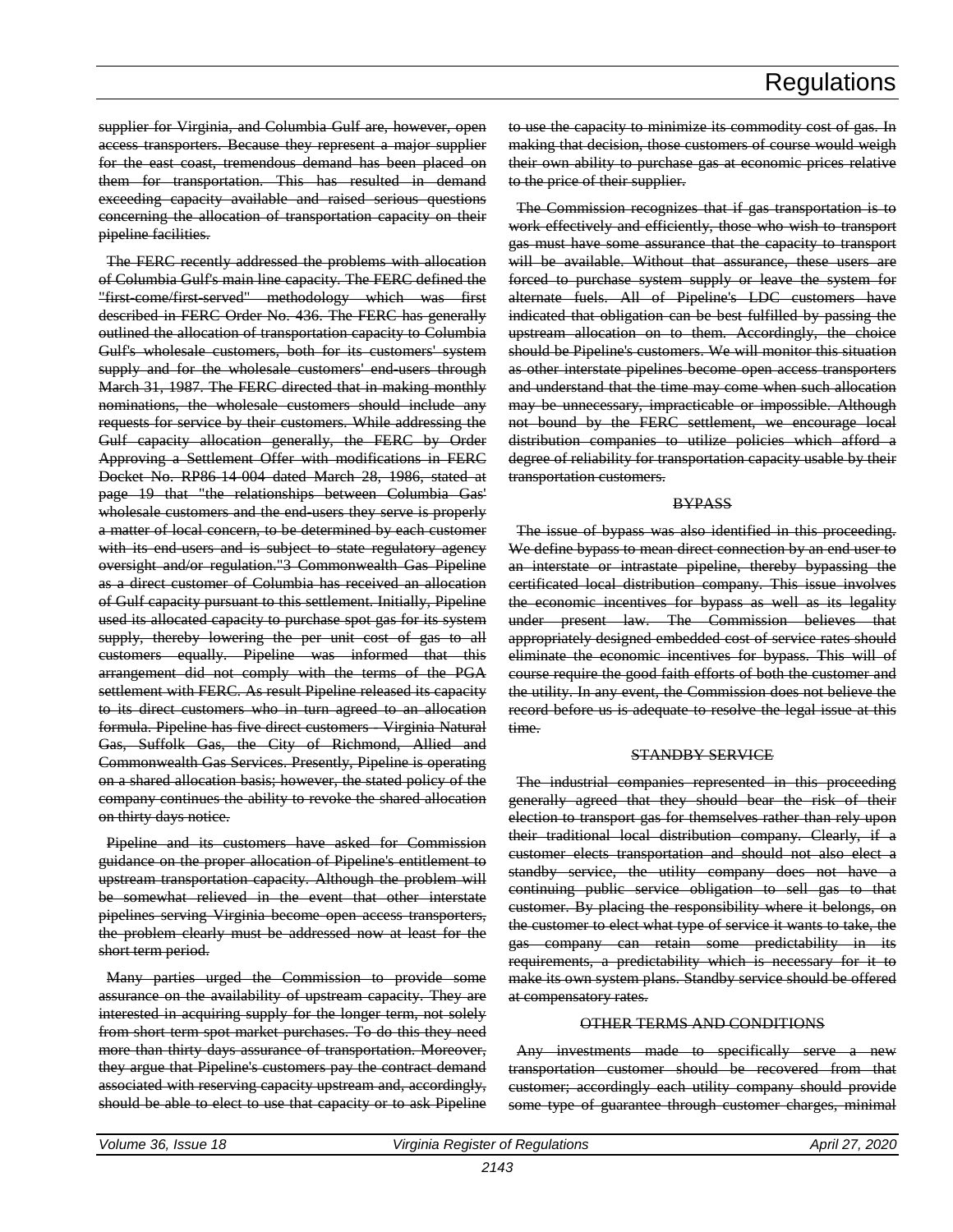purchase requirements, minimal monthly payments, contract terms or some other means to assure recovery of the investment from the specific customer.

We recognize that there are some circumstances in which penalties may be necessary to prevent gross abuses of system availability and to prevent large or disparate operating practices. Penalties should not be designed to be onerous and a disincentive to transportation, but rather should be compensatory for any additional cost which may result from the operating problems. Application of penalties should be addressed by each company on a company specific basis.

Adjustments for unaccounted for gas should be made to account for any difference in deliveries where such differences can be practically identified, for example deliveries through temperature compensated meters vs. nontemperature compensated meters.

We have concern over tariff conditions imposing minimum terms or volumes and other conditions which may be contrary to the market. We will closely review the reasonableness of terms and conditions which may be included in company tariffs.

In conclusion, we want to commend all participants in this proceeding. This is an uncharted course for the industry, consumers and regulators. Proposals other than those adopted herein have been offered. We are confident the changing nature of this industry will give rise to even more approaches to these issues generally and as they relate to a specific company. It is essential that dialogue continue examining the broader policy questions as well as specific rate designs and the performance of the market and industry. We must be aware of all reasonable options to maintain our ability to provide effective and innovative regulation which will allow us to meet the goal of reliable gas service at a reasonable price for the public good.

NOW, THE COMMISSION, having considered the record and the recommendations of the parties is of the opinion and finds:

1. That increased competition and transportation are in the public interest and the voluntary participation in transportation programs should be encouraged;

2. That interruptible flexible rate mechanisms are reasonable and should be retained. The parameters should reflect a floor and ceiling consistent with the discussion above;

3. That interruptible rates should include a customer charge which recovers the fully distributed cost associated with that service;

4. That firm industrial rates should be developed to move gradually towards the fully distributed costs of service;

5 That transportation rates should be based on the fully distributed costs as recommended by staff;

6. That all gas utility companies should conduct cost of service studies to facilitate implementation of the policies established herein and file them within the next 12 months;

7. That the rate design goals and terms and conditions of transportation service discussed herein shall be applied to gas companies in future rate cases;

8. That services should be unbundled to the extent practicable. Standby service at compensatory rates should be made available to all customers. However, those customers not electing such standby service bear the risk associated with the decision to rely on transportation gas; and

9. That the terms and conditions of transportation service should be developed consistent with the discussion herein. Accordingly,

#### IT IS ORDERED:

1. The findings and policies discussed and established herein shall be applied in rate cases or limited issue applications filed by gas companies subsequent to the date of this order; and

2. There appearing nothing further to be done in this proceeding, this docket shall be closed and the papers placed in the file for ended causes.

1By Final Order dated July 11, 1986, the Commission did not adopt the Stipulation in its entirety. Case No. PUE850052, Application of Commonwealth Gas Pipeline Corporation, to revise its tariffs - Appeal to the Supreme Court pending.

2Application of Washington Gas Light Company for a change in its gas interruptible rate and other tariff provisions, 1984 SCC Report 395.

3We note that the FERC allocation order is effective only through March of 1987, at which time it will likely be reevaluated.

#### **20VAC5-300-60. Order adopting policy statement for recovery of costs associated with take-or-pay liability. (Repealed.)**

On August 7, 1987, the Federal Energy Regulatory Commission ("FERC") entered Order No. 500 in its attempt to mitigate the effects of take or pay liability.<sup> $+$ </sup> In that Order, FERC announced its adoption, on an interim basis, of two pass-through mechanisms to spread the liability associated with take or pay contracts throughout all segments of the gas industry. As we noted in our July 6, 1988 Order for Notice and Comment, as a result of FERC's action, large amounts of take or pay liability are being or have been authorized to be passed from interstate gas pipelines to downstream gas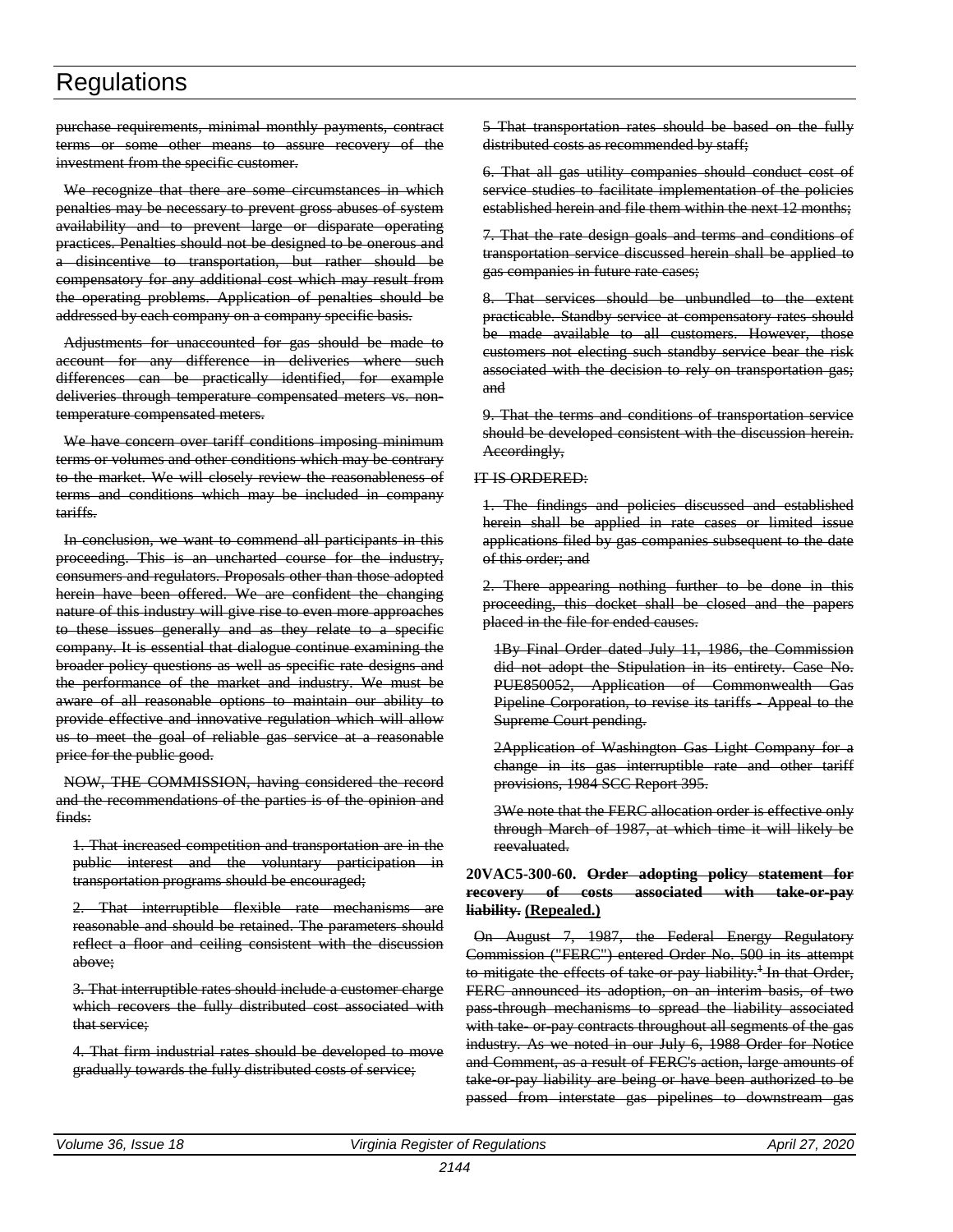utilities, including those in Virginia. Some Virginia gas utilities are currently passing take-or-pay related costs through their purchase gas adjustment ("PGA") clauses to their customers. Because of the potential impact these costs may have on Virginia gas utilities and their ratepayers, we have initiated the instant docket to consider adoption of a policy which will provide for the opportunity to recover these costs in the most equitable and efficient manner possible. We considered the following policies:

(1) Automatic recovery of take-or-pay costs in the same manner that contract demand charges are recovered through utility purchase gas adjustment clauses (hereafter policy option 1);

(2) Allocation of costs associated with fixed surcharges to both firm and interruptible gas commodity costs (hereafter policy option 2);

(3) Recovery of take or pay fixed surcharges on the basis of estimated gas transportation volumes and commodity sales. If this approach were adopted, a utility would be permitted an opportunity to recover the costs associated with fixed take or pay surcharges during a defined time period. The opportunity to recover these costs would be the same as the opportunity to recover any other costs during the specified period. A formula could be developed to determine the acceptable estimates of throughput, including known and definite load losses, customer growth, normal weather, and the utility's ability to compete. The take-or-pay fixed surcharges would terminate at the end of the specified time period (hereafter, policy option 3).

(4) Allocation of take-or-pay liability on the basis of customer purchase deficiencies. This policy alternative would use a base purchase period against which recent sales purchases could be compared. Costs associated with fixed take or pay surcharges could be apportioned in relation to the decreases in sales volumes purchased by gas customers. This policy alternative resembles the Order No. 500 allocation mechanism employed by FERC (hereafter policy option 4).

In our July 6th Order, the Commission invited interested parties, including the staff and jurisdictional gas companies, to file written comments addressing the factual or legal issues related to the four policy alternatives described above. In addition, interested parties were given the opportunity to request oral argument.

In response to that invitation, 22 parties filed comments, and nine requested oral argument. Parties filing comments included: Southwestern Virginia Gas Company ("Southwestern"), United Cities Gas Company ("United"), James River Corporation ("James River"), General Electric Company ("GE"), Commonwealth Gas Pipeline Corporation ("Pipeline"), Columbia Gas of Virginia ("Columbia"),

Lynchburg Gas Company ("Lynchburg"), Northern Virginia Natural Gas and Shenandoah Gas Company ("WGL Companies"), the City of Richmond ("City"), Hadson Gas Systems, Inc. ("Hadson"), Westvaco Corporation ("Westvaco"), Anheuser-Busch Companies et als. (Anheuser-Busch), Virginia Industrial Gas Users ("Industrial Users"), Virginia Natural Gas, Inc., ("VNG"), Suffolk Gas Company ("Suffolk"), Allied-Signal, Inc. ("Allied"), Commonwealth Gas Services, Inc. ("Services"), and Roanoke Gas Company ("Roanoke"). The Commission's staff ("staff") also filed comments. The Division of Consumer Counsel did not participate in this proceeding. On July 20, 1988, we issued an order reserving the afternoon of July 29, 1988, for oral argument.

#### I. SUMMARY OF COMMENTS AND ARGUMENT.

Many of the local gas distribution companies, Pipeline, and industrial customers served by both LDCs and Pipeline supported policy option 1, i.e., recovery of take or pay related fixed surcharges through the demand portion of the PGA, in their comments. Commentators supporting option 1 or a variation thereof included Pipeline, Lynchburg, Columbia, WGL, Westvaco, Anheuser-Busch, Cos., Inc., Celanese Fibers, Inc., Owens- Illinois Company, IBM, Allied, and VNG. Advocates of this policy alternative generally argued that since the customers, not the utility, received the benefits of lower wholesale costs of natural gas through the PGA, it was appropriate for these customers to now receive take orpay costs through the PGA as offsets to the earlier savings.

Several of the gas utilities supporting option 1 argued that the Commission could not adopt any policy that purposefully disallowed recovery of take-or-pay costs by means of an allocation scheme which would not permit recovery of these costs, nor could it disallow these costs absent a showing that they were imprudently incurred. These companies stated that any disallowance of these costs would, absent a showing of imprudence, violate the filed rate doctrine. Nantahala Power & Light Co. v. Thornburg, 76 U.S. 953 (1986). Appalachian Power Co. v. Public Service Comm'n of West Va., 812 F.2d 898 (4th Cir. 1987). They asserted that these cases held that the Commission could not find that federally-mandated takeor-pay costs were imprudently incurred by Virginia utilities as a group or individually in the context of this proceeding. Indeed one commentator suggested that these cases could be read as preempting the Commission from disallowing Pipeline's recovery of Order No. 500 take or pay demand charges. Pipeline's Comments at 25.

Commentators supporting option 1 did so because they found it to be administratively convenient and because it assured complete cost recovery. In addition, many of the industrial end users favoring PGA treatment for take or pay dollars depend upon transportation of spot purchases or interruptible sales service to satisfy the bulk of their gas supply needs. End users receiving such services are generally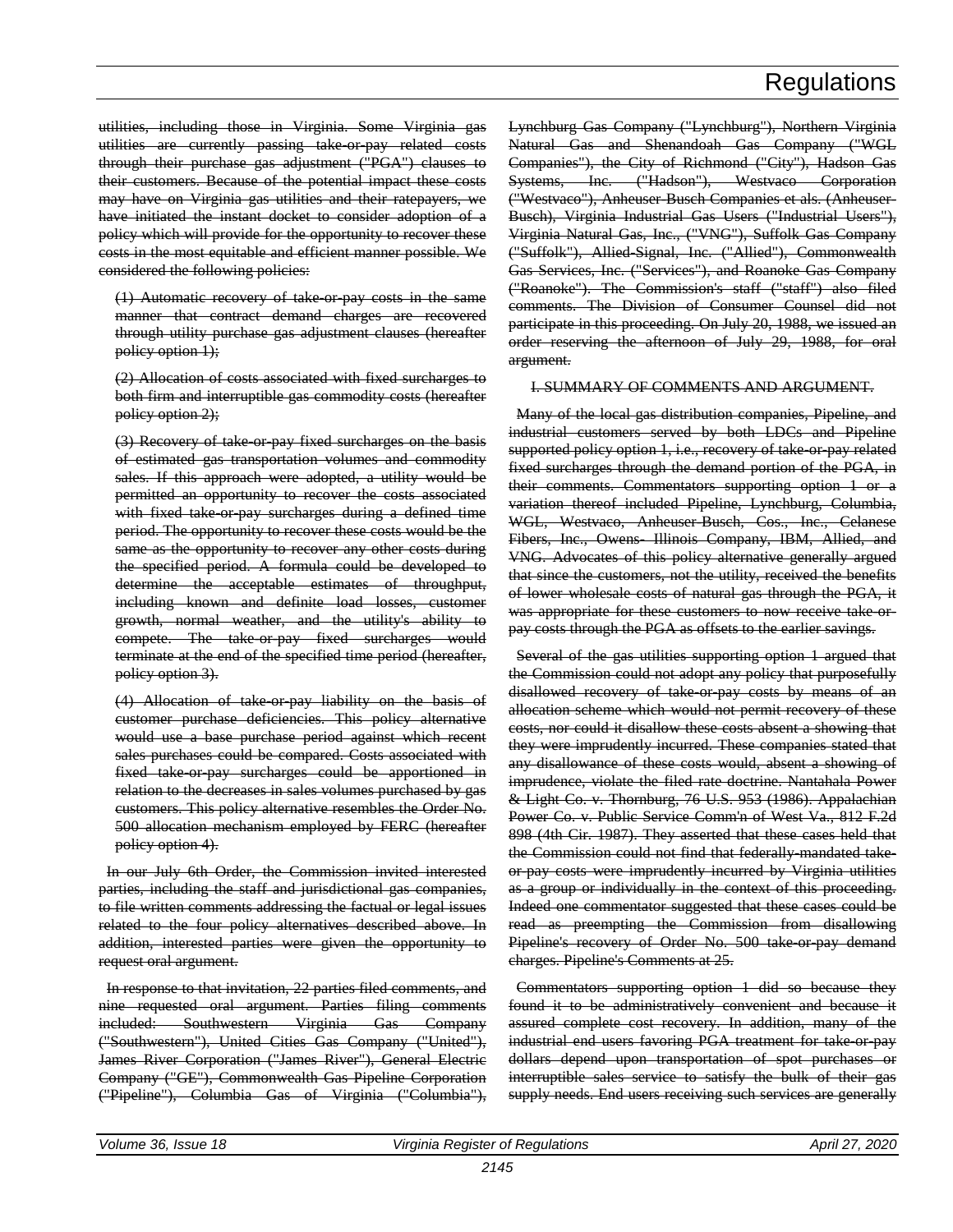not subject to the PGA of the gas utilities serving them for those services.

Many of these same commentators took the position that the second and third policy options would not allow gas utilities to compete with alternate fuels since addition of associated surcharges would render gas service noncompetitive with the prices of these fuels. Several parties further urged the Commission to reject the cumulative deficiency approach as a form of illegal retroactive ratemaking, and as difficult to administer, given the diverse and changing customer population of LDCs.

Some of the commentators supported options other than PGA recovery or modifications of PGA recovery. For example, United Cities supported recovery of take or pay costs on a volumetric throughput basis to be applied to all sales and transportation services. In support of this option, United Cities noted that it would recover costs from the broadest possible base of customers.

Columbia and Lynchburg's joint comments urged that recovery of the fixed surcharges should reflect the distinct nature of the costs. They maintained that reformation costs, which are essentially forward-looking, should be charged through the PGA to both firm and interruptible sales customers. However, because past take or pay liabilities represent transitional costs, Lynchburg and Columbia submitted that these costs should be shared between sales and transportation classes on a volumetric basis. During oral argument, these parties stated that if the Commission did not wish to consider any modification of the four policy options under consideration, they would support policy option 3.

The City of Richmond's comments focused upon the appropriate allocation policy for Pipeline. The City urged the Commission to implement option 4 and require Pipeline to allocate costs on the same basis those costs were incurred. Such a sales deficiency approach, in the City's opinion, would be fair, provide appropriate economic signals, and create stability for future take-or-pay cost decisions.

While the Industrial Users' comments recommended that the Commission should permit recovery of take-or-pay costs in the same manner that contract demand charges were recovered through PGA clauses, they also noted that the Commission should find a way for Virginia gas utility shareholders to bear a portion of the costs associated with take or pay. The Industrial Users stated that the Commission should recognize the need for flexibility among Virginia utilities to take account of their differing circumstances.

Joint comments filed by VNG and Suffolk joined other Pipeline customers to emphasize the uniqueness of Pipeline's treatment from that of LDCs. They then urged the Commission to employ the purchase deficiency methodology used by the FERC in Order No. 500 to allocate take or pay costs among Pipeline's customers but not to use such an approach for LDCs. VNG and Suffolk stated that the cumulative deficiency methodology matched the purchase patterns that resulted in the cost allocation to Pipeline to the customers engaging in such purchasing practices. Finally, VNG and Suffolk urged the Commission to adopt policy option 3 only if:

1. All ceilings were eliminated on interruptible rates to enable LDCs to take full advantage of the market opportunities to recover take-or-pay costs;

2. The Commission also authorized flexible take or pay surcharges to enable LDCs to respond to the market;

3. The Commission allowed LDCs with a margin sharing feature to collect take-or-pay costs prior to any sharing of margin with firm customers; and

4. The fixed amortization periods were eliminated to recognize the variable nature of the price differential between gas prices and prices of competing fuels.

Services' comments observed that all four of the policy options under consideration were flawed. Of the four, Services noted that it supported policy option 3 if the amortization period was flexible to allow full recovery of take or pay costs. Services supported this approach because it believed that take or pay costs were incurred to serve all markets and customers of Services and other LDCs or provide a more market oriented industry, thereby benefitting both sales and transportation customers alike. Therefore, it believed that all of its sales and transportation customers should pay these costs.

Services criticized option 1, PGA flow through of these surcharges, as placing too much of a burden on firm sales customers. Services noted that ". . . the filed tariffs of Services [did] not break tariff rates into demand and commodity components. All costs [were] rolled into the weighted average cost of gas, making determination of contract demand charges difficult." Services' Comments at 23.

Services found policy option 2 unacceptable because it could force interruptible sales customers to transportation or completely off-line as they converted to alternative fuel. It characterized policy option 4 as unworkable. Services noted that it would be nearly impossible for it to make determinations regarding customer purchase deficiencies for over 62,000 retail customers. Due to a constantly changing customer base, Services asserted that adoption of policy option 4 would leave unanswered questions such as how to treat customers who no longer have gas service, modify the type of service they receive, or join the system as new customers.

Roanoke also submitted comments. In its comments, it urged the Commission to join Virginia LDCs in their participation in FERC proceedings involving interstate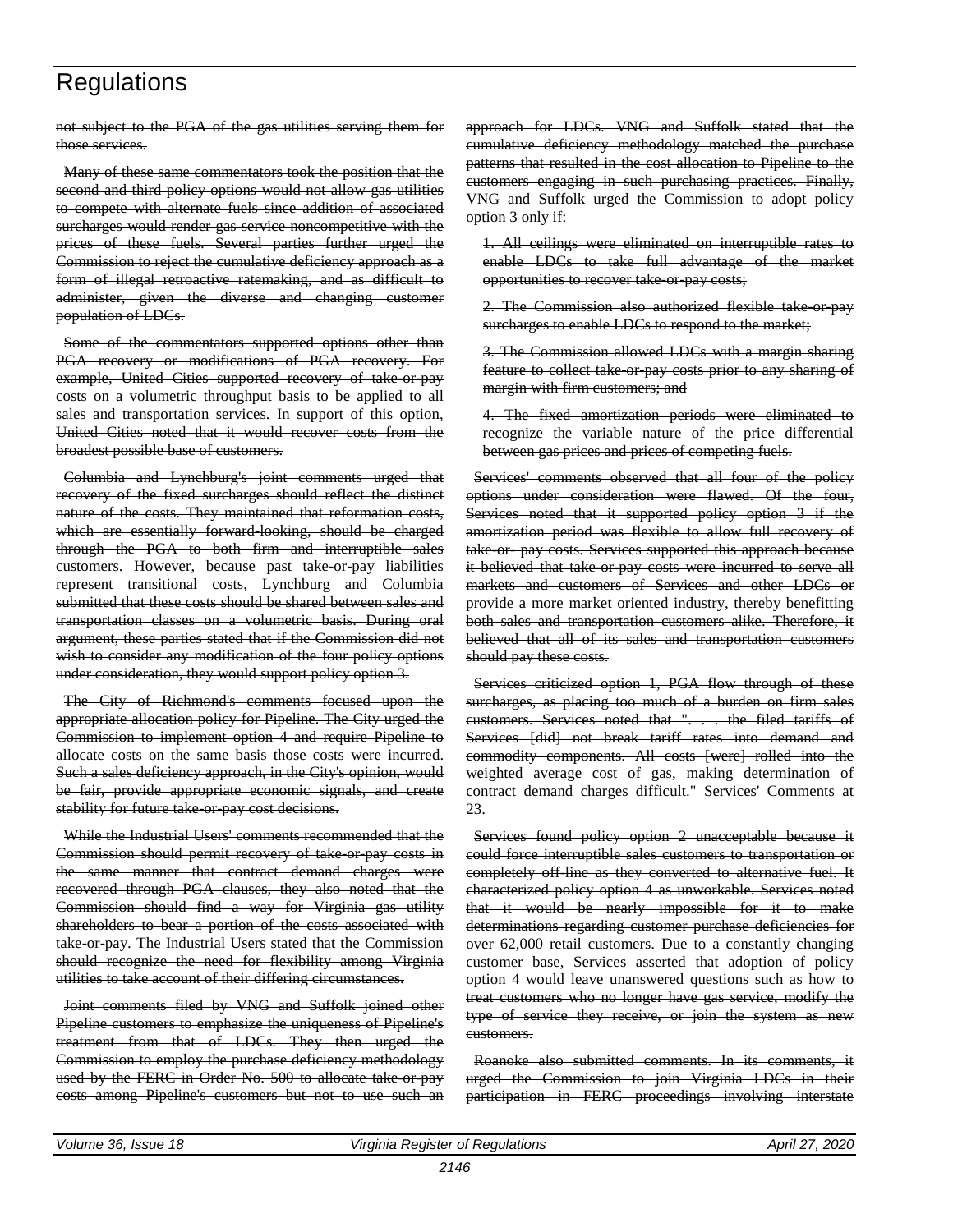pipelines and to encourage LDCs to develop and implement initiatives for the passthrough of take-or-pay surcharges finally approved. In addition, Roanoke supported a variation of policy options 1 and 3.

Roanoke urged the Commission to adopt policies permitting it to amortize the recovery of take or pay costs from firm service customers over a 60 month period, together with interest, at the same rates from time to time allowed on customer deposits and refunds. Roanoke also suggested that firm customers be credited with periodic surcharge collections from interruptible sales customers during a five year amortization period under a special incremental surcharge tariff designed to recover from interruptible sales the difference between the PGA adjusted commodity sales rate and as much as the equivalent value of No. 2 fuel oil. Roanoke stated that the foregoing mechanism would permit it to recover fixed and volumetric surcharges related to take-orpay liability in the same manner that contract demand charges are recovered under Roanoke's PGA. In this way, Roanoke believed it could recover a portion of its take or pay costs from industrial customers, who, in Roanoke's opinion, were primarily responsible for creating this cost burden.

In its filed comments, GE took the position that because industrials and other end users within the Commonwealth did not participate in the writing of take-or-pay contracts, they should not participate in the dissolving of these contracts. GE cautioned that tampering with gas prices would cause every end user with the capability to do so to start burning oil.

Finally, the Commission's staff filed comments. Its comments observed that all the players in the industry, including interstate pipelines, local utilities, and end users contributed to take or pay problems. The staff stated that efforts to assess take or pay culpability directly to any of these groups would be highly subjective and difficult to prove. The staff's comments identified various sources of take or pay costs. For example, a portion of take or pay costs are associated with buying-out-or-down problem contracts and may be a source of prospective benefits. staff further noted that there were some historical benefits associated with the incurrence of take or pay costs. Staff Comments at 4. Staff noted that significant savings to end users resulted from spot market purchases. The staff believed that jurisdictional utilities received no direct benefit from the savings associated with spot purchases and therefore, it could not support a direct assessment of take or pay costs to these local utilities. Staff Comments at 6.

Staff also characterized take or pay costs as an obstacle to open access transportation and the associated competitive benefits. Viewed in this light, take-or-pay costs may be considered in the nature of an access fee for nondiscriminatory transportation. Staff generally supported recovery of take or pay costs through a volumetric surcharge, provided that the policy was applied with flexibility and sensitivity to each LDC's competitive situation. Staff acknowledged that a volumetric surcharge option had certain flaws and recommended that where gas competition with alternate fuels was rendered impossible after application of the surcharge, the Commission permit recovery of these costs through an alternative mechanism.

The staff also joined many of the other commentators and recognized that alternative approaches for allocation of Pipeline's take or pay liability may be appropriate in light of Pipeline's unique characteristics. These characteristics include Pipeline's readily identifiable customer population and the significant portion of Pipeline's nongas costs attributable to take-or-pay costs.

#### II. THE COMMISSION'S JURISDICTIONAL AUTHORITY.

As we noted in our July 6th Order for Notice and Comment, the FERC has properly recognized our authority to reallocate the fixed surcharges related to take or pay and buy out and buy-down transactions in Order No. 500:

The Commission [FERC] does not believe that Nantahala precludes state regulators from designing LDC rates, or, in appropriate circumstances, from reviewing the prudence of LDCs' purchasing decisions insofar as they affect take or pay costs . . . . Therefore, the Commission believes state regulators could consider reclassifying take-or-pay costs billed as a fixed charge as commodity costs and incorporating such costs into LDC sales or transportation rates, or both, thereby spreading such costs to the maximum possible extent as well as subjecting them to market forces. Alternatively, state agencies may wish to consider the option of not reclassifying fixed take-or-pay charges and instead allocating such charges to the LDC's customers based on their cumulative purchase deficiencies.

The Commission can exercise its jurisdiction only within its legitimate sphere, which in this instance involves establishing cost allocation procedures and rates for recovery by pipelines of take-or-pay costs from their jurisdictional customers. The development of cost allocation procedures and rates for the LDCs are matters to be determined by state regulatory authorities. Order No. 500, III FERC Stats. & Regs., Para. 30,761 at 30,790 (Aug. 14, 1987).

FERC has properly acknowledged our authority to prescribe the design for the rates and charges of jurisdictional gas utilities. Section 1(b) of the Natural Gas Act of 1938 ("NGA"), 15 U.S.C. § 717(b) (1982), and the Hinshaw Amendment, 15 U.S.C. § 717 (c), clearly reserve this area to the regulatory authority of states. The Hinshaw Amendment granted an exemption from federal regulatory jurisdiction to natural gas companies if both the receipt and ultimate consumption of gas occur within a single state, provided the rates, service, and facilities are subject to regulation by a state commission. A certification by a state commission to the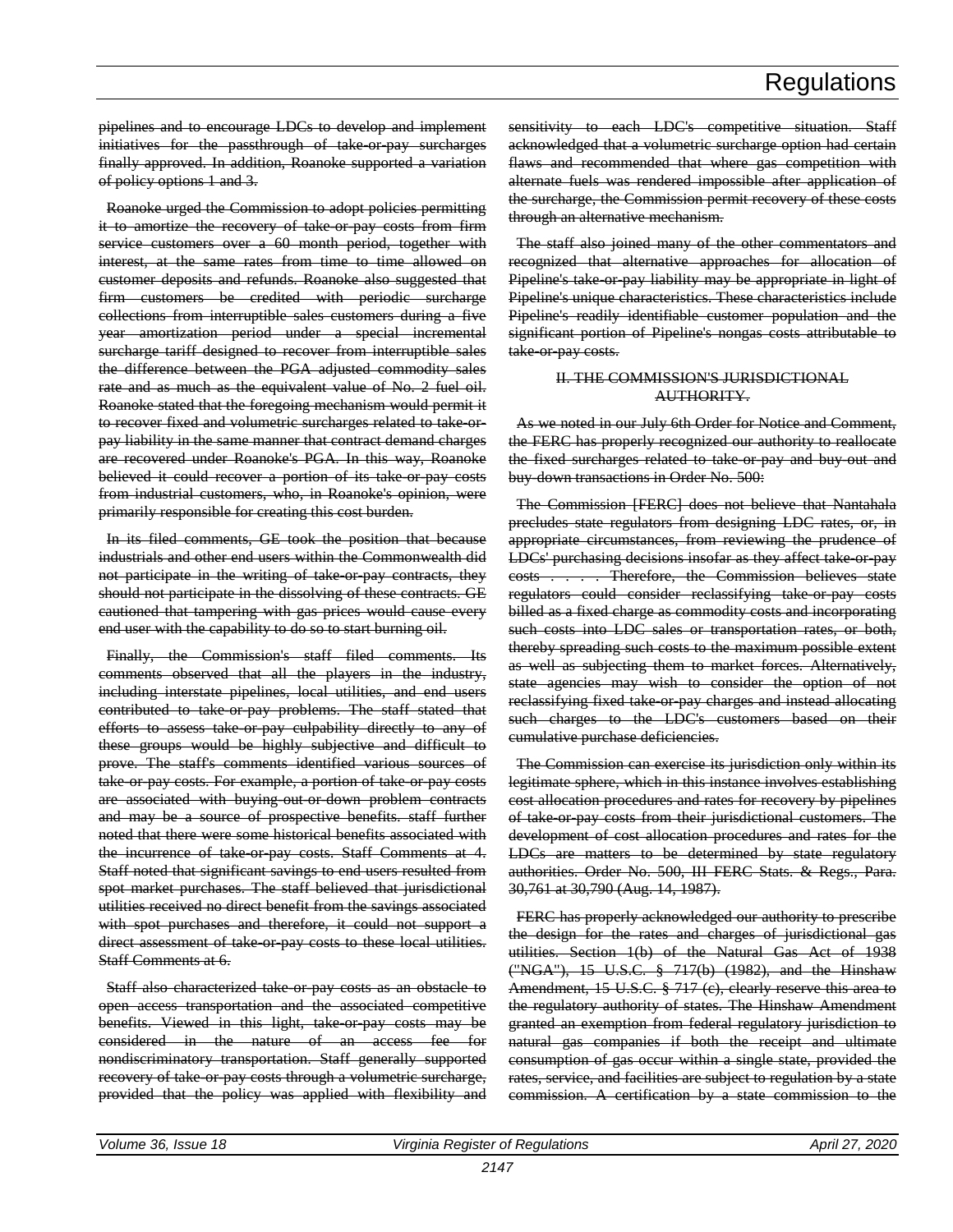FERC that the state is exercising such jurisdiction constitutes conclusive evidence of such regulatory power or jurisdiction. 15 U.S.C. § 717(c).

We have certified to FERC that we regulate one such pipeline - Commonwealth Gas Pipeline Corporation. LDCs are gas companies operating in the local distribution of natural gas. Hence the cases cited by commentators addressing wholesale election power transactions in interstate commerce are inapposite because those cases, unlike the instant case, refer to matters directly affecting wholesale rates which are within the FERC's jurisdiction. Here, the gas companies we regulate are within our jurisdiction under the provisions of the federal law.

Our authority to design rates for our jurisdictional gas companies under the Virginia Constitution, statutes, and case law is unquestioned. As Commonwealth Gas Services, Inc. has observed in its comments at page 16:

Article IX, Section 2 of the Virginia Constitution grants to this Commission the power and charges the Commission with the duty of regulating the rates, charges and services of public utilities within the Commonwealth. Title 56 of the Code of Virginia, dealing with public service companies, and particularly Chapter 10 thereof dealing with heat, light, power, water and other utility companies generally, sets forth the power and authority of the Commission to consider and determine rates, tolls, charges and schedules of public utilities to be just and reasonable and to insure that such rates, tolls, and charges are related to aggregate actual cost incurred by the public utility in servicing its customers. Such rates also are to provide a "fair return on the public utility's rate base used to serve those jurisdictional customers.' § 56-235.2 of the Code of Virginia.

Indeed as the Virginia Supreme Court has observed:

In fixing rates within the limits of what is confiscatory to the utility on the one side, and exorbitant as against the public on the other side . . . there is a reasonably wide area within which the Commission is empowered to exercise its legislative discretion.

Norfolk v. Chesapeake and Potomac Tel. Co. of Va., 192 Va. 292,300 (1951).

#### III. STATEMENT OF POLICY

The Commission obviously enjoys considerable flexibility under both federal and Virginia statutes to design a mechanism for recovery of take or pay liability. Review of the comments demonstrates that all of the policy alternatives have associated problems which must be addressed.

One of the approaches under consideration was the cumulative deficiency methodology to allocate costs associated with the take-or-pay liabilities. We are compelled to find that the cumulative deficiency methodology should be rejected for LDCs. As virtually every LDC that participated

in this proceeding has noted, such a methodology would be impossible to administer given the diversity of respective LDC customer populations.

Further, we reject the second policy alternative allocation of costs associated with the fixed surcharges to both firm and interruptible gas commodity costs. This policy could have a deleterious effect on an LDC's ability to retain interruptible customer loads. As the WGL Companies' comments have observed, any surcharge affecting the rate charged to interruptible customers would probably make that rate less attractive vis a vis other fuels. Imposing additional take orpay expenses on interruptible customers would, for example, force the WGL Companies to experience reductions in margins on their interruptible sales. Reduced margins are directly absorbed by utilities outside of a rate case. In view of the large percentage of take-or-pay exposure already included in FERC-approved surcharges, additional charges in interruptible rates will inappropriately reduce WGL and other utilities' margins. WGL Comments at 13-14.

The third methodology is, in our opinion, inappropriate because, as VNG and other commentators have noted, it too will severely constrain the relative ability of Virginia LDCs to compete with alternate fuels. To the extent that Virginia utilities must depend on industrial loads for a large percentage of their operating revenues, both the financial viability of these companies and the stability of the base gas rates charged to their firm customers may be jeopardized by the adoption of this policy alternative.

After review of this record, we are compelled to find that option 1 is the most appropriate course of action. While no one option under consideration allocates costs in a completely equitable manner, this approach has the advantages of being easy to administer and assuring complete recovery of take orpay related costs. In addition, this approach will not unduly complicate the efforts of Virginia utilities to compete with alternate fuels.

Additionally, a slightly different tack must be taken as to the division of take-or-pay costs for LDCs serving multiple jurisdictions, e.g., WGL. As to these companies, a cumulative deficiency approach must be used to split the Virginia jurisdictional portion of take or pay costs out of the total company costs. Once these costs have been identified, then the jurisdictional company may proceed to recover the identified jurisdictional portion of these costs through its PGA.

Finally, we find that the record supports treating Commonwealth Gas Pipeline as a unique entity. As virtually every party to this proceeding has noted, Pipeline is unique by virtue of, among other things, its limited customer pool and the extremely high percentage of its gas costs which are take or pay related. Pipeline's limited number of customers allows a more precise measurement of the benefits associated with take or pay. Additionally, Pipeline's unique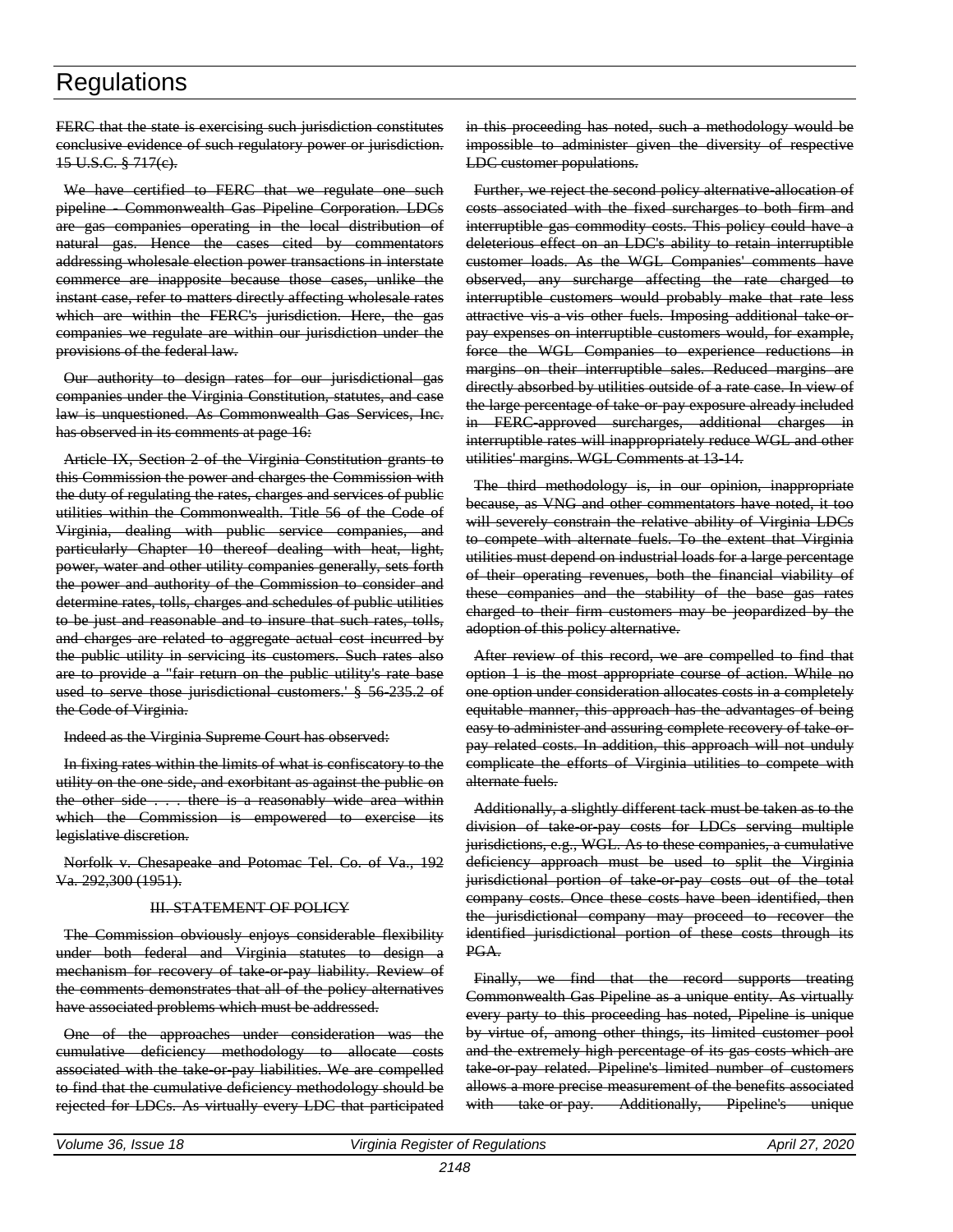circumstances provide for a better identification of the causes of take-or-pay liability. Consequently we find that Pipeline should be permitted to develop a mechanism for recovery of its take or pay related costs separate and distinct from the policy established herein for LCDs. Its recovery mechanism should reflect the historic as well as the prospective benefits derived from gas purchasing practices which have increased take or pay liability. In developing this recovery mechanism, we encourage Pipeline to work actively with its customers. Should Pipeline and its customers be unable to reach agreement with regard to a recovery of the take or pay costs in an expeditious manner, this Commission will not hesitate to prescribe a recovery mechanism.

Accordingly, IT IS ORDERED that all jurisdictional gas distribution utilities may recover the fixed demand charges associated with take or pay liability and contract reformation through their purchase gas adjustment clauses. It is further Ordered that Pipeline shall forthwith file tariffs complying with the principles identified above with regard to take-or-pay liability. It is finally Ordered that there being nothing further to be done herein, this matter is hereby dismissed.

Lacy, COMMISSIONER, concurring in part and dissenting in part:

For the last two years Virginia natural gas companies and customers have been anticipating the flow-down of costs associated with the buy-out or buy-down of take or pay contracts. During that time, we have examined the legality, practicality, and fairness of the available options for recovery of these costs. While no solution is ideal, all involved do agree that these costs are transitional in nature and must be resolved before the natural gas industry can realize its market potential.

The cost recovery mechanism chosen by the majority, automatic recovery through the PGA clause, while the least complex to administer, does not reflect a fair allocation of cost recovery. I believe recovering take or pay acquisition costs from a broader customer base, including sales, transportation, and interruptible customers, lessens the financial burden to any one class of customer and more accurately reflects a philosophy that responsibility for these costs cannot be assigned to any one segment of the industry. In my opinion, such a mechanism, combined with the flexibility for each local gas distribution company to justify some variant or modification to allow continued competitive operations, while administratively more complex than the PGA, represents a reasonable and more equitable resolution to this difficult but transitional situation.

I concur with the majority holding regarding take or pay related costs for Commonwealth Gas Pipeline.

<sup>+</sup>Regulation of Natural Gas Pipelines After Partial Well head Decontrol, Docket No. RM87-34-000, III FERC Stats. &

Regs., Paragraph 30,761 (Order No. 500) (hereafter Order No. 500).

#### **20VAC5-300-80. Order relating to confidential treatment of Fuel Monitoring Report FM-12. (Repealed.)**

By letter dated June 28, 1990, Delmarva Power and Light Company ("Delmarva") requested that certain information which Delmarva provides in conjunction with the Commission's fuel monitoring system be kept confidential and not released to the general public. On July 18, 1990, Appalachian Power Company requested similar treatment. Information to support the preparation of "Fuel Monitoring Report 12 (FM12) Coal and Oil Purchase Summary Report" and several other reports is filed monthly with the Commission's Division of Economics and Finance to monitor the fuel expenses incurred by electric utilities in the operation of generating facilities. The Commission initiated this proceeding when it became apparent that the fuel monitoring information of all electric utilities presented similar confidentiality issues.

Section 56-249.3 of the Code of Virginia requires certain electric utilities to file such information on fuel transactions and fuel purchases as the Commission deems necessary on a monthly basis. It is pursuant to this statute that utilities file the information to support the preparation of Report FM12 and several additional reports. Report FM12 contains a very specific breakdown of information related to the utilities' purchases of coal and oil. Section 56-249.3 of the Code of Virginia provides that the information required from utilities may include the supplier of the fossil fuel; the cost in cents per MBTU, with a notation of whether the fuel was contracted for, purchased on the spot market, or purchased from an affiliate of the electric utility; total demurrage charges incurred at each generating plant; total cost of transportation incurred at each generating plant; and the average cost of the fossil fuel in cents per MBTU's consumed at each plant with and without handling charges. Section 56- 249.4 of the Code of Virginia provides that any information filed in accordance with § 56-249.3 of the Code of Virginia shall be open to the public. Although the Commission has wide discretion to determine the information to be filed under § 56-249.3, we have no discretion under § 56-249.4 to withhold some of the information from public disclosure.

Nevertheless, the Commission finds that the confidentiality concerns of the electric utilities are well-founded in one respect. Under § 56-249.3 of the Code of Virginia we have heretofore required separate reporting of both the delivered price of fossil fuel and the cost of its transportation to various utility facilities. This level of detail is not necessary for the public reports prepared under § 56-249.3, in our view. In the future, for purposes of § 56-249.3, utilities may report total delivered fossil fuel prices without separate reporting of transportation costs. For regulatory monitoring purposes, the staff may require the utilities to continue to provide detailed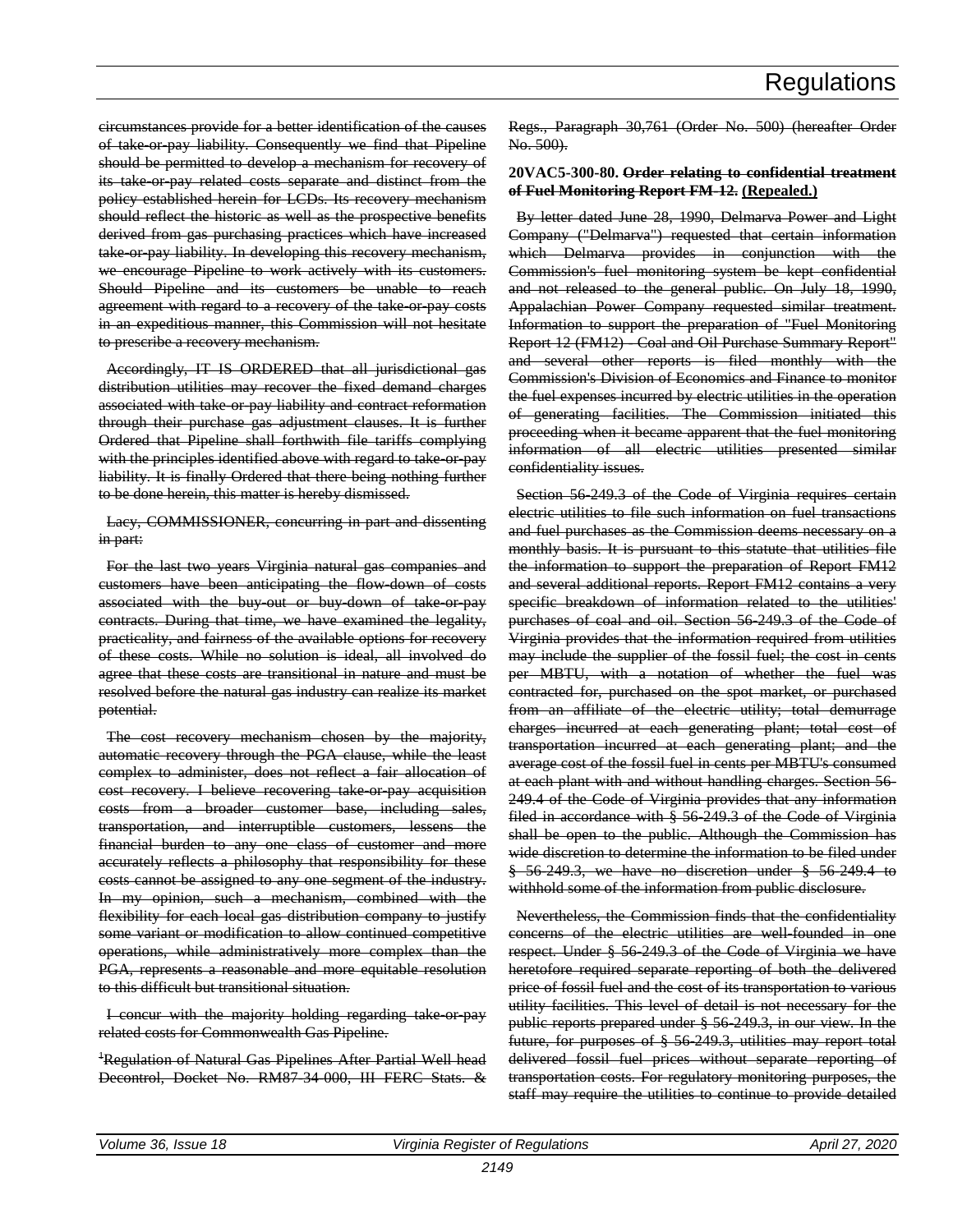fossil fuel purchase information outside of the context of § 56-249.3 and under an appropriate agreement of confidentiality.

Our decision here should not be interpreted to permit utility companies to refuse disclosure to our staff of any information which staff deems necessary to accomplish its official duties. Nor should it be read as a defense to discovery by any party to a commission proceeding, subject to appropriate protective orders if necessary. Staff review and the scrutiny of other parties in fuel factor and other Commission proceedings should be sufficient to protect the public interest in reasonable utility fuel purchases. Accordingly,

#### IT IS ORDERED:

1. That electric utility companies filing information under § 56-249.3 of the Code of Virginia may report fuel purchase costs on the basis of total delivered prices;

2. That all information reported by electric utility companies pursuant to § 56-249.3 of the Code of Virginia shall continue to be made public by the Commission pursuant to § 56-249.4 of the Code of Virginia; and

3. That, there being nothing further to come before the Commission in this proceeding, Case Number PUE900046 shall be closed and the papers therein placed in the Commission's files for ended causes.

#### **20VAC5-300-100. Standards for fuel cost projections of electric utilities. (Repealed.)**

The 1989 Session of the General Assembly adopted Senate Joint Resolution No. 156 ("Resolution") requesting the State Corporation Commission to establish standards for evaluating the reasonableness of the fuel cost projections of electric utilities. The Resolution stated that "such standards need to be established in order to ensure that payments for power purchased by electric utilities from cogenerators are fair, reasonable, and appropriate." Pursuant to that Resolution, the Commission, by an order dated January 10, 1990, directed its staff to complete an investigation and submit its findings and recommendations in a report. On February 15, 1990, staff submitted its Report on the Development of Standards for Fuel Cost Projections ("Staff Report").

By Order dated March 16, 1990, the Commission directed its Division of Energy Regulation to provide notice of the proposed standards contained in the Staff Report and invited interested persons to comment and to request a hearing. Pursuant to that March 16, 1990, Order, the Commission received comments from CRSS Capital, Inc.; Chesapeake Corporation, Stone Container Corporation, and Westvaco Corporation ("Industrial Protestants"); and Delmarva Power ("Delmarva").

Fuel cost projections have several interrelated applications and, accordingly, the accuracy of those projections is very important. First, an electric utility must make fuel cost projections to facilitate optimal resource planning. The more accurate the fuel cost projections, the better the utility can anticipate and plan for its future needs.

As emphasized in the Resolution, fuel cost projections are also essential to ensure payments for power purchased from cogenerators and small power producers are fair and reasonable. Administratively determined payments to such qualifying facilities are based upon an electric utility's avoided costs, which are necessarily calculated by projecting the utility's system costs, but for the purchases from the qualifying facilities. The assumptions underlying that calculation clearly must include fuel cost projections. Again, to ensure payments that are fair to the qualifying facility and to the ratepayer, those projections must be as accurate as possible.

Finally, fuel cost projections must be made to develop the fuel factor which an electric utility adds to its base rates for all electricity sold. Each fuel factor is designed to recover the fuel costs the utility expects to incur during the subsequent twelve months. It also includes a correction factor designed to correct any over or under recovery of prior period fuel expenses. Although the fuel factor includes a true-up mechanism, it is still important for the utility to base the factor on accurate fuel cost projections to minimize extreme fluctuations or variances in customers' bills.

Staff recommends, and we agree, that standards for fuel cost projections should be broad and flexible. Such a framework will allow the standards to be readily applied to each individual utility in differing circumstances. General parameters, however, must be established.

Staff recommends the following minimum standards for fuel cost projections:

1. A sophisticated "state of the art" production costing model should be utilized for projecting fuel expenses.

2. Key input data and assumptions should reflect historic data. Any significant deviation from historic trends should be adequately explained and evaluated for reasonableness.

3. Key input data such as load forecasts, generating unit characteristics, fuel data, and system parameters should be developed in the same relative time frame and reflect consistent assumptions.

4. Demand forecasts should be current and reflect economic growth, normal weather, the price of electricity, elasticity assumptions, appliance saturations, income and population changes in the utility's service area. They should also reflect projections of energy, peak demand and the effects of demand-side options.

5. Expected fuel prices should reflect historic fuel costs adjusted for any known dynamics of the projection: i.e., labor contracts, expected operation of the spot market, current fuel contracts, the world fuel market, inventory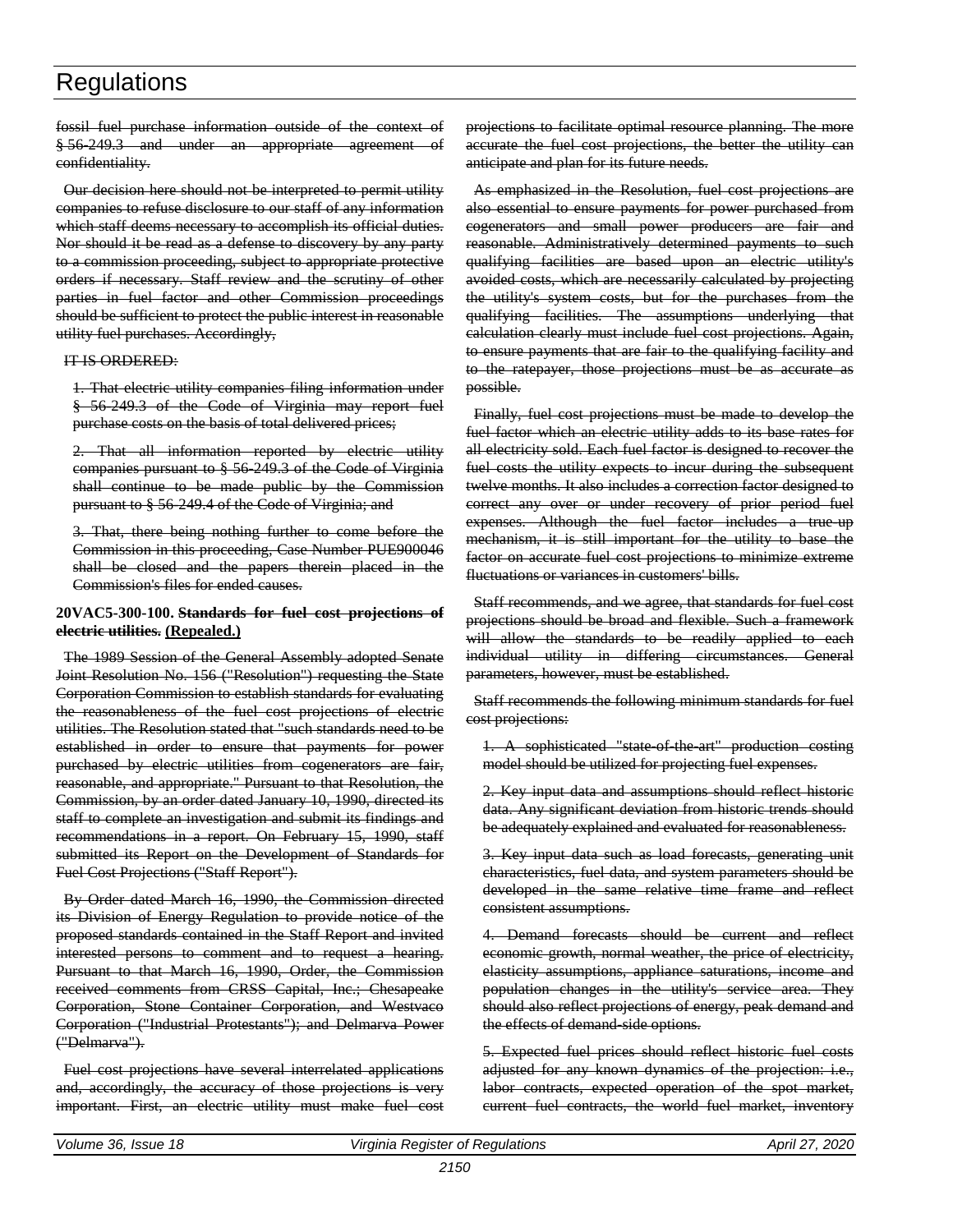levels and fuel availabilities, purchasing volumes, coal severance taxes, etc.

6. Unit operations should consider planned maintenance, forced outages, expected dispatch levels, historical performance levels, seasonal capabilities, as well as ongoing enhancements or unit deterioration.

7. Dispatch orders should reflect such variables as system economics, unit availabilities, minimum operating levels, heat rates, and terms and conditions of purchased power contracts.

8. Purchase power levels should consider need, system economics, power availability and transmission constraints.

9. Projections supporting the development of cogeneration rates should include a comparison of key input data and assumptions from the last fuel projection filed with the Commission. Major changes should be adequately explained.

#### **20VAC5-317-40. Initial implementation of standby rates. (Repealed.)**

On or before April 1, 2010, each utility shall submit to the State Corporation Commission (commission) a plan setting forth the utility's plan for compliance with this chapter. A utility may submit its existing standby provisions as its proposed plan for compliance with this chapter. Thereafter, following notice and an opportunity for hearing, the commission will determine whether a utility's plan complies with this chapter.

#### **20VAC5-320-120. Filing schedule. (Repealed.)**

Each incumbent electric utility required to obtain commission authorization for the transfer of its transmission assets to an RTE shall file the application required by 20VAC5-320-90 with the Clerk of the Commission not later than October 16, 2000.

VA.R. Doc. No. R20-6264; Filed April 13, 2020, 9:49 a.m.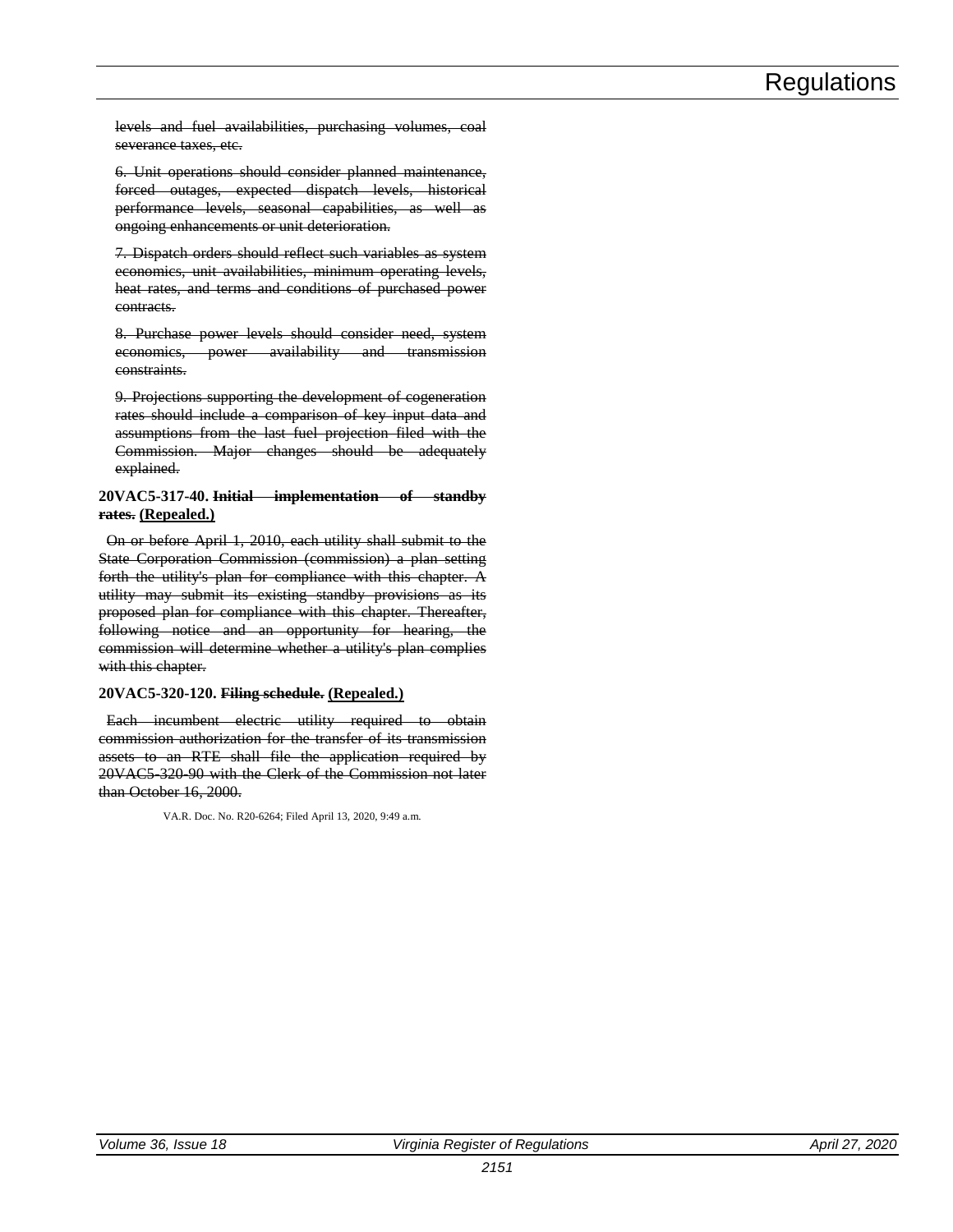### **GOVERNOR**

#### <span id="page-30-0"></span>EXECUTIVE ORDER NUMBER FIFTY-SIX (2020)

#### **Postponing June 9, 2020 Primary Election to June 23, 2020 Due to Novel Coronavirus (Covid-19)**

#### Importance of the Issue

The Commonwealth continues to respond to the threat posed by the novel coronavirus (COVID-19). The actions we take now will help protect the health and safety of our citizens for months to come. These actions include when to hold our elections. Voting is a fundamental right and no one should have to choose between their health and safety and their right to vote.

#### Directive

To continue with the Commonwealth's response to COVID-19 and in furtherance of Executive Orders 51 (March 12, 2020), 53 (March 23, 2020), and 55 (March 28, 2020), and by virtue of the authority vested in me by § 24.2-603.1 of the Code of Virginia, I order the following:

1. The provisions of this Order shall apply to the primary elections scheduled to be held on June 9, 2020.

2. That the primary elections scheduled for June 9, 2020, shall be held on June 23, 2020.

3. Only those candidates who qualified to have their names printed on the official ballot for June 9, 2020, primary election shall be listed for those offices on the ballot for the June 23, 2020, primary election. No other person shall be entitled to qualify to have their name printed on the official ballot for any office that was scheduled to be nominated at the June 9, 2020, primary election.

4. Pursuant to § 24.2-603.1 of the Code of Virginia, only those voters duly registered to vote on the date of the original election shall be able to participate in the postponed election. Therefore, the voter registration deadline for the June 23, 2020, primary elections shall remain May 18, 2020.

5. Pursuant to § 24.2-701.1 of the Code of Virginia, absentee voting shall be available 45 days prior to the date of a primary election. This date is Saturday, May 9, 2020, unless the relevant general registrar's office is not open on May 9, 2020, in which case it shall be Friday, May 8, 2020.

a. Pursuant to § 24.2-701 B 2 of the Code of Virginia, qualified voters shall have until June 16, 2020, to request an absentee ballot.

b. Pursuant to § 4.2-701 B 1 of the Code of Virginia, the last day to vote absentee in person shall be June 20, 2020.

c. Pursuant to § 24.2-709 of the Code of Virginia, the deadline for returning an absentee ballot shall be 7 p.m. on June 23, 2020.

6. The State Board of Elections shall prescribe appropriate procedures to implement the provisions of this section pursuant to § 24.2-603.1 of the Code of Virginia.

#### Effective Date of this Executive Order

This Executive Order shall be effective on April 13, 2020, and shall remain in full force and effect unless amended or rescinded by further executive order.

Given under my hand and under the Seal of the Commonwealth of Virginia, this 13th day of April 2020.

/s/ Ralph S. Northam Governor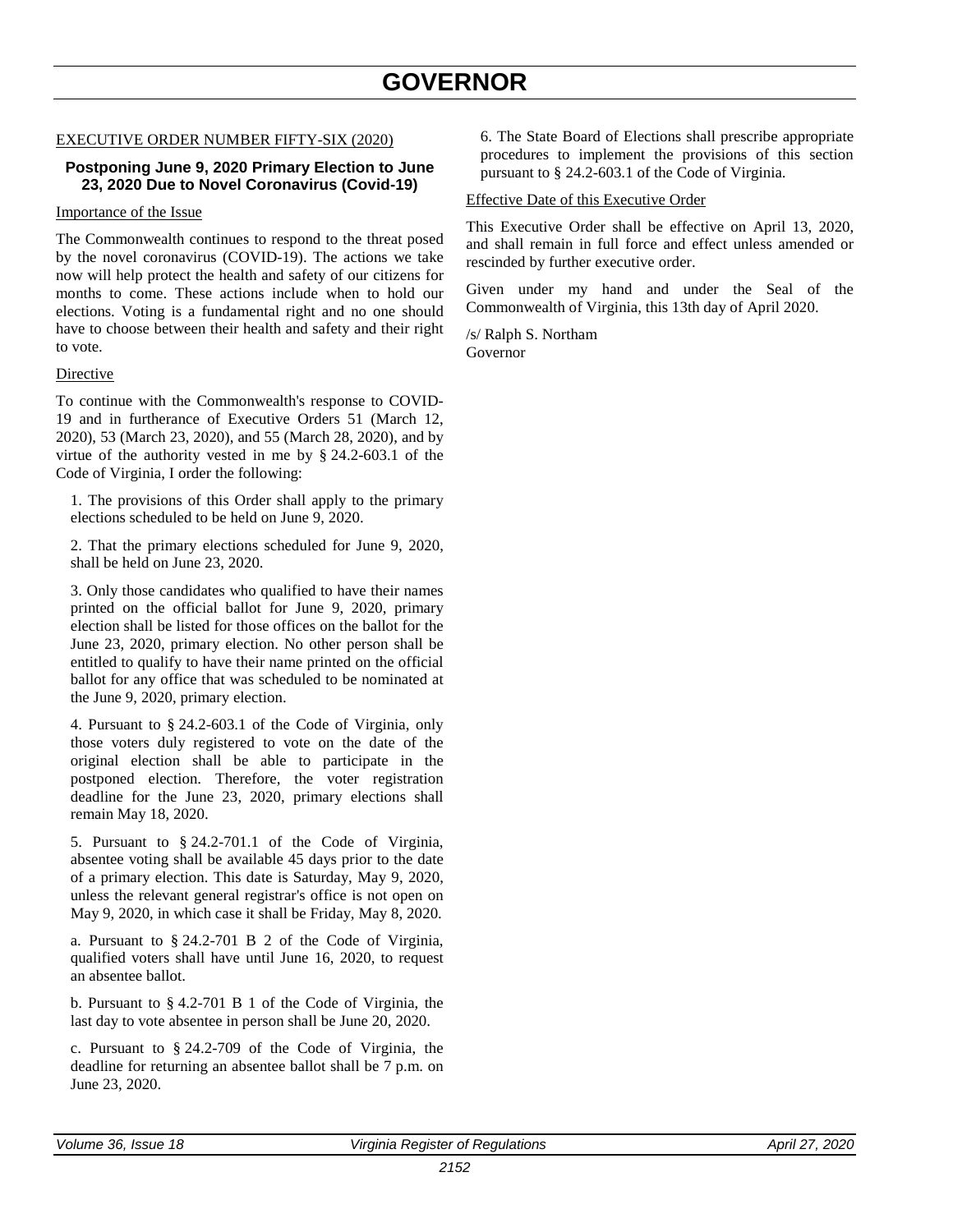### **GUIDANCE DOCUMENTS**

### **PUBLIC COMMENT OPPORTUNITY**

<span id="page-31-0"></span>Pursuant to [§ 2.2-4002.1](https://law.lis.virginia.gov/vacode/title2.2/chapter40/section2.2-4002.1/) of the Code of Virginia, a certified guidance document is subject to a 30-day public comment period after publication in the Virginia Register of Regulations and prior to the guidance document's effective date. During the public comment period, comments may be made through the Virginia Regulatory Town Hall website [\(http://www.townhall.virginia.gov\)](http://www.townhall.virginia.gov/) or sent to the agency contact. Under subsection C of § 2.2-4002.1, the effective date of the guidance document may be delayed for an additional period. The guidance document may also be withdrawn.

The following guidance documents have been submitted for publication by the listed agencies for a public comment period. Online users of this issue of the Virginia Register of Regulations may click on the name of a guidance document to access it. Guidance documents are also available on the Virginia Regulatory Town Hall [\(http://www.townhall.virginia.gov\)](http://www.townhall.virginia.gov/) or from the agency contact or may be viewed at the Office of the Registrar of Regulations, 900 East Main Street, Richmond, Virginia 23219.

#### **DEPARTMENT OF BEHAVIORAL HEALTH AND DEVELOPMENTAL SERVICES**

Title of Document: [Individuals with Developmental](file://legmain/sysdata/dlsdata/CODEREGS/Guidance%20Documents%20for%20Public%20Comment/2019%20Guid%20Docs%20-%20Destroy%20July%201,%202020/DBHDS-36-18-Individuals%20with%20Developmental%20Disabilities%20with%20High%20Risk%20Health%20Conditions.pdf)  [Disabilities with High Risk Health Conditions.](file://legmain/sysdata/dlsdata/CODEREGS/Guidance%20Documents%20for%20Public%20Comment/2019%20Guid%20Docs%20-%20Destroy%20July%201,%202020/DBHDS-36-18-Individuals%20with%20Developmental%20Disabilities%20with%20High%20Risk%20Health%20Conditions.pdf)

Public Comment Deadline: May 27, 2020.

Effective Date: May 28, 2020.

Agency Contact: John Cimino, Legal and Regulatory Manager, Office of Licensing, Department of Behavioral Health and Developmental Services, P.O. Box 1797, Richmond, VA 23218-<br>1797. telephone (804) 298-3279, or email telephone (804) 298-3279, or email [john.cimino@dbhds.virginia.gov.](mailto:john.cimino@dbhds.virginia.gov)

#### **DEPARTMENT OF EDUCATION**

Titles of Documents:

[Emergency Guidance on Graduation Requirements, Awarding of](http://www.doe.virginia.gov/support/health_)  [Credits and Continuity of Learning Due to COVID-19.](http://www.doe.virginia.gov/support/health_)

[Joint Guidance for Student Placements Reimbursed by the](file://legmain/sysdata/dlsdata/CODEREGS/regispub/Guidance%20Documents%20for%20Public%20Comment/2019%20Guid%20Docs%20-%20Destroy%20July%201,%202020/DOE-36-18-Joint%20Guidance%20for%20Student%20Placements%20Reimbursed%20by%20the%20Children%E2%80%99s%20Services%20Act.pdf)  [Children's Services Act.](file://legmain/sysdata/dlsdata/CODEREGS/regispub/Guidance%20Documents%20for%20Public%20Comment/2019%20Guid%20Docs%20-%20Destroy%20July%201,%202020/DOE-36-18-Joint%20Guidance%20for%20Student%20Placements%20Reimbursed%20by%20the%20Children%E2%80%99s%20Services%20Act.pdf)

Public Comment Deadline: May 27, 2020.

Effective Date: March 30, 2020.

Agency Contact: Emily V. Webb, Director for Board Relations, Department of Education, James Monroe Building, 101 North 14th Street, 25th Floor, Richmond, VA 23219, telephone (804) 225-2924, or email [emily.webb@doe.virginia.gov.](mailto:emily.webb@doe.virginia.gov)

**\* \* \*** 

Title of Document: [Joint Guidance for Emergency Child Care](file://legmain/sysdata/dlsdata/CODEREGS/Guidance%20Documents%20for%20Public%20Comment/2019%20Guid%20Docs%20-%20Destroy%20July%201,%202020/DOE-36-18-Joint%20Guidance%20for%20Emergency%20Child%20Care%20during%20Statewide%20School%20Closure.pdf)  [during Statewide School Closure.](file://legmain/sysdata/dlsdata/CODEREGS/Guidance%20Documents%20for%20Public%20Comment/2019%20Guid%20Docs%20-%20Destroy%20July%201,%202020/DOE-36-18-Joint%20Guidance%20for%20Emergency%20Child%20Care%20during%20Statewide%20School%20Closure.pdf)

Public Comment Deadline: May 27, 2020.

Effective Date: March 31, 2020.

Agency Contact: Emily V. Webb, Director for Board Relations, Department of Education, James Monroe Building 101 North 14th Street, 25th Floor, Richmond, VA 23219, telephone (804) 225-2924, or email [emily.webb@doe.virginia.gov.](mailto:emily.webb@doe.virginia.gov)

**\* \* \*** 

Titles of Documents:

[Emergency Guidelines for Local Alternatives to Awarding](file://legmain/sysdata/dlsdata/CODEREGS/Guidance%20Documents%20for%20Public%20Comment/2019%20Guid%20Docs%20-%20Destroy%20July%201,%202020/DOE-36-18-Emergency%20Guidelines%20for%20Local%20Alternatives%20to%20Awarding%20Standard%20Units%20of%20Credit.pdf)  [Standard Units of Credit.](file://legmain/sysdata/dlsdata/CODEREGS/Guidance%20Documents%20for%20Public%20Comment/2019%20Guid%20Docs%20-%20Destroy%20July%201,%202020/DOE-36-18-Emergency%20Guidelines%20for%20Local%20Alternatives%20to%20Awarding%20Standard%20Units%20of%20Credit.pdf)

[Emergency Guidelines for Locally-Awarded Verified Credits.](file://legmain/sysdata/dlsdata/CODEREGS/Guidance%20Documents%20for%20Public%20Comment/2019%20Guid%20Docs%20-%20Destroy%20July%201,%202020/DOE-36-18-Emergency%20Guidelines%20for%20Locally-Awarded%20Verified%20Credits.pdf)

Public Comment Deadline: May 27, 2020.

Effective Date: April 2, 2020.

Agency Contact: Emily V. Webb, Director for Board Relations, Department of Education, James Monroe Building 101 North 14th Street, 25th Floor, Richmond, VA 23219, telephone (804) 225-2924, or email [emily.webb@doe.virginia.gov.](mailto:emily.webb@doe.virginia.gov)

#### **DEPARTMENT OF ENVIRONMENTAL QUALITY**

Title of Document: [Air Permit Guidance for Processing Non-](file://legmain/sysdata/dlsdata/CODEREGS/Guidance%20Documents%20for%20Public%20Comment/2019%20Guid%20Docs%20-%20Destroy%20July%201,%202020/DEQ-36-18-Air%20Permit%20Guidance%20for%20Processing%20Non-Metallic%20Mineral%20Processing%20Facility%20General%20Permits.pdf)[Metallic Mineral Processing Facility General Permits.](file://legmain/sysdata/dlsdata/CODEREGS/Guidance%20Documents%20for%20Public%20Comment/2019%20Guid%20Docs%20-%20Destroy%20July%201,%202020/DEQ-36-18-Air%20Permit%20Guidance%20for%20Processing%20Non-Metallic%20Mineral%20Processing%20Facility%20General%20Permits.pdf)

Public Comment Deadline: May 27, 2020.

Effective Date: May 28, 2020.

Agency Contact: Patrick Corbett, Department of Environmental Quality, P.O. Box 1105, Richmond, VA 23218, telephone (804) 698-4016, or email [patrick.corbett@deq.virginia.gov.](mailto:patrick.corbett@deq.virginia.gov)

#### **DEPARTMENT OF TAXATION**

Title of Document: [Virginia Cigarette Tax Rate Increase](file://legmain/sysdata/dlsdata/CODEREGS/Guidance%20Documents%20for%20Public%20Comment/2019%20Guid%20Docs%20-%20Destroy%20July%201,%202020/TAX-36-18-Virginia%20Cigarette%20Tax%20Rate%20Increase%20Guideline%20and%20Rules.pdf)  [Guidelines and Rules.](file://legmain/sysdata/dlsdata/CODEREGS/Guidance%20Documents%20for%20Public%20Comment/2019%20Guid%20Docs%20-%20Destroy%20July%201,%202020/TAX-36-18-Virginia%20Cigarette%20Tax%20Rate%20Increase%20Guideline%20and%20Rules.pdf)

Public Comment Deadline: May 27, 2020.

Effective Date: May 28, 2020.

Agency Contact: Joe Mayer, Lead Tax Policy Analyst, Department of Taxation, P.O. Box 27185, Richmond, VA 23261-7185, telephone (804) 371-2299, or email [joseph.mayer@tax.virginia.gov.](mailto:joseph.mayer@tax.virginia.gov)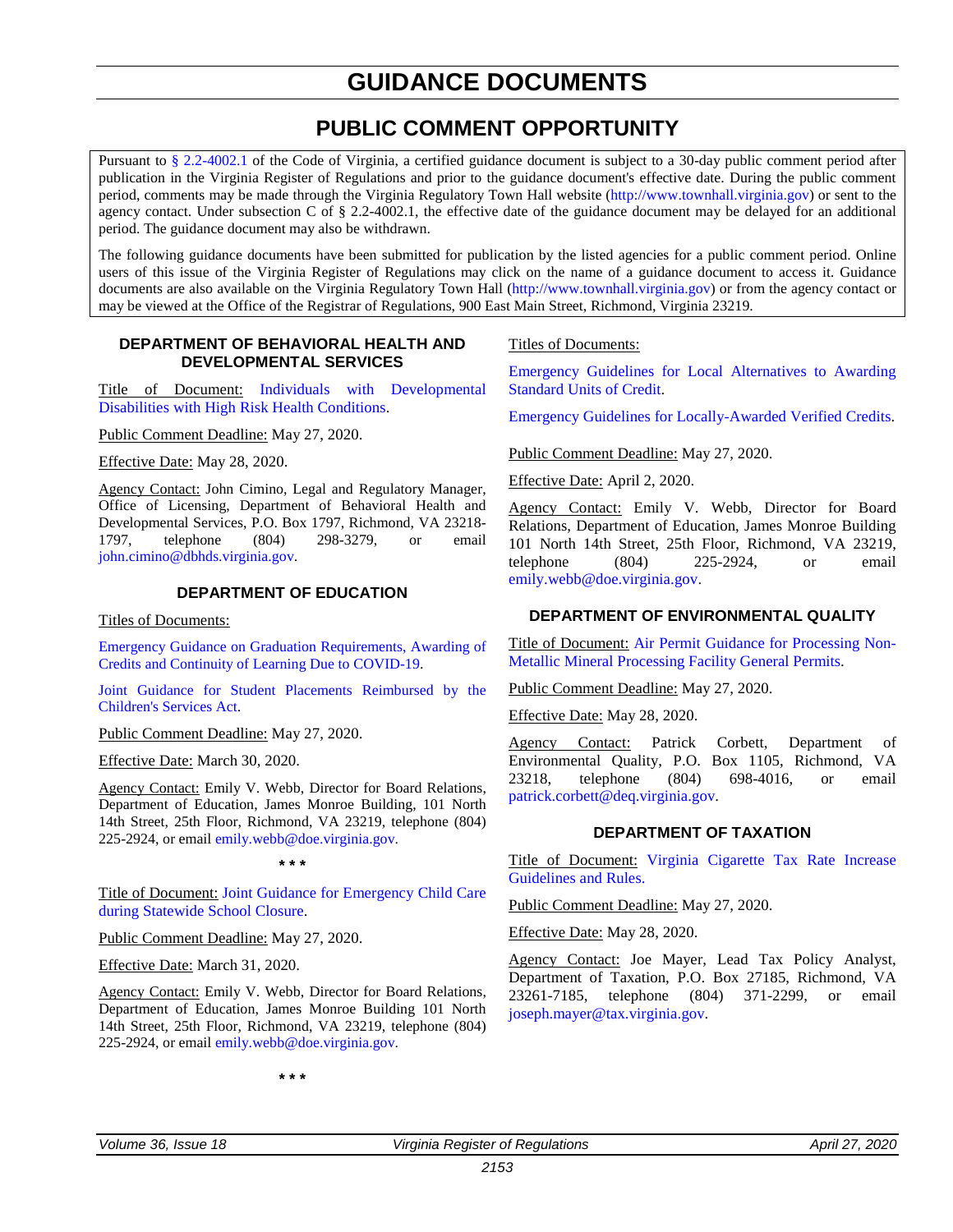### **GENERAL NOTICES/ERRATA**

#### <span id="page-32-0"></span>**STATE AIR POLLUTION CONTROL BOARD**

#### **State Implementation Plan Revision - Northern Virginia Ozone Nonattainment Area - Precursors to the Pollutant Ozone**

Notice of action: The Department of Environmental Quality (DEQ) is seeking comments and announcing a public comment period on a proposed 2017 base year inventory for precursors to the pollutant ozone, which are carbon monoxide  $(CO)$ , nitrogen oxides  $(NO<sub>X</sub>)$ , and volatile organic compounds (VOC), in the Northern Virginia Ozone Nonattainment Area. The Commonwealth intends to submit the inventory as a revision to the Virginia State Implementation Plan (SIP) in accordance with the federal Clean Air Act. The SIP is the plan developed by Virginia in order to fulfill its responsibilities under the federal Clean Air Act to attain and maintain the National Ambient Air Quality Standards (NAAQS) promulgated by the U.S. Environmental Protection Agency (EPA).

Purpose of notice: DEQ is seeking comments on the overall 2017 inventory for the Northern Virginia portion of the Metropolitan Washington, DC-MD-VA Ozone Nonattainment Area, which is classified as marginal for the 2015 NAAQS, and consists of the Counties of Arlington, Fairfax, Loudoun, and Prince William and the Cities of Alexandria, Fairfax, Falls Church, Manassas, and Manassas Park.

Public comment period begins April 27, 2020, and ends May 27, 2020.

Public hearing: A public hearing will be conducted if a request is made in writing to the contact person listed in this notice. In order to be considered, the request must include the full name, address, and telephone number of the person requesting the hearing and be received by DEQ by the last day of the comment period. Notice of the date, time, and location of any requested public hearing will be announced in a separate notice, and another 30-day comment period will be conducted.

Description of proposal: The proposal consists of a comprehensive inventory of actual emissions from all sources of relevant pollutants for the base year 2017. This inventory, once finalized, will be the basis for any future planning exercises that have as a goal compliance with the 2015 ozone NAAQS. The proposal was prepared by the Metropolitan Washington Air Quality Committee, which consists of elected officials from the affected localities and representatives of state transportation and air quality planning agencies.

The complete proposal is available at [https://www.mwcog.org/documents/2020/01/24/washington](https://www.mwcog.org/documents/2020/01/24/washington-dc-md-va-2015-ozone-naaqs-nonattainment-area-base-year-2017-emissions-inventory-/)[dc-md-va-2015-ozone-naaqs-nonattainment-area-base-year-](https://www.mwcog.org/documents/2020/01/24/washington-dc-md-va-2015-ozone-naaqs-nonattainment-area-base-year-2017-emissions-inventory-/)[2017-emissions-inventory-/.](https://www.mwcog.org/documents/2020/01/24/washington-dc-md-va-2015-ozone-naaqs-nonattainment-area-base-year-2017-emissions-inventory-/)

Federal information: This notice is being given to satisfy the public participation requirements of federal regulations (40 CFR 51.102). The proposed inventory and supporting technical documents will be submitted as a revision to the Commonwealth of Virginia SIP under § 110(a) of the federal Clean Air Act in accordance with 40 CFR 51.104.

How to comment: DEQ accepts written comments by email, fax, and postal mail. In order to be considered, comments must include the full name, address, and telephone number of the person commenting and be received by DEQ no later than the last day of the comment period. DEQ prefers that comments be provided in writing, along with any supporting documents or exhibits. Comments must be submitted to the contact person listed in this notice. All materials received are part of the public record.

To review the proposal: The proposal and any supporting documents are available on the DEQ Air Public Notices for Plans and Programs website at [https://www.deq.virginia.gov/Programs/Air/PublicNotices/air](https://www.deq.virginia.gov/Programs/Air/PublicNotices/airplansandprograms.aspx) [plansandprograms.aspx.](https://www.deq.virginia.gov/Programs/Air/PublicNotices/airplansandprograms.aspx) The documents may also be obtained by contacting the DEQ representative listed in this notice. The public may review the documents by appointment between 8:30 a.m. and 4:30 p.m. of each business day until the close of the public comment period at the following DEQ locations:

1) Main Street Office, 22nd Floor, 1111 East Main Street, Richmond, VA, telephone (804) 698-4249; and

2) Northern Regional Office, 13901 Crown Court, Woodbridge, VA, telephone (703) 583-3800.

Call the number provided to schedule an appointment.

Contact Information: Doris A. McLeod, Department of Environmental Quality, 1111 East Main Street, Suite 1400, P.O. Box 1105, Richmond, VA 23218, telephone (804) 698- 4197, FAX (804) 698-4319, or email [doris.mcleod@deq.virginia.gov.](mailto:doris.mcleod@deq.virginia.gov)

#### **DEPARTMENT OF ENVIRONMENTAL QUALITY**

#### **Bartonsville Energy Facility LLC Notice of Intent for Small Renewable Energy Project (Solar) - Frederick County**

Bartonsville Energy Facility LLC has provided the Department of Environmental Quality a notice of intent to submit the necessary documentation for a permit by rule for a small renewable energy project (solar) in Frederick County. The project will be located on approximately 750 acres of privately owned land to the west of Stephens City, north of Marlboro Road. The project will have a maximum capacity of 80 megawatts alternating current and will consist of groundmounted solar photovoltaic modules installed on single-axis tracking structures and associated inverters.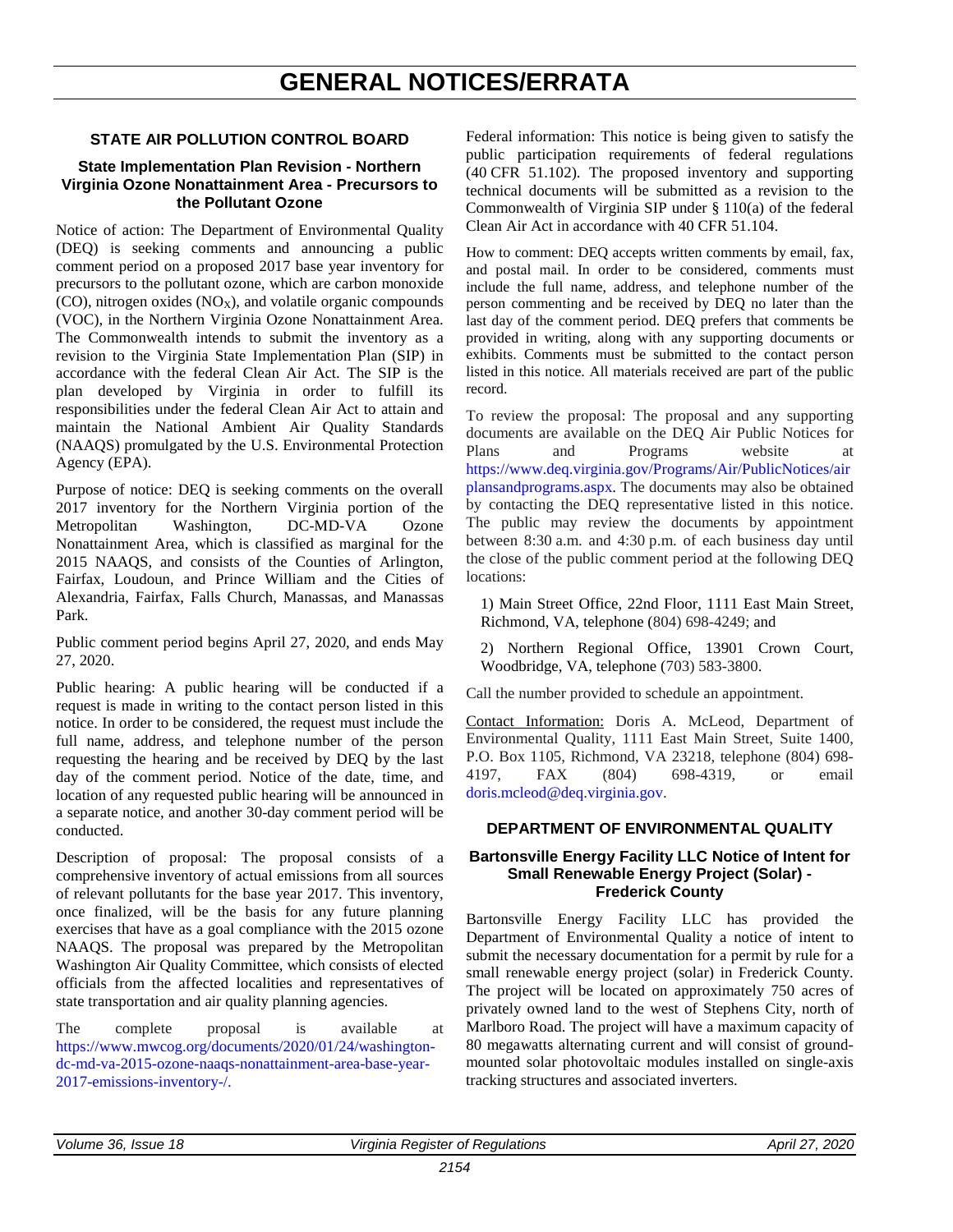### General Notices/Errata

Contact Information: Mary E. Major, Department of Environmental Quality, 1111 East Main Street, Suite 1400, P.O. Box 1105, Richmond, VA 23218, telephone (804) 698- 4423, FAX (804) 698-4319, or email [mary.major@deq.virginia.gov.](mailto:mary.major@deq.virginia.gov)

#### **Caden Energix Piney River LLC Notice of Intent for Small Renewable Energy Project (Solar) - Amherst County**

Caden Energix Piney River LLC has provided the Department of Environmental Quality a notice of intent to submit the necessary documentation for a permit by rule for a small renewable energy project (solar) in Amherst County. The project is located on a single parcel totaling approximately 389 acres off Route 151, Patrick Henry Highway, Latitude: 37.696818; Longitude: -79.023062. The project will have a rated capacity of 50 megawatts alternating current and include approximately 150,000 photovoltaic solar panels.

Contact Information: Mary E. Major, Department of Environmental Quality, 1111 East Main Street, Suite 1400, P.O. Box 1105, Richmond, VA 23218, telephone (804) 698- 4423, FAX (804) 698-4319, or email [mary.major@deq.virginia.gov.](mailto:mary.major@deq.virginia.gov)

#### **Chester Solar Technology Park LLC Notice of Intent for Small Renewable Energy Project (Solar) - Chesterfield County**

Chester Solar Technology Park LLC has provided the Department of Environmental Quality a notice of intent to submit the necessary documentation for a permit by rule for a small renewable energy project (solar) in Chesterfield County. The project will be located on approximately 1,675 acres of privately owned land to the west of Branders Bridge Road. The project will have a maximum capacity of 150 megawatts alternating current and will consist of groundmounted solar photovoltaic modules installed on single-axis tracking structures and associated inverters. The project will be co-located with a planned data center.

Contact Information: Mary E. Major, Department of Environmental Quality, 1111 East Main Street, Suite 1400, P.O. Box 1105, Richmond, VA 23218, telephone (804) 698- 4423, FAX (804) 698-4319, or email [mary.major@deq.virginia.gov.](mailto:mary.major@deq.virginia.gov)

#### **Jarratt Energy Facility LLC Notice of Intent for Small Renewable Energy Project (Solar) - Greensville County**

Jarratt Energy Facility LLC has provided the Department of Environmental Quality a notice of intent to submit the necessary documentation for a permit by rule for a small renewable energy project (solar) in Greensville County. The project will be sited on approximately 500 acres of agricultural and timber land located one mile to the west of

Jarratt, on the south side of Wyatts Mill Road. The project will have a maximum capacity of 49 megawatts alternating current and will consist of ground-mounted solar photovoltaic modules installed on single-axis tracking structures, with associated inverters. The project will connect to the existing Fields Substation.

Contact Information: Mary E. Major, Department of Environmental Quality, 1111 East Main Street, Suite 1400, P.O. Box 1105, Richmond, VA 23218, telephone (804) 698- 4423, FAX (804) 698-4319, or email [mary.major@deq.virginia.gov.](mailto:mary.major@deq.virginia.gov)

#### **STATE WATER CONTROL BOARD Proposed Enforcement Action for Town of Purcellville**

An enforcement action has been proposed for the Town of Purcellville for violations of the State Water Control Law and regulations associated with the Basham Simms Wastewater Treatment Facility located in Purcellville, Virginia. A description of the proposed action is available at the Department of Environmental Quality office listed or online at [www.deq.virginia.gov.](http://www.deq.virginia.gov/) Stephanie Bellotti will accept comments by email at [stephanie.bellotti@deq.virginia.gov](mailto:stephanie.bellotti@deq.virginia.gov) or postal mail at Department of Environmental Quality, Northern Regional Office, 13901 Crown Court, Woodbridge, VA 22193, from April 28, 2020, through May 28, 2020.

#### **Proposed Consent Order for the City of Richmond's Department of Public Utilities**

The State Water Control Board has proposed an enforcement action for the City of Richmond's Department of Public Utilities for unpermitted discharges from the sewer collection system at Rockett's Landing and the Byrd Park Pump Station. The board proposes to issue a consent order to address noncompliance with the State Water Control Law and regulations. A description of the proposed action is available at the Department of Environmental Quality office listed or online at [www.deq.virginia.gov.](http://www.deq.virginia.gov/) Frank Lupini will accept comments by email at [frank.lupini@deq.virginia.gov,](mailto:frank.lupini@deq.virginia.gov) FAX at (804) 527-5106, or postal mail at Department of Environmental Quality, Piedmont Regional Office, 4949A Cox Road, Glen Allen, VA 23060, from April 27, 2020, to May 27, 2020.

#### **Proposed Enforcement Action for Tricord Incorporated**

An enforcement action has been proposed for Tricord Incorporated for violations of the State Water Control Law at the Wilderness Shores Subdivision located in Orange County, Virginia. A description of the proposed action is available at the Department of Environmental Quality office listed or online at [www.deq.virginia.gov.](http://www.deq.virginia.gov/) Jim Datko will accept comments by email at [james.datko@deq.virginia.gov](mailto:james.datko@deq.virginia.gov) or postal mail at Department of Environmental Quality,